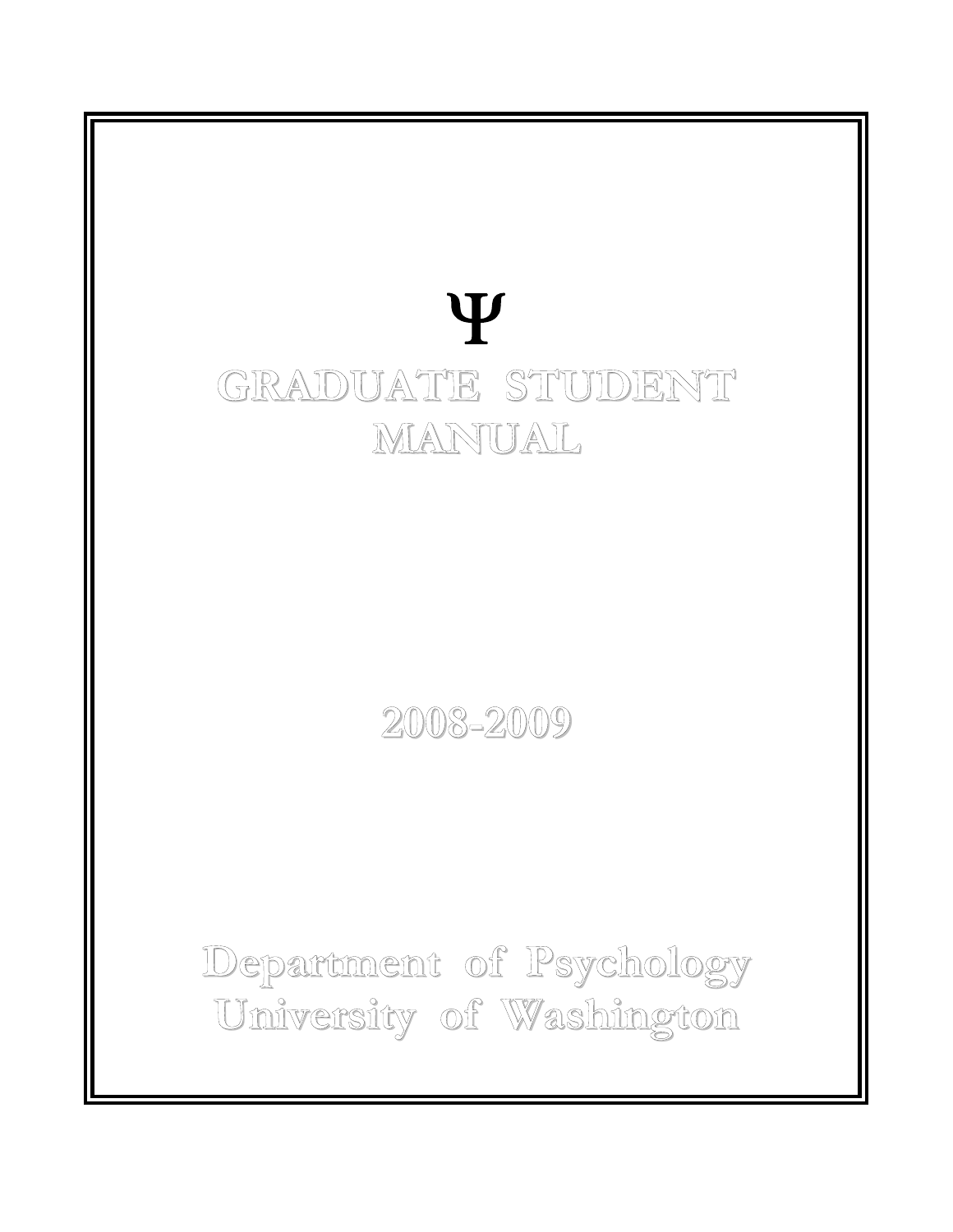The information in this Manual is designed to be a quick guide to all the information that you ought to know about procedures, polices, and miscellany of the Psychology Department and the UW Graduate School. Any University, Graduate School, and Departmental policies not included here have not, by that omission, ceased to exist. Consult the UW General Catalog for University rules and procedures for graduate requirements. Keep this guide as a reference throughout your program. You may receive revisions that should be added to this packet. If you think there is misleading or missing information, please make this known to the Director of Graduate Training or the Graduate Program Advisor.

This Manual is revised annually. Suggestions are welcome. Please send your suggestions to:

| Jeanny Mai<br>Nancy Kenney          | jeanny@u.washington.edu<br>nkenney@u.washington.edu              |
|-------------------------------------|------------------------------------------------------------------|
|                                     | Representatives of the Graduate Program Action Committee (GPAC): |
| <b>Andrew Bock</b><br>Melanie Colón | abock@u.washington.edu<br>colonm@u.washington.edu                |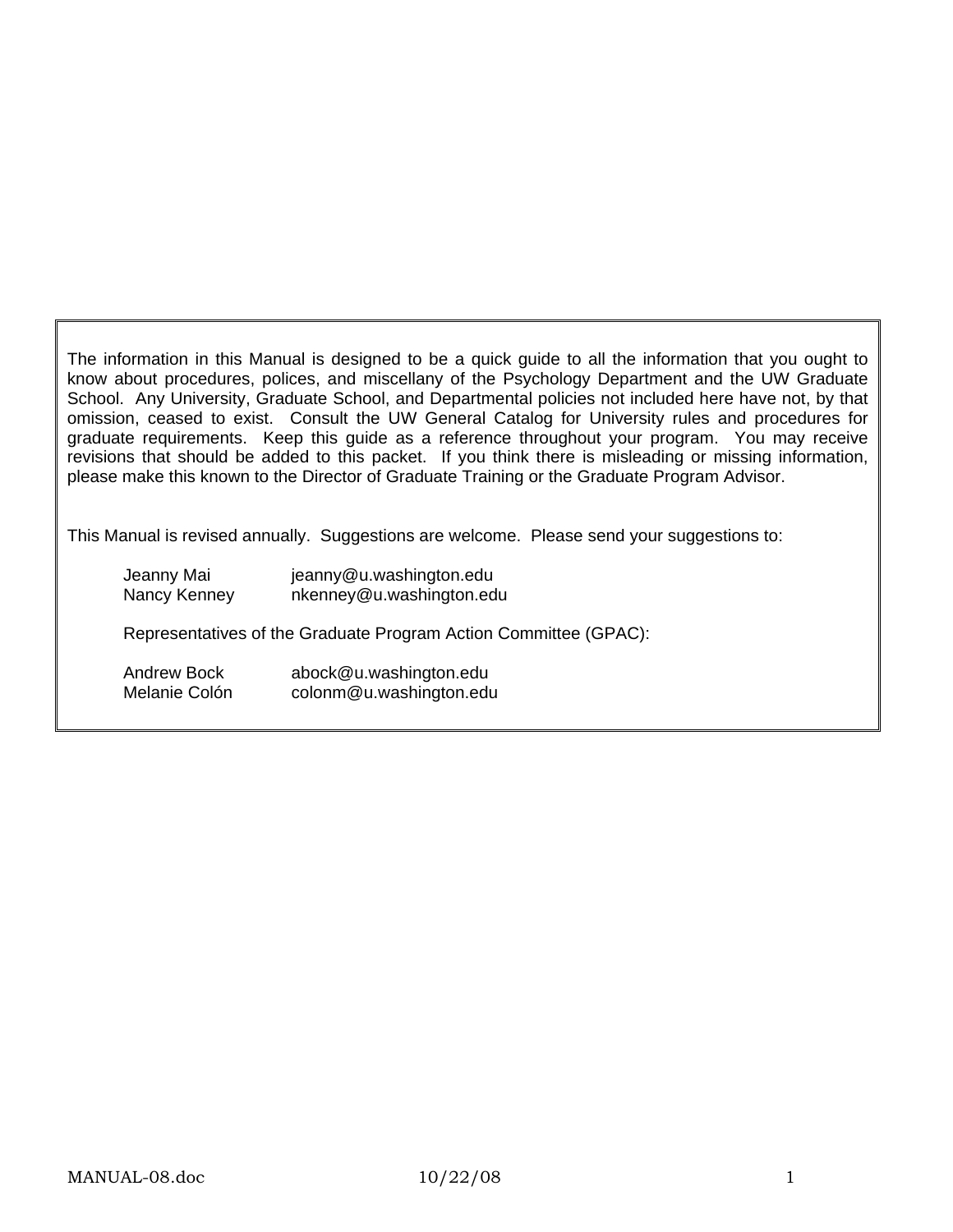# TABLE OF CONTENTS

|               | A. Basic Information for First Year Students   |  |
|---------------|------------------------------------------------|--|
| I.            |                                                |  |
| II.           |                                                |  |
| III.          |                                                |  |
| IV.           |                                                |  |
|               | B. Progressing Through the Program             |  |
| I.            |                                                |  |
| II.           |                                                |  |
| III.          |                                                |  |
| IV.           |                                                |  |
| V.            |                                                |  |
|               | Finding a GSR (Graduate School Representative) |  |
|               | <b>Reading Committee</b>                       |  |
| VI.           |                                                |  |
| VII.          |                                                |  |
| VIII.         |                                                |  |
|               | Timing with Internships                        |  |
| IX.           |                                                |  |
|               | C. Areas of Study and Area Course Requirements |  |
| I.            |                                                |  |
| Ш.            |                                                |  |
| III.          |                                                |  |
|               | <b>Quantitative Minor</b><br>$\bullet$         |  |
|               | <b>Diversity Science Specialization</b>        |  |
|               | D. Policies and Procedures                     |  |
| I.            |                                                |  |
| ΙΙ.           |                                                |  |
| III.          |                                                |  |
| IV.           |                                                |  |
| V.            |                                                |  |
| VI.           |                                                |  |
| VII.          |                                                |  |
|               | E. Funding and Money Matters                   |  |
| Τ.            |                                                |  |
| ΙΙ.           |                                                |  |
| Ш.            |                                                |  |
| IV.           |                                                |  |
| F. Appendices |                                                |  |
| I.            |                                                |  |
| ΙΙ.           |                                                |  |
| III.          |                                                |  |

#### \*\*\*\*\*\*\*\*\*\*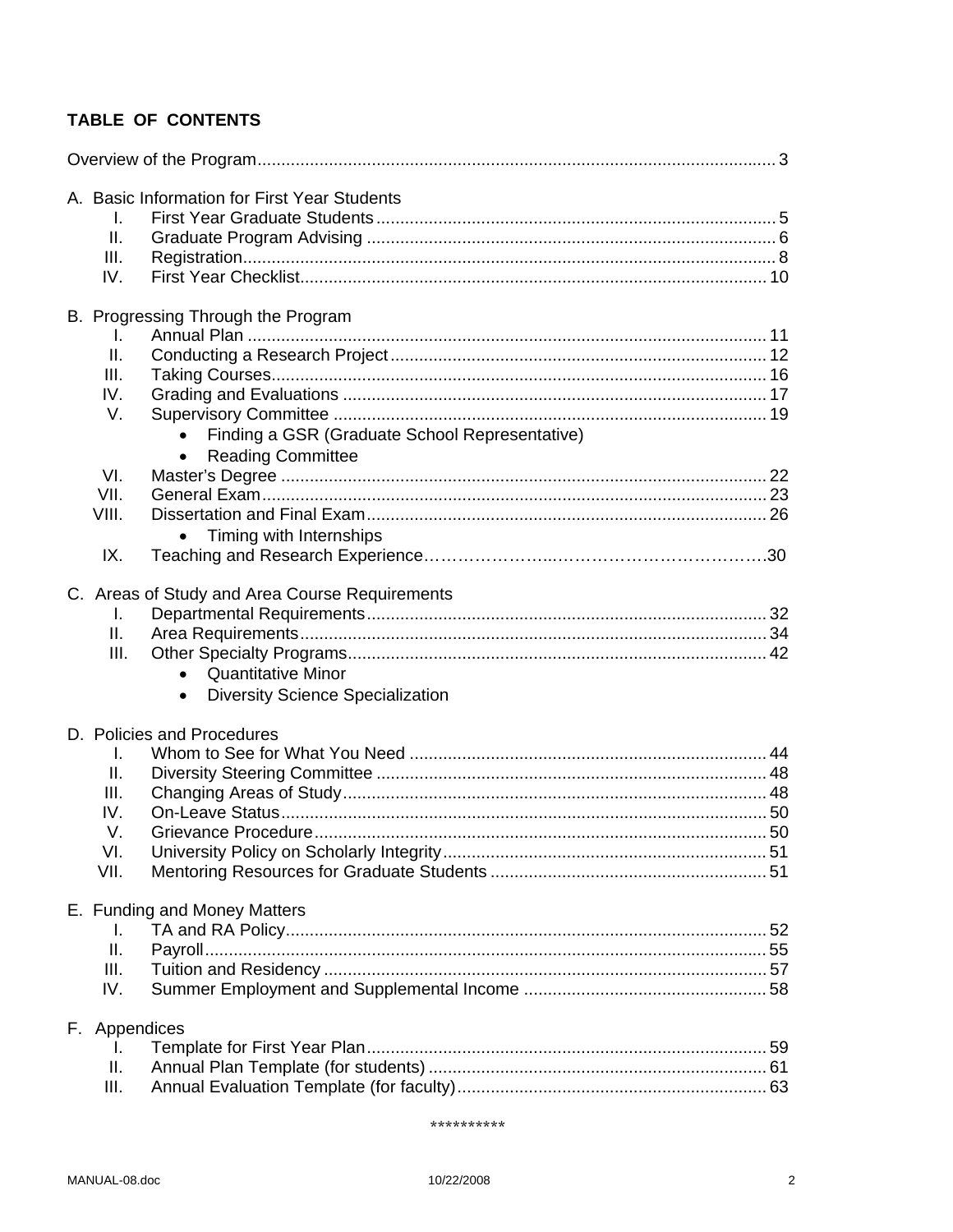## **Overview of the Psychology Ph.D. program**

**1. Goal**. The goal of the Psychology Graduate Program at the University of Washington is to train the next generation of psychologists for excellence in research, teaching and/or clinical practice. Toward that end, graduate students are expected to take some formal course work. More importantly, you will be challenged to acquire and demonstrate mastery of a set of professional skills, including research, reading, writing, and speaking in your professional field.

Our program places an emphasis on self-definition of goals, and the development of individualized graduate programs centered around your goals. The purpose of this overview is to give you a general picture of the events that will constitute your graduate training, and define their general time scale.

**2. Areas and Advisors**. For administrative purposes, the Department is divided into eight Areas: Animal Behavior, Behavioral Neuroscience, Clinical (Adult Clinical), Child Clinical, Cognition and Perception, Developmental, Quantitative and Social Psychology & Personality. The specifics of graduate training vary somewhat among Areas, particularly between the clinical and non-clinical Areas.

Each student is admitted to the graduate program under the sponsorship of a particular faculty member, who becomes the student's Advisor. A Co-Advisor is also selected for each student. The Advisor and Co-Advisor help the student plan his/her course of study, and guide him/her in all aspects of graduate training. Each student is also assigned to an Area -- typically the Area to which his or her Advisor belongs.

**3. Coursework**. Students in the non-clinical Areas are required to take about 10 courses in the first two years. Students in the clinical Areas take many more courses -- about 20 in the first three years. All students are strongly encouraged to participate in seminars and advanced seminars throughout their graduate careers. (See page 34)

**4. Milestones**. The student progresses through the graduate program by passing a variety of milestones. They are:

**First (or second) Year Research Project**. During the first year, each non-clinical student undertakes a research project under the supervision of his or her Advisor. Due to their heavy course load, clinical students undertake their first year project in their second year. The research project includes planning, data collection, data analysis, and presentation of the project at the Research Festival held at the end of Spring quarter, and writing up the project for publication.

**Continuing Research**. During the second year, and throughout his/her graduate career, students carry out increasingly independent research with their Advisors. An emphasis on research is a major hallmark of our graduate program.

**Formation of Supervisory Committee**. At the end of the first year or the beginning of the second, each student forms a Supervisory Committee to guide him/her through the remainder of his/her program. For clinical students, the Committee is formed at the end of the second year. (See page 19)

**General Examination ("Generals")**. During the third year, the student takes the General Examination. The purpose of the General Examination is to challenge the student to demonstrate mastery of a body of literature and concepts in his/her field, and a set of professional skills. The format of the General Examination varies among Areas and individual students (See page 23). Most commonly, the student develops a reading list in consultation with members of the supervisory committee, reads a body of literature, writes answers to a set of essay questions based on it, and defends his/her answers in an oral examination.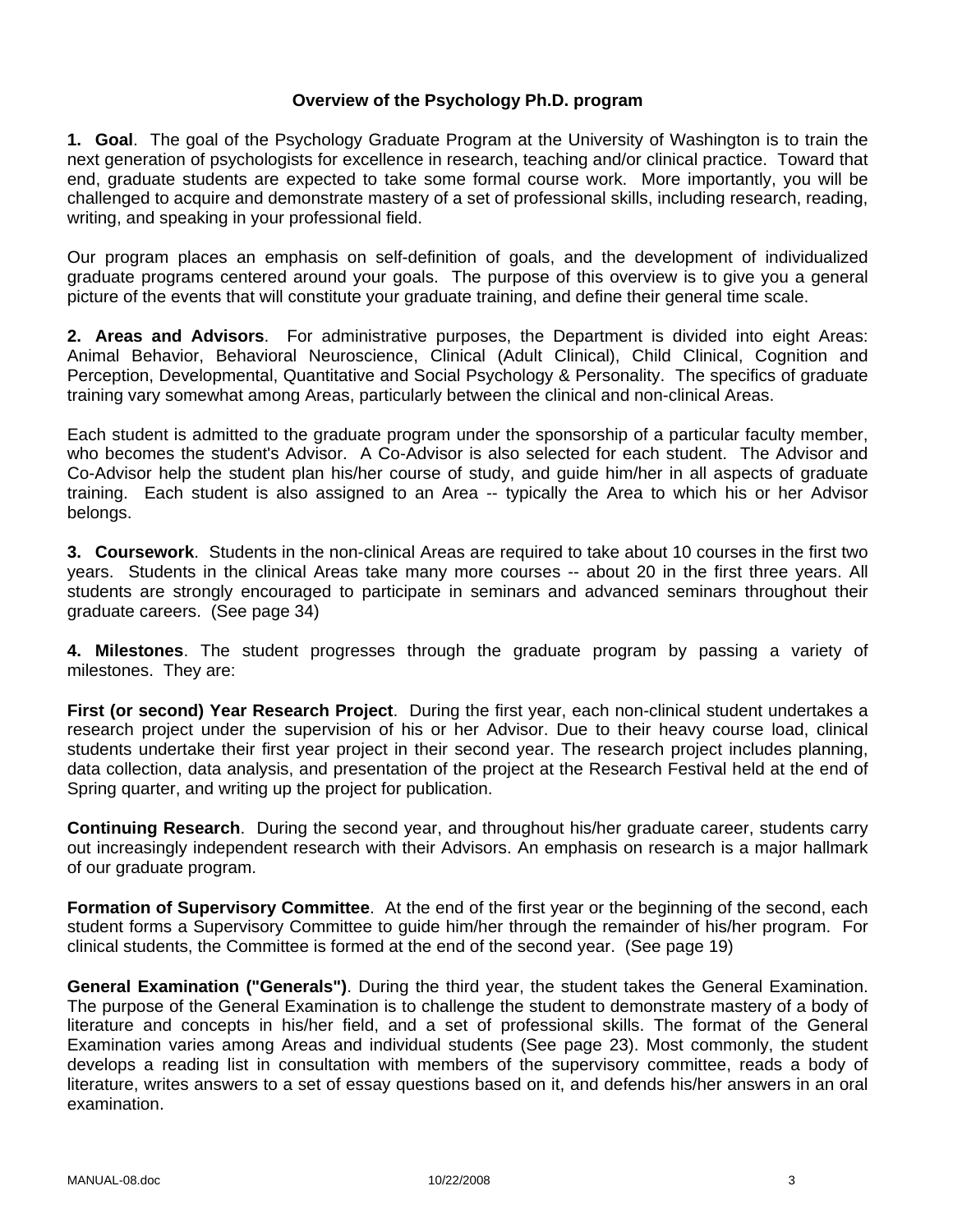**Dissertation Proposal.** During the fourth year, each student develops a formal research proposal for his/her dissertation work. The format of the dissertation proposal varies among Areas and individual students. The proposal is presented, orally and/or in writing, to the Supervisory Committee for discussion and feedback. (See page 26)

**Formation of Reading Committee**. When the dissertation is nearly complete, three members of the Supervisory Committee agree to serve as your Reading Committee. The Reading Committee is appointed to read and approve the dissertation. (See page 21)

**Final Examination.** When the reading committee has read a draft of the entire dissertation and the members of the doctoral supervisory committee agree that the Candidate is prepared to take the Final Examination, all members of the doctoral supervisory committee must sign the Request for Final Examination form. The work is presented to the Supervisory Committee, usually in the form of a colloquium, and a formal dissertation is completed. (See page 26)

**Clinical training and internship**. This is required for all clinical students. Consult with your faculty advisors, the clinic director, and the director of clinical training about how to prepare for this required clinical training experience.

---

The rest of this manual provides more comprehensive descriptions of course work and milestones, including the many rules that apply to them, and some suggestions about how to accomplish them.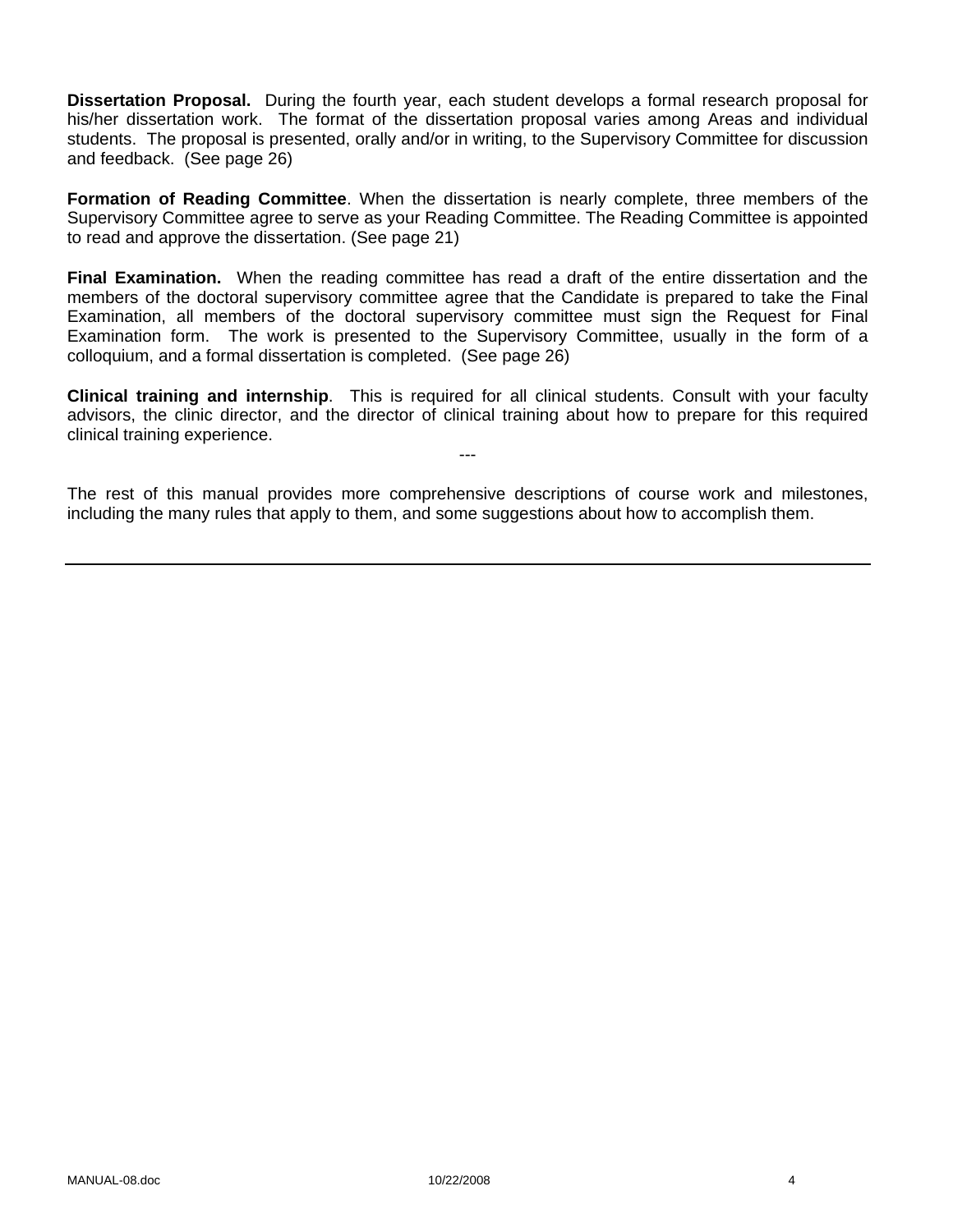# **A. Basic Information for First Year Students**

# **A. I. FIRST YEAR GRADUATE STUDENTS**

Welcome to the Psychology Department! This manual was written in an effort to guide you through your graduate program. Please read through the manual to get a clear picture of the procedures involved in completing the program. The first year of graduate school can be a difficult time. Many faculty members, advanced graduate students, and staff members are committed to helping new graduate students in their transition to graduate school. Please make use of these resources when the need arises. If you have questions not included in the manual, please contact the Graduate Program Advisor in Guthrie 127 (jeanny@u.washington.edu, 206-543-9329), your advisor, another graduate student, or the Director of Graduate Training, Nancy Kenney.

- **1. Faculty Advisors.** You will have been assigned an advisor or advisors in your major area who will assist you with planning your program for the first year. Your advisor(s) will also supervise your research during the first year. Although many students continue with this advisor past their first year and/or make this person the chair of their Supervisory Committee, this is not required. You should feel free to pursue work with another faculty member if that should better fit your educational needs. (See page 6, Graduate Program Advising).
- **2. Orientation Week.** First year graduate students are expected to attend an orientation seminar during the week prior to the start of classes, Autumn Quarter. Normally, first year students are asked to register for this credit seminar, Psych 500 A, when registering for Autumn Quarter classes. Contact the Psychology Graduate Program Advisor (jeanny@u.washington.edu, 206-543-9329) for details if you have not received information.
- **3. First Year Plan.** Early in Autumn quarter of the first year (preferably during Orientation Week), new students are to schedule a planning meeting with their advisor(s). After the meeting, the student is asked to prepare a written version of his/her goals, coursework, research, etc., for the upcoming year (the First Year Plan). New plans are prepared in May of each year, to discuss the following year (Annual Plan). In subsequent years, review of the year's Plan is part of the planning/evaluation meeting (See the template, page 10).
- **4. Course Requirements.** You should begin fulfilling departmental course requirements during the first year. In particular, you must complete courses to satisfy the statistics requirement by the end of the second year. You must also take part in Orientation Week and attend the Psychology Colloquium. Check with your area about specific requirements (See page 32).
- **5. First Year Research Project.** All first year students are required to conduct research during the year. This activity culminates in a formal presentation of your work at the annual Psychology Department Research Festival, held at the end of Spring Quarter. Clinical students present at the end of their second year in the program. All other students present at the end of their first year.
- **6. Annual Evaluations.** You will be evaluated at the end of each year by the faculty in your major area. The evaluation will be based on your accomplishments during the prior year and the Annual Plan for the coming year and will be reviewed by the Area and by the Graduate Training Committee. A letter providing feedback from the evaluation and any appropriate recommendations will be sent to you from your advisor(s). For more detailed feedback, you should talk with your advisor and/or the Area Representative on the Graduate Training Committee. (See Area Rep list, page 33)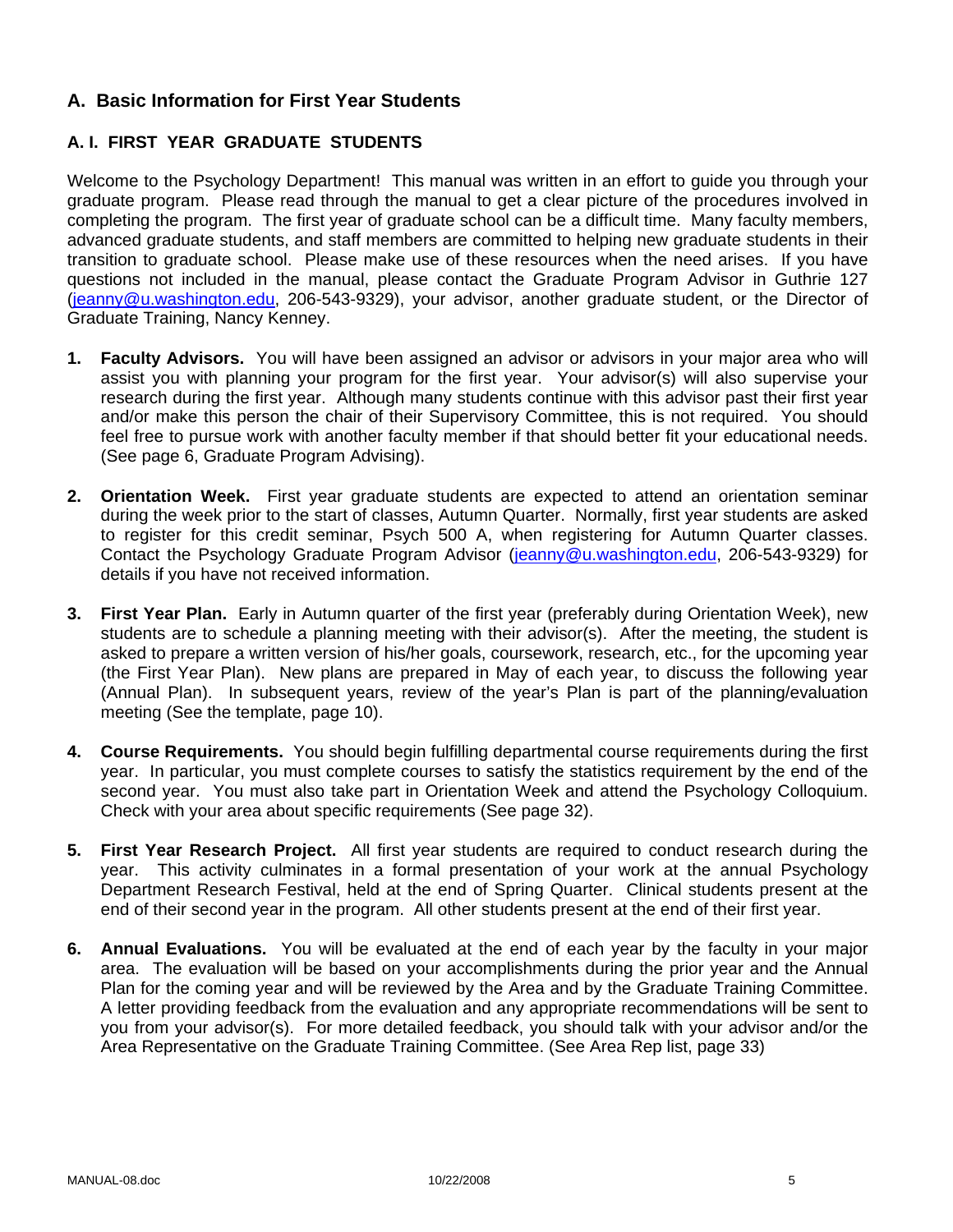- **7. Office Space.** Many students will have office space available through their advisors. If you do not, or would like to have space, some graduate student desk space is available in Johnson Annex (JHA). This space includes equipment for computer use and internet access, a ping-pong table, pool table, and a lounge with a refrigerator and microwave. Students are responsible for space assignments and upkeep in this area. Contact your Graduate Program Action Committee (GPAC) Representatives (See page 1).
- **8. E-Mail.** In order to sign up for a UW e-mail account, go to http://www.washington.edu/computing/uwnetid/. Then select UW NetID and password and follow the online instructions. Send questions to UW Technology Service Center via their Web site (http://www.washington.edu/uwtech/services/) or call 206-221-5000.

# **A. II. GRADUATE PROGRAM ADVISING**

## **Advisors/Co-Advisors**

Advisors work to help students with their goals and with their research. They also usually serve as the chair of the student's Supervisory Committee. Co-advisors are assigned to students to provide students with additional support. Students should feel free to approach their advisors and co-advisors with questions or concerns regarding their program. Advisors and co-advisors are also typically the ones who sign the Master's Warrant (See page 22). Although the advisors and co-advisors are assigned to students for the first year of the program, students may change these assignments. It is recommended that students who would like to change advisors or co-advisors discuss this possibility with their advisor or coadvisor. For a student perspective, consult with other graduate students, and/or the Psychology Graduate Program Action Committee (See page 7).

#### *Graduate Training Committee –* **Chaired by Nancy Kenney** (G306, 206-543-2563,

e-mail:nkenney@u.washington.edu)

The Graduate Training Committee (GTC) is an appointed committee of the faculty. Faculty members of the Committee represent each of the sub-areas within the Psychology Department, and two graduate students attend the meetings to provide student input. The functions of the Committee are to:

- 1. Consider graduate training issues that relate to the entire department in order to make recommendations for departmental action. This would include such topics as departmental course requirements, research requirements, timing of general exams, etc.
- 2. Address grievances any student may have in regard to training issues or individual treatment within the department.
- 3. In collaboration with the Areas, review the progress of individual graduate students, recommend disciplinary actions when necessary (rare).
- 4. Keep abreast of changes in Graduate School policies in order to interpret them to students and faculty.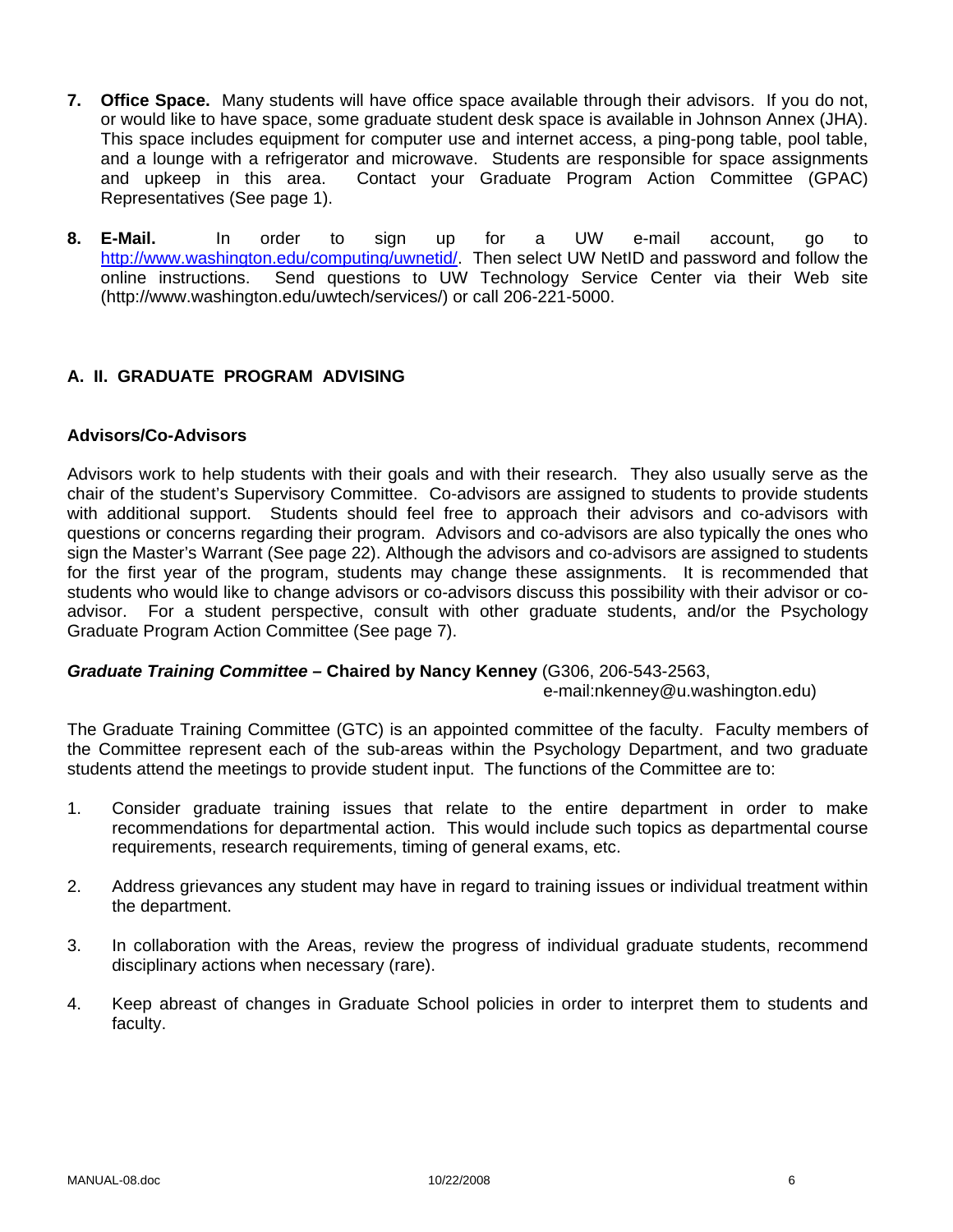#### **Graduate Program Coordinator – Nancy Kenney** (G-306, 206-543-2563, nkenney@u.washington.edu)

The Graduate Program Coordinator (GPC) supervises the activities of the Graduate Program Office, is the Chair of the Graduate Training Committee, acts as liaison with the Graduate School, assigns teaching assistants in collaboration with the Graduate Program Advisor and the Associate Chair, and provides individual counseling and troubleshooting to graduate students. Academic advising, in general, is provided by your own advisor, though the GPC may be more knowledgeable and up-to-date on some policies and requirements. If in doubt, see the GPC, who can refer you to a more appropriate person, if necessary. (Also see the 'Whom to See' list on page 44)

## **Graduate Program Advisor – Jeanny Mai** (G-127, 206-543-9329, jeanny@u.washington.edu)

The Graduate Program Advisor (GPA) may be the most important of all these sources, as she is knowledgeable about the Graduate School and the University, and knows the procedures that you must follow along the way toward your degree.

Graduate Program Advisor activities of importance to you include:

- 1. Keeping an updated record of your student status, Supervisory Committee members, etc. Also, if given some idea of your time schedule for completing requirements, she can remind you of procedural details you must attend to.
- 2. Making official requests to the Graduate School for Supervisory Committee formation and changes.
- 3. Scheduling General and Final Examinations with the Graduate School.
- 4. Preparing and distributing General Exam / Final Exam warrants. (The term 'warrant' refers to the document signed by the supervisory committee stating that the student has passed the Master's, General or Final Exam.)
- 5. Coordinating TA assignments in collaboration with the GPC and Associate Chair, and handling TA budget questions.
- 6. Questions concerning University and departmental requirements.
- 7. Registration problems.

The Graduate Program Advisor also has many other responsibilities, including the time-consuming job of graduate admissions. So please be considerate of her time, especially in the months of December and January, when the input from graduate school applicants peaks.

#### **Psychology Graduate Program Action Committee (GPAC)**

Founded in 1998, this committee represents all graduate students in the Psychology Department and serves as a liaison between students, faculty, and administration. **Membership is open to all psychology graduate students.** Students are invited to participate in this committee and are welcome to attend any meetings, to ask questions, or to raise issues pertaining to the Psychology Department. Contact Jeanny Mai (jeanny@u.washington.edu) for more information. GPAC Representatives for this year are:

Andrew Bock abock@u.washington.edu Melanie Colón colonm@u.washington.edu

GPAC website: http://depts.washington.edu/gpacpsy/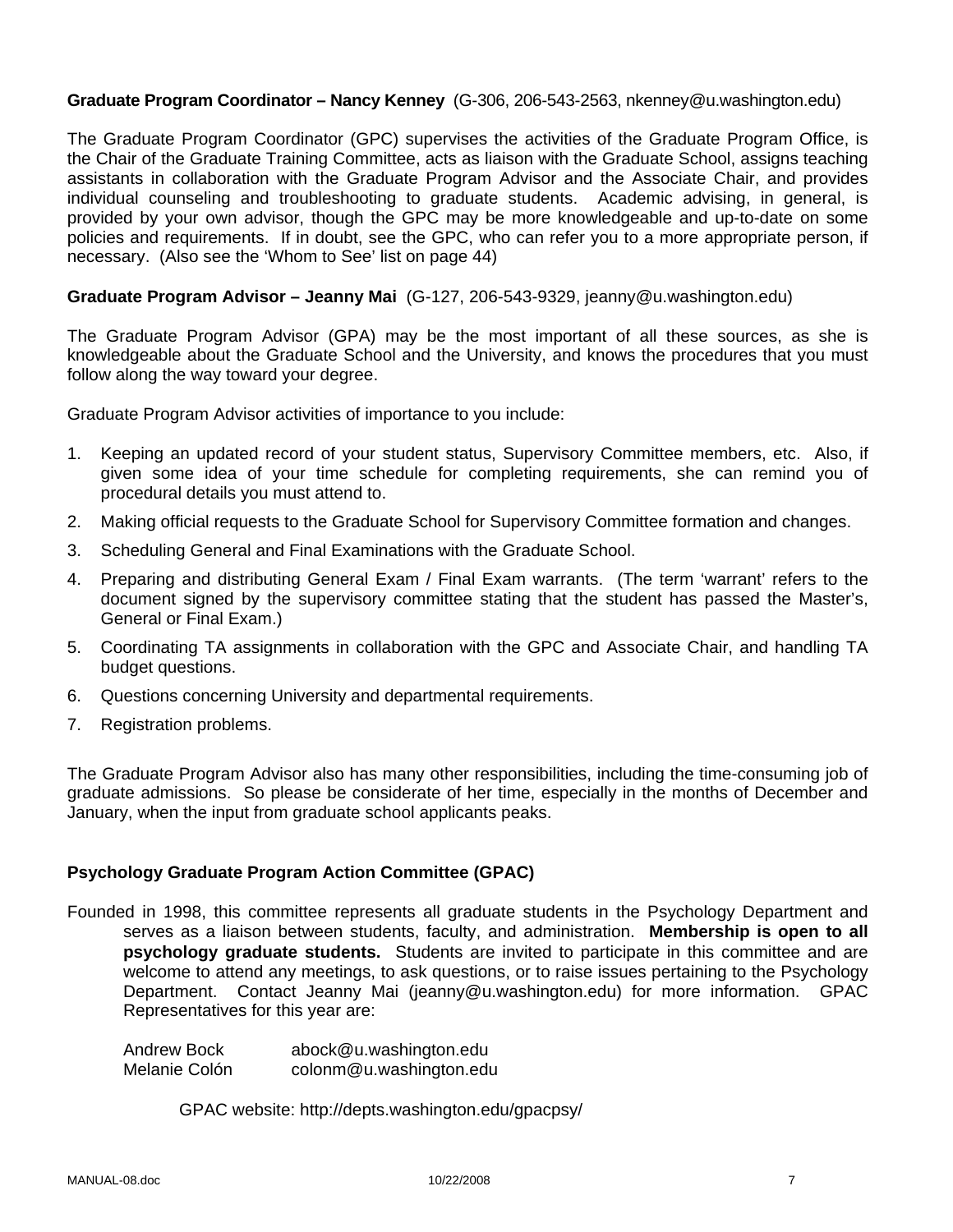## **A. III. REGISTRATION**

**Choose your courses**. Review the course requirements on page 32. A description of Psychology courses is found on the Psychology webpage (http://www.washington.edu/students/crscat/psych.html). In consultation with your advisor, make your Annual Plan and decide which courses to take. Also talk with other students or the instructor of the course.

**Look up courses in the Time Schedule**. Once you have decided upon the classes you want to take, look in the "Time Schedule" for the appropriate quarter to find out the days and times when these classes meet. The UW Time Schedule can be found on the UW website http://www.washington.edu/students/timeschd/.

**Entry Codes**. You should make note of the classes that need a "course entry code" or a "course permission card." The course entry code numbers are usually available from the instructor. If the course has variable credits, such as Psych 600, 700, or 800, the entry code numbers should be available in the main office of Guthrie (G-119A.) Course permission cards can be picked up at the main office. They need to be signed by the instructor of the course (or your advisor for independent research) and then exchanged for the course entry code number. If problems with entry codes occur during registration, you should contact the instructor or Kim Arbios, Course Scheduling Coordinator (206-543-1469, karbios@u.washington.edu).

**During the academic year you must be registered for courses or petition for on-leave status. Failure to do so will result in being dropped from the University. (Exception: You do not need to go on-leave or register for Summer Quarter only. Summer quarter On-Leave enrollment is automatic for all graduate students who were either registered or officially On-Leave during the prior Spring Quarter.) If you have a teaching or research assistantship, please see the section of this manual entitled "Number of Credits" on the following page.** 

#### *Registration*

Registration must be done before the first day of classes to avoid a late fee. Changes in courses may be made no later than the fifth day of the quarter to avoid a late fee. Registration is done on the web at: http://myuw.washington.edu. If you have questions, call Registration at 206-543-8580.

**Important**: Keep a file for yourself of all the courses you take, *including* seminars and independent studies. In this file enclose reading lists, syllabi, instructor name(s), and the quarter and year each course was taken. This file will be invaluable to you later; e.g., when you apply for licensing or teaching positions.

**10 Year Limit**: The count of years in the program begins during the Autumn Quarter following the student's admission. Quarters on-leave or assigned off campus count as if the student has been in residence, i.e., "the clock keeps ticking." Quarters in clinical internships also count in the determination of the student's number of years in the program. In the unlikely event it becomes necessary to complete your program in more than ten years, you must submit a petition to the Dean of the Graduate School for permission to extend the 10-year limit. The petition is available online at the Graduate School webpage, http://www.grad.washington.edu/area/petition.html. A common goal is to finish the program in 5 to 7 years.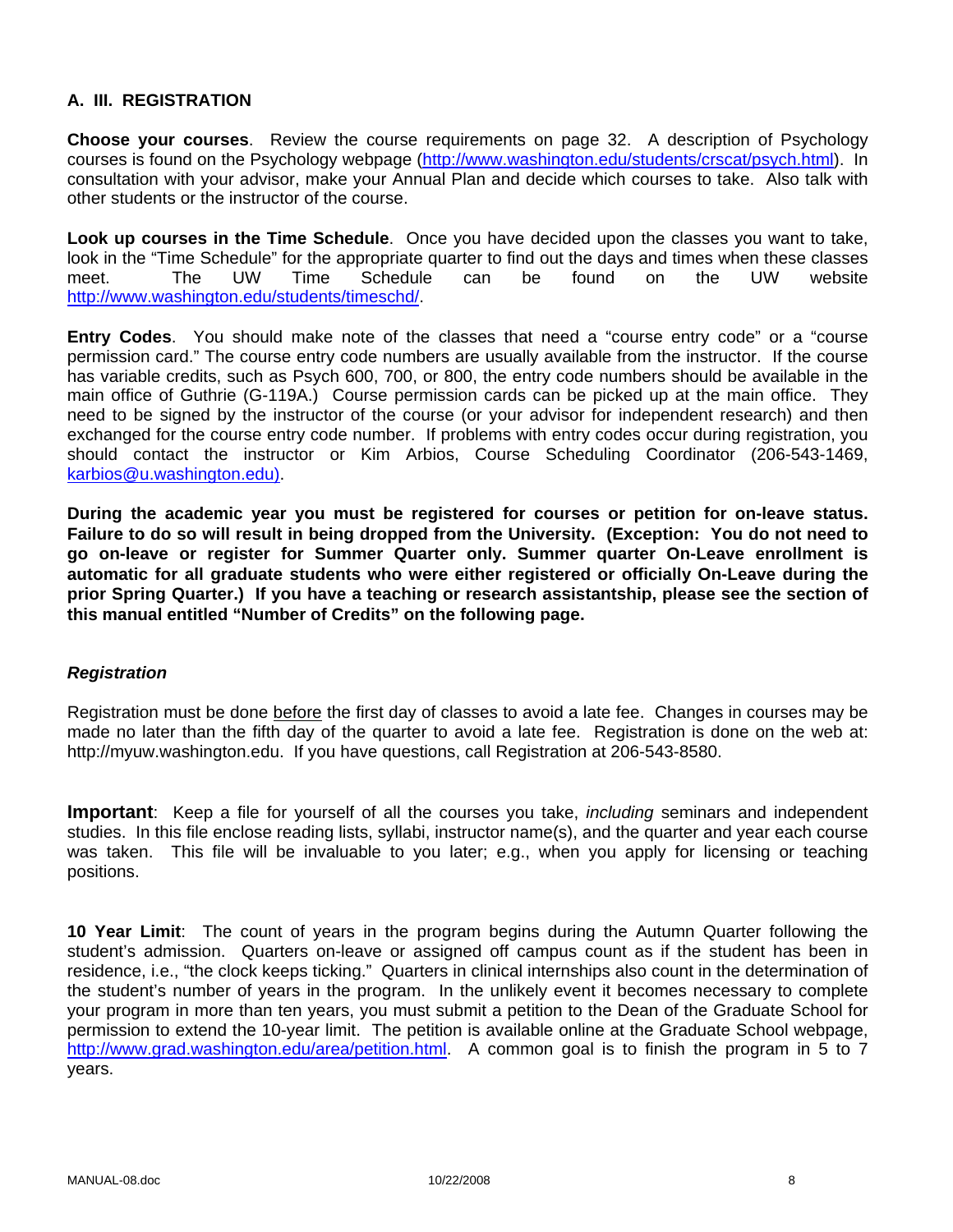## *Dropping and Adding Courses*

If you need to drop or add a course, be certain to do this within the first five days of the quarter to avoid a \$25 late registration fee. Dropping and adding courses may be done on the web at: http://myuw.washington.edu, or in person at Schmitz Hall. If you are changing classes in person at Schmitz Hall, you may be required to present an add/drop card, signed by the instructor(s). These cards are available from the Psychology Main Office, G-119A. Once the late add fee is in effect, and you need to change your schedule, make all changes in ONE day, so you get charged the late fee once.

If you drop classes or withdraw after the  $8<sup>th</sup>$  day of the quarter, you will be charged a \$20 (late add period fee) and a tuition forfeiture (next section).

## *Tuition Forfeiture*

Tuition forfeitures are fees that are charged when you make changes to your schedule from the 8th through the 30th calendar day of the quarter that result in you dropping from one tuition rate to another, or withdrawing completely from your classes.

http://www.washington.edu/students/sfs/sao/tuition/withdraw.html

You should note, that you are permitted **only ONE** drop after the second week of the quarter, per academic year – choose wisely!

## *Number of Credits*

TAs and RAs must register for a minimum of 10 credit hours for each quarter of their appointment (2 credits for Summer Quarter). These credits can include credit for Psych 600 (Independent Study/Research), Psych 700 (Master's Thesis), or Psych 800 (Doctoral Dissertation) with the number of credit hours commensurate with your time commitment to your research and individual study (suggested guideline of 3hrs/wk = 1 credit). Since you are virtually always conducting a program of independent study and research, you will generally register for several credits in one or more of these courses each quarter.

The tuition charge is the same for 7-18 credit hours. You will be charged additional tuition for credits in excess of 18. A minimum of 9 credits in Psych 700 is needed for the Master's degree. A minimum of 27 credits over at least 3 quarters in Psych 800 is needed for the Doctoral Degree (See page 27). There is no maximum number of credits for these courses.

| <b>REGISTRATION REQUIREMENTS</b>            | Academic Year | <b>Summer Quarter</b> |
|---------------------------------------------|---------------|-----------------------|
| <b>Full time Status</b>                     | $10 - 18$     | $10 - 18$             |
| <b>Minimum Credits Required</b>             |               | በ*                    |
| Minimum Credits to maintain TA/RA           | 10            | 2                     |
| Minimum Credits to maintain Financial Aid** | 10            | $0^{\circ}$ or 10     |

\*If registered during previous academic year (3 quarters)

+ For Full time Financial Aid you likely need 10 CREDITS per quarter (including summer). Please check with Student Fiscal Services (sfshelp@u.washington.edu, 206-543-4694, or chat with them at: http://www.washington.edu/students/sfs/) for your particular situation: deferred status, satisfactory standing, Stafford Loans. etc.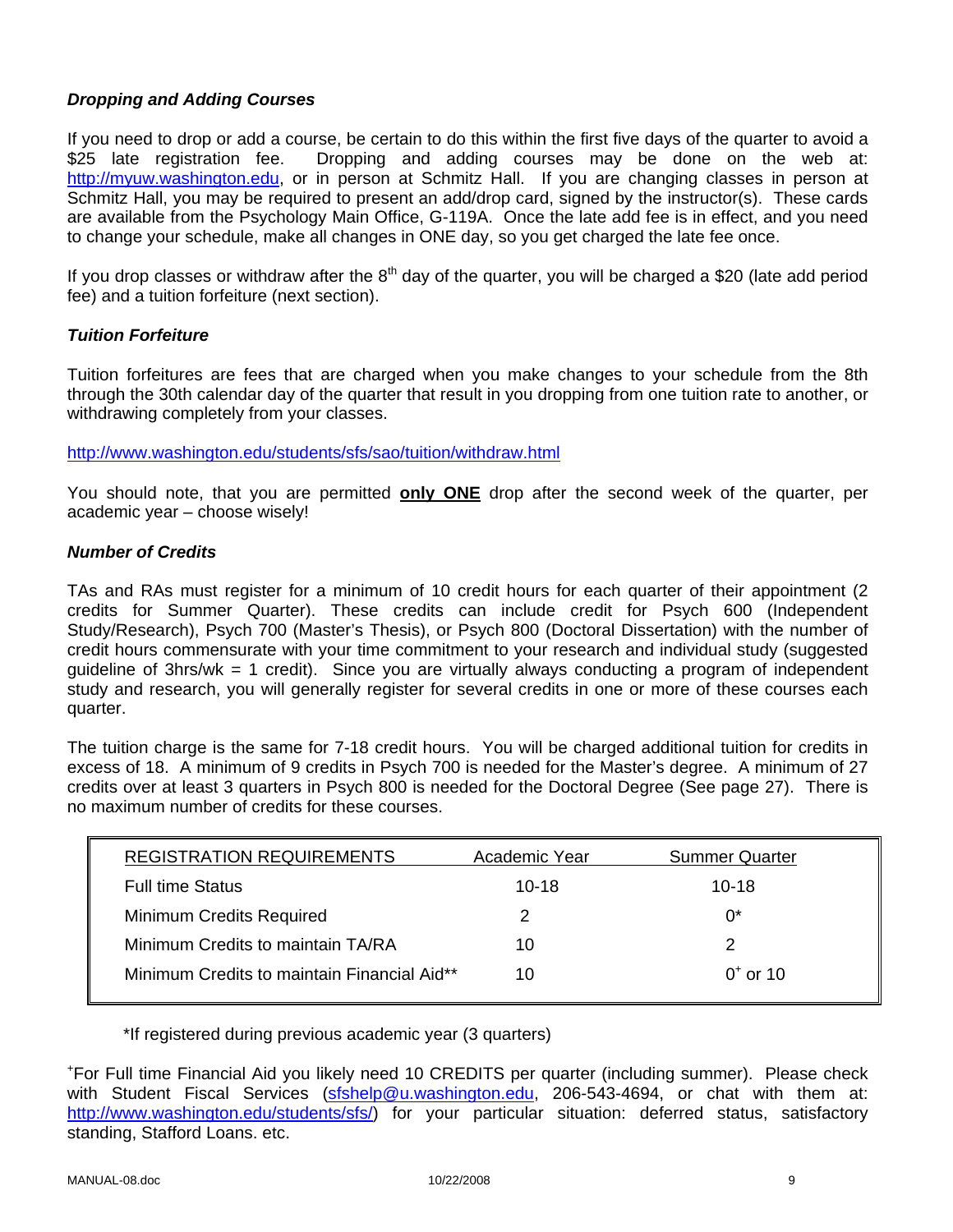## **A. IV. FIRST YEAR CHECKLIST**

- $\Box$  Arrive in time to attend the Psychology Orientation Seminar and the UW's CIDR TA/RA Conferences which occur the week prior to regular classes beginning
- $\Box$  Prior to the beginning of classes, meet with your advisor to go over course requirements, research plan, and TA/RA assignment
- $\Box$  Get Washington State driver's license
- $\Box$  Complete payroll, insurance, and tax paperwork with Merly Jones, G-126, 206-543-3366, merlej@u.washington.edu
- $\Box$  Get e-mail account, desk space, SPSS license
- $\Box$  Acquire building keys in the Guthrie front office
- F Pay student fees before the due date during the first month of the quarter
- $\Box$  Talk with more advanced students to get their tips on the program
- $\Box$  Complete your First Year Planning Template with your advisor (See First Year Planning Section, page 10) Turn in the final version to your advisor by the end of the first week of classes
- $\Box$  Register for classes before the first day of classes, including:  $\Box$  Orientation seminar, statistics sequence, Colloquium Series
- F Keep a file for yourself of all the courses you take, *including* seminars and independent studies. In this file enclose reading lists, syllabi, instructor name(s), and the quarter and year each course was taken. This file will be invaluable to you later, e.g. when you apply for licensing or a teaching position.
- $\Box$  Prepare for the first/second year project
- $\Box$  Plan for summer funding
- $\Box$  Review this manual for information that might be helpful
- $\Box$  Get to know the cafes on and off campus
- $\Box$  If any concerns arise, don't be shy. Talk to your advisor, co-advisor, another student, the lead TA, the Psychology Graduate Student Action Committee, the Graduate Program Advisor (Jeanny Mai), the Director of Graduate Training (Nancy Kenney), or anyone else you think might be helpful.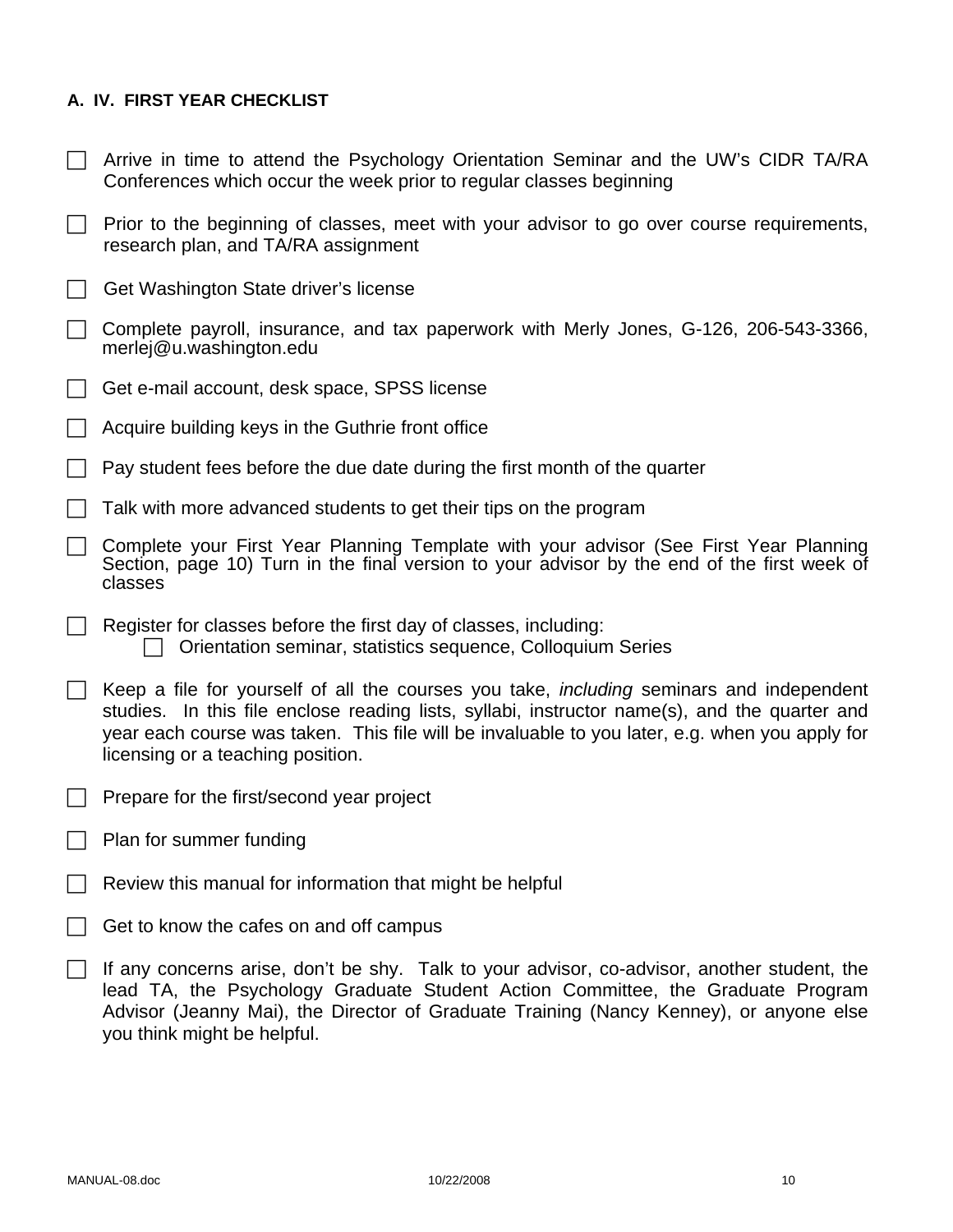# **B. PROGRESSING THROUGH THE PROGRAM**

## **B. I. ANNUAL PLAN**

All graduate students and their advisors are expected to participate in an annual planning and evaluation process. In 1999 and again in 2003, the faculty approved changes in the course requirements for our new graduate program. We also adopted a new Planning/Evaluation process. We are currently implementing the new planning process, which will undergo revision and improvement as needed.

*First Year Plan*. Each new graduate student should study the planning template at the end of the previous section (See page 10). He/she should meet with his/her advisor(s) prior to the beginning of Autumn Quarter, and begin developing a plan for the first year of study. After the meeting, the student should prepare a draft of his/her first year plan, including goals, coursework, research, etc., for the upcoming year. The student and the advisor(s) should complete and sign the first year plan by the end of the first week of classes, and forward it to the Graduate Program Advisor (GPA, Jeanny Mai). She will forward the plan to the Director of Graduate Training (GPC, Nancy Kenney) for review from a graduate school perspective and thereafter place it in the student's file.

*Annual Plan*. Annual plans are prepared in May of each year. Templates will be distributed as a reminder around April 1. The student and advisor should meet in early April or May, and the final version of the plan should be in the advisor's hands at the end of May. The student's co-advisor and/or committee should be involved as appropriate. The advisor will then draft a feedback/evaluation letter to the student, and forward both the plan and the draft evaluation letter to the Graduate Training Committee (GTC) Area Rep by mid-June.

*Evaluation/Feedback Letters.* Areas will meet and review the plans and letters at the end of Spring Quarter. Other Area faculty members will suggest additions or modifications to the letter. Letters should be signed by the advisor and the GTC Area Rep, and sent to students directly by the Area. Students should receive their evaluation letters by about July 1.

Copies of the plans and letters will also be forwarded to Nancy Kenney (GPC), who will review them from a Graduate School Perspective. Problem cases will be considered by the Graduate Training Committee (GTC) at its meeting early in Summer Quarter. If needed, an additional letter advising the student of official actions by the GTC or the Graduate School will be sent to the student from the GTC. After review by the GTC, the original evaluation will be given to the student, the plans and copies of the evaluation letters will be placed in the student's file.

Templates setting forth the topics that need to be covered for both the student plan and the faculty evaluation letter can be found at the back of this manual. Copies are also available from the Graduate Program Office, G-127. Topics include items such as goals, accomplishments, progress, development of skills in teaching and research, coursework, service, presentations, awards, and preparation of a *curriculum vitae* (academic résumé). (See appendices.)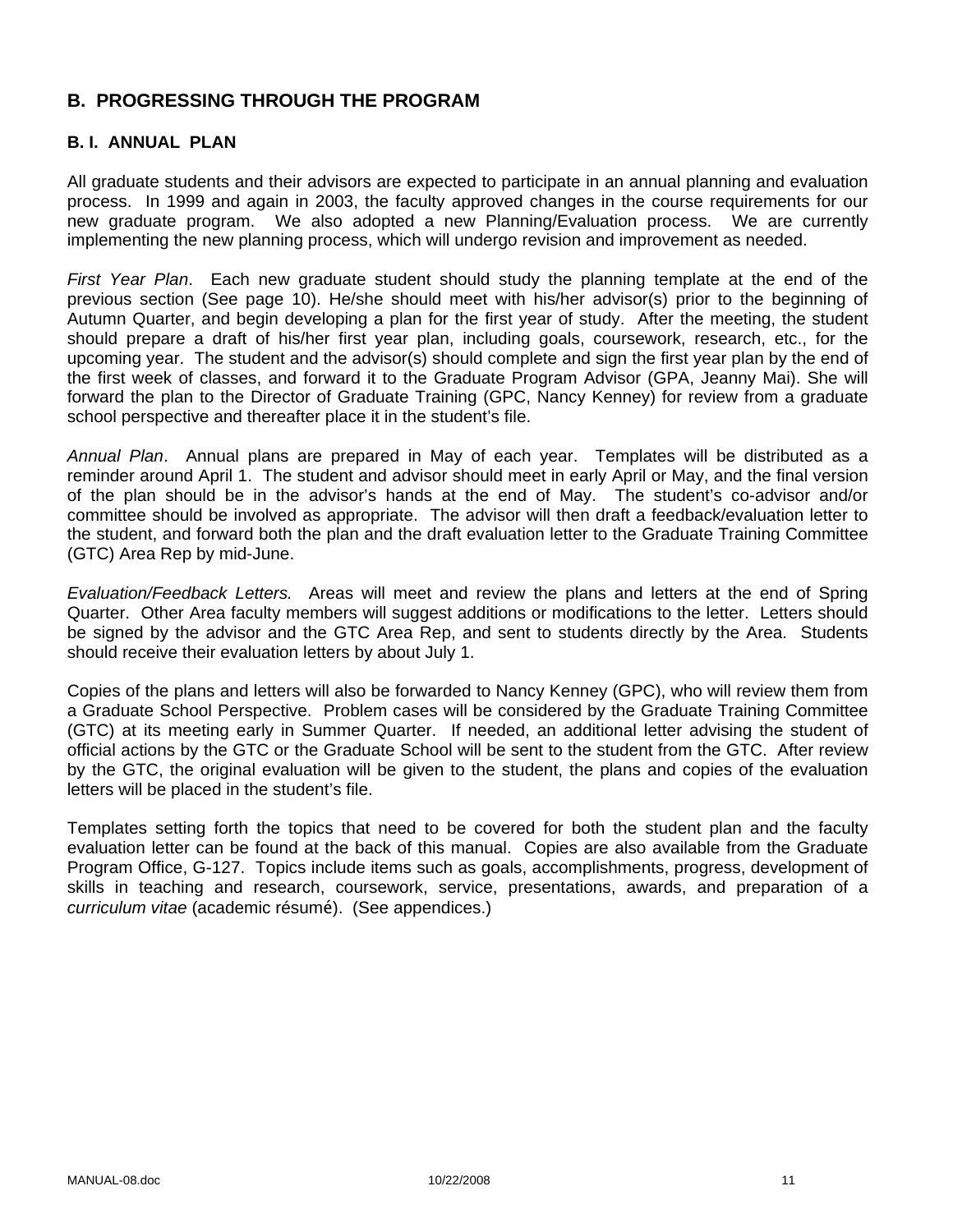## **B. II. CONDUCTING A RESEARCH PROJECT**

**1. General Considerations.** All students are expected to acquire research skills. All research must have a faculty sponsor, typically the student's advisor. A student's research experience begins in the first year of graduate school and should be an ongoing activity throughout his/her graduate career.

## **2. Acquisition of Research Participants (Subjects)**

*Animal Research* - James Campanelli (G-138) coordinates the use of the department's supply of laboratory animals. (jcampane@u.washington.edu)

*Human Participants -* The Psychology Subject Pool (PSP) is an administrative mechanism that (a) offers a convenient way for undergraduate students enrolled in psychology courses to gain experience with a broad range of psychological research, and (b) furnishes faculty and graduate students in the Psychology Department with participants for their research projects. The PSP is designed to ensure that consistent and proper procedures are followed by all researchers for the protection of the participants. It is also designed to make participation by the students as easy and educational as possible. Every research study in the PSP must be individually approved by a UW Human Subjects Review Committee, or it must receive administrative approval for Certification of Exemption from the Human Subjects Division. Research sessions are conducted on a daily basis throughout the quarter, including summer quarter. Detailed information regarding the PSP is contained on the PSP homepage of the department website (http://web.psych.washington.edu/subjectpool/).

Psychology Questionnaire Day (Q-Day) is an administrative mechanism (a one-day per quarter event) for efficient collection of large amounts of questionnaire data, and for recruitment of research participants. It involves administration of two types of self-report inventories to students in PSYCH 101 classes (Introduction to Psychology). Research questionnaires are designed to collect data on a variety of theoretically and/or practically-relevant topics. Each research questionnaire is specific to a particular study, and its completion provides data for that study. Screening questionnaires are designed to identify students having particular characteristics (e.g., gender, ethnicity). They are used to recruit students for participation in studies conducted as part of the PSP. Not all PSP studies require preliminary screening of participants; but for those that do, screening questionnaires are administered as a part of Q-Day. Detailed information regarding Q-Day is contained on the Q-Day homepage of the Psychology Department website (http://web.psych.washington.edu/questionnaireday/).

A faculty member (Frank Smoll, Human Subjects Coordinator) is responsible for the operation of the PSP and Q-Day. A psychology graduate student (Ursula Whiteside, Subject Pool Manager) is employed to conduct the day-to-day operations of the PSP. The PSP office is located in Guthrie Hall, room 10D.

*Infant and Child Participants* - Contact Jennifer McBride at the Communication Studies Participant Pool, partpool@u.washington.edu or 206-616-9081. You will need a faculty sponsor and human subjects approval for your research in order to use the participant pool. You should also talk to your advisor about funding.

**3. Research Space.** The Department Chair and Assistant Chair(s) coordinate space for animal research. The research space reserved by the Psychology Department for group studies with human participants (large groups up to 15) is G-184. Contact the Administrator (Michele Jacobs, G-119) for more information and/or to make reservations for this research space. Also contact your advisor for further options.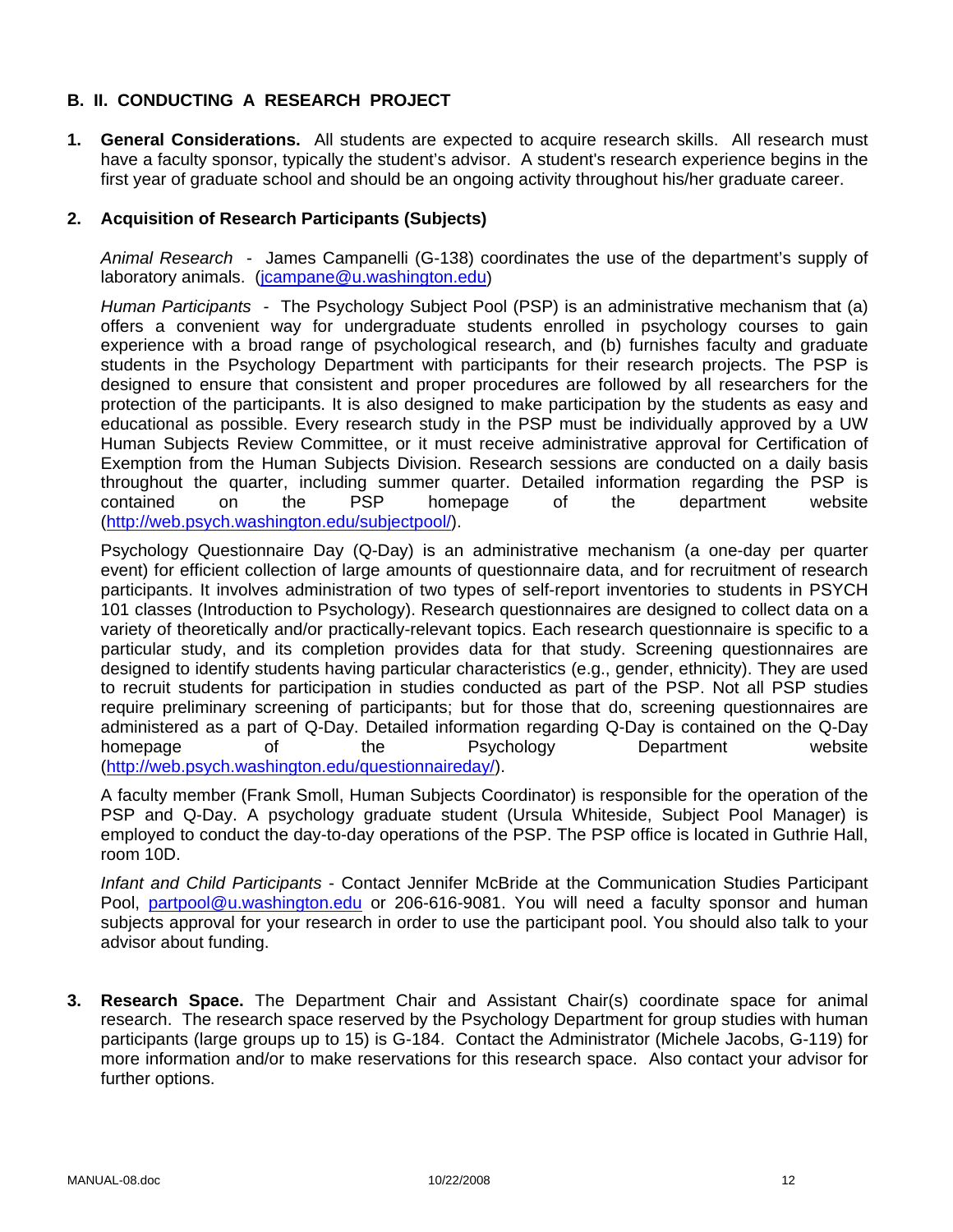A departmental lab for running human subjects utilizing computers is located in the Chemistry Library building, Room 210E. Fourteen PCs allow experimenters to run multiple subjects at one time. Some rules governing the use of the computer lab include:

- 1) The room is for use by faculty, graduate students, or personnel under their direct supervision.
- 2) The room must be scheduled online at least one week in advance via PsyCal, https://web.psych.washington.edu/psycal/
- 3) If you will not be using the room after you have scheduled it, please cancel the reservation in PsyCal so it can be made available to others.
- 4) The room should be scheduled in 30-minute increments. Please keep scheduling requests to 2 hours per day per person, or 10 hours per week. We will always attempt to accommodate requests for more time. Schedule only the time you know you will use.
- 5) The room is available from 8:00 AM to 7:00 PM, Monday through Friday.
- 6) You must provide your own software and supplies.
- 7) When scheduling, please take into account set up and takedown time for your software. Also, please clean the room for the next person.
- **4. Equipment.** Small research equipment and audio-visual aids are available by reservation in PsyCal as well. The department orders new equipment on an annual basis. See the Administrator (G-119) for current inventory and future needs. The Office of Technical Services aka "the Shop" (G-28) also has equipment that may be borrowed for experimental research. A faculty member must sponsor equipment requests.
- **5. Financial Support for Research.** The department generally cannot provide funds for student research projects. Clerical support such as typing questionnaires and manuscripts or Xeroxing for unfunded projects is not available. You may apply for funds for equipment, supplies, subject payment, etc., for your dissertation. To be eligible, you must have reached Ph.C. status (i.e. passed general exam). This fund is not available for travel expenses. Application forms can be picked up from Phillip Burger and submitted to the Chair of the department.

If you are a research assistant on a grant, all grant-related work must be billed to the budget number on the grant. If your research is not funded by a faculty grant, you may write your own grant under sponsorship of a faculty member. For information on grants being offered, watch the Department Newsletter for agency requests for proposals, check the bulleting board outside the Graduate Program Office, see Phillip Burger, or discuss the possibility with your advisor. Graduate fellowships for research are also available. For information on such opportunities, watch the Newsletter, contact the Graduate Program Advisor in G-127, or visit the Grants and Funding Information Service (GFIS) office located in Suzzallo Library Reference & Research Services.

**Grants and Funding Information Service (GFIS)**, located in Suzzallo Library, assists UW graduate students in their search for information about financial opportunities available outside the University of Washington. See their website at www.lib.washington.edu/gfis/ or email them at gfis@u.washington.edu or call at 206-616-3084.

#### **6. Computer Facilities**

Psychology Department Resources

Each graduate student has a faculty advisor and/or faculty person with whom he/she is doing research. The computer facilities of the faculty advisor/research colleague are generally shared with his/her graduate students.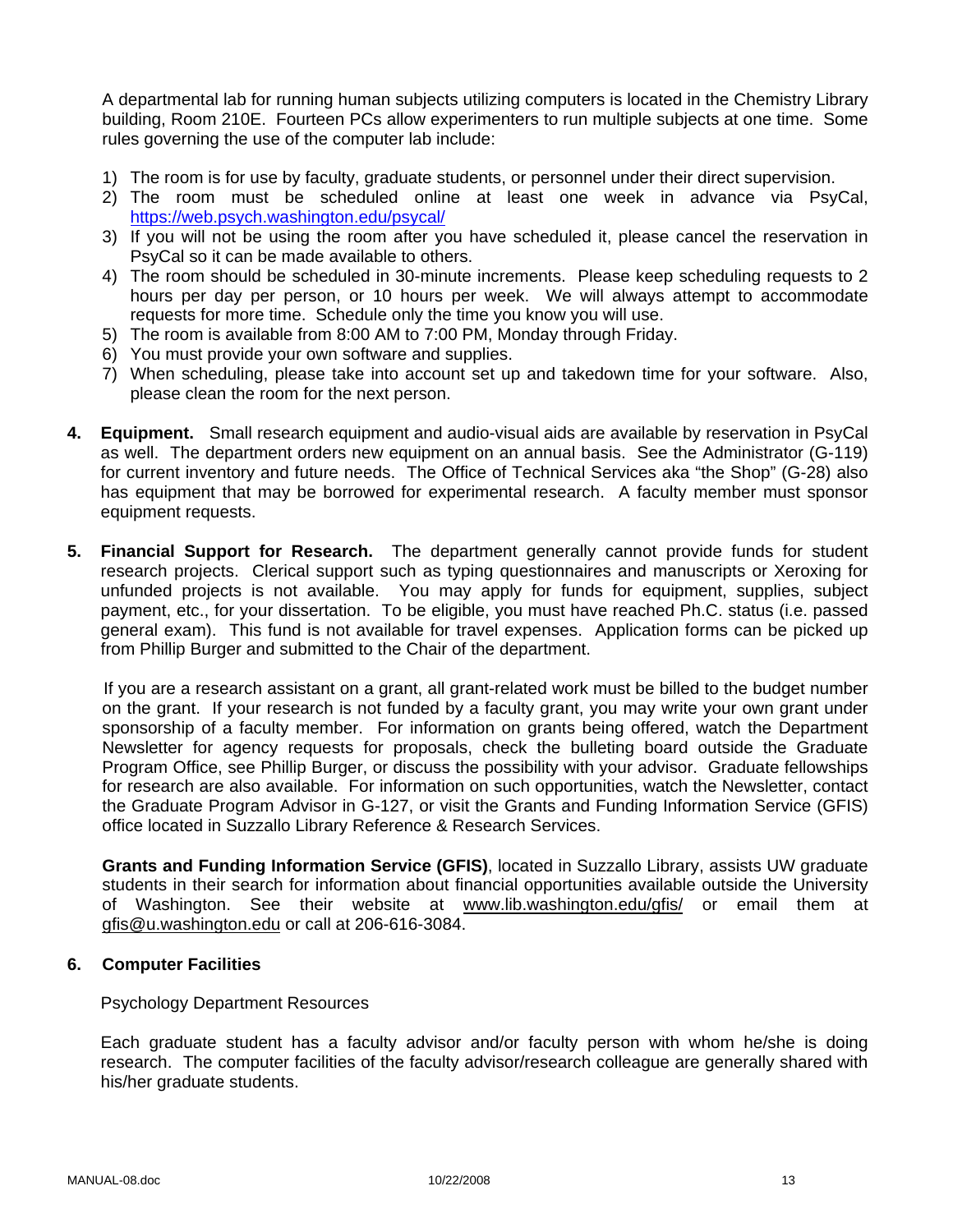#### **Intradepartmental Resources (Guthrie)**

The Office of Technical Services aka "the Shop" (G-28, 206-543-8281) is responsible for computer maintenance, equipment, and software advice.

**Chemistry Library 210E and Johnson Annex 2** – 14 Windows XP workstations in ChemLib's Research Lab. Johnson Annex—Undergraduate lounge with 3 Windows XP workstations and the Graduate Student Lounge (basement) has 5 Windows XP workstations, iMac, HP LaserJet, and InkJet. All of these computers are connected to the Internet and to the departmental network.

**Guthrie Room 53** (Media Lab) – 2 PCs and 2 Mac computers with a b/w laser and a color printer. There is an array of web/image/video editing and presentation software available to graduate TA's and all faculty members.

An additional printer is located in room 119 (Main Office) – Laserjet 2430 connected to 3 Dell systems. We support all computer models, but specialize in Dell. For statistical analysis, we support Systat and SPSS. We recommend SPSS because it is used in the required statistics course sequence.

#### **Extra-Departmental Resources**

#### **Center for Social Science Computation and Research (CSSCR)**

Phone: 206-543-8110

e-mail: CSSCR@u.washington.edu web: http://julius.csscr.washington.edu/

Students should familiarize themselves with this resource center. It is located in Condon Hall ( $6<sup>th</sup>$ Floor) and exists to help social scientists with using computers in their research, particularly in the social sciences. The Center has a large number of terminals and printers, as well as microcomputer teaching classrooms. The Center offers basic courses free of charge in computing, e.g., SPSS X, MS Windows, etc. Consultants are available to assist you. Normally a Psychology graduate student serves as one of the consultants. The Center also has a special facility for graduate students equipped with high-powered computers and statistical packages, such as SAS, M-Plus, etc. **The Psychology Department is part of this center. Please use it!**

**Center for Teaching, Learning, & Technology (Catalyst)**  Odegaard Undergraduate Library (OUGL) room 230 Phone: 206-616-8154 e-mail: catalysthelp@u.washington.edu web: http://catalyst.washington.edu/

**Center for Instructional Development and Research (CIDR)**  100 Gerberding Hall Phone: 206-543-6588 e-mail: cidr@u.washington.edu web: http://depts.washington.edu/cidrweb/

**8. Undergraduate Research Assistants (499s**) The department requires undergraduate Psychology Majors to have some type of field or research experience. Undergraduate research assistants enroll in Psych 499 under the sponsorship of a faculty member. Often undergraduates help or work with graduate students. The Psychology Undergraduate Advising Office (G-114) manages the recruitment of undergraduate students for 499. Contact the Psychology Undergraduate Advising Office for further information or check the departmental website under undergraduate studies (http://web.psych.washington.edu/undergraduate/499.html).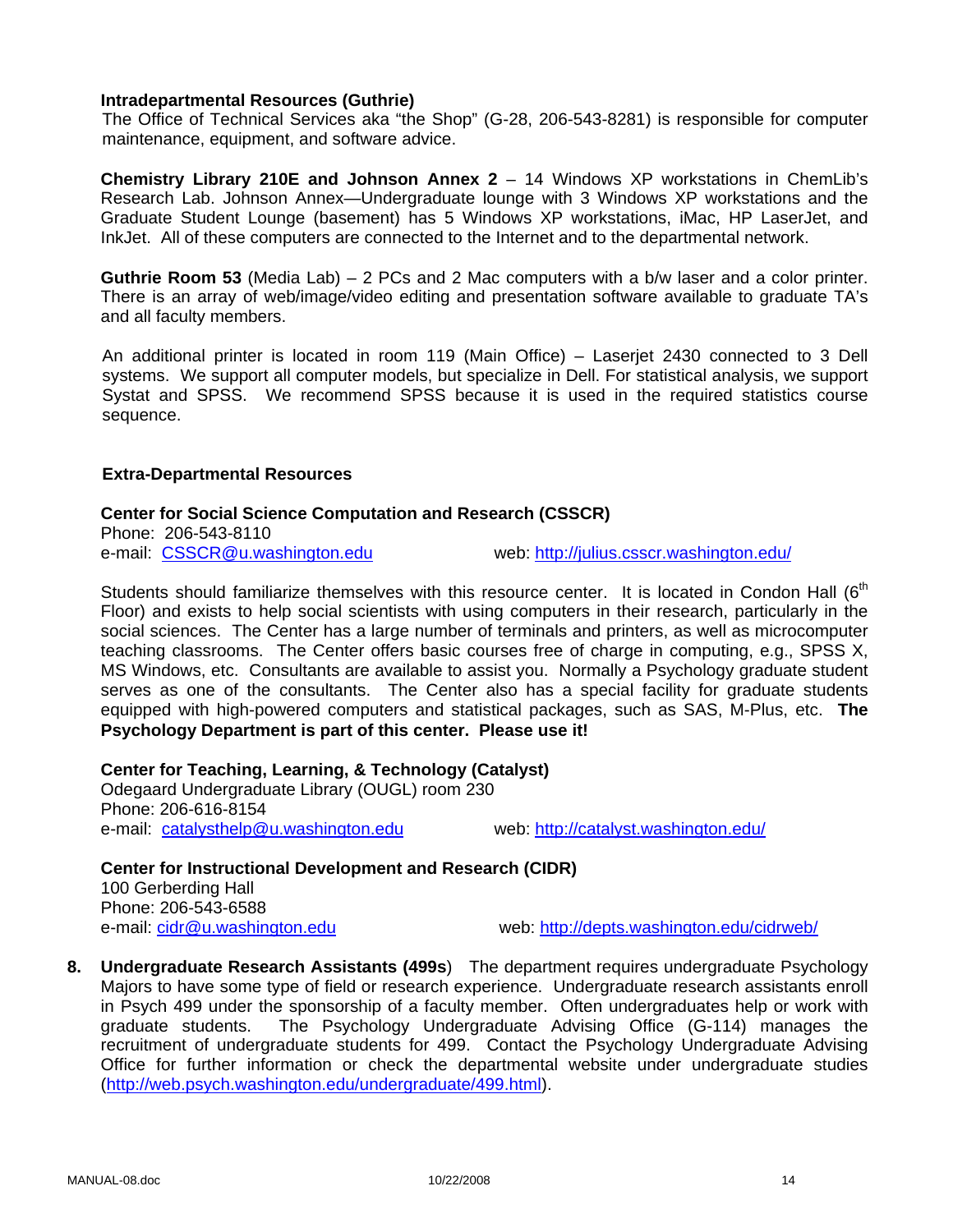**Concluding Comments.** Conducting good research requires substantial planning and ongoing administration. Your advisor and those listed above are available to aid you in your research endeavors. Research skills will play an important part in your graduate career, so get started early, plan well, and don't hesitate to ask for help.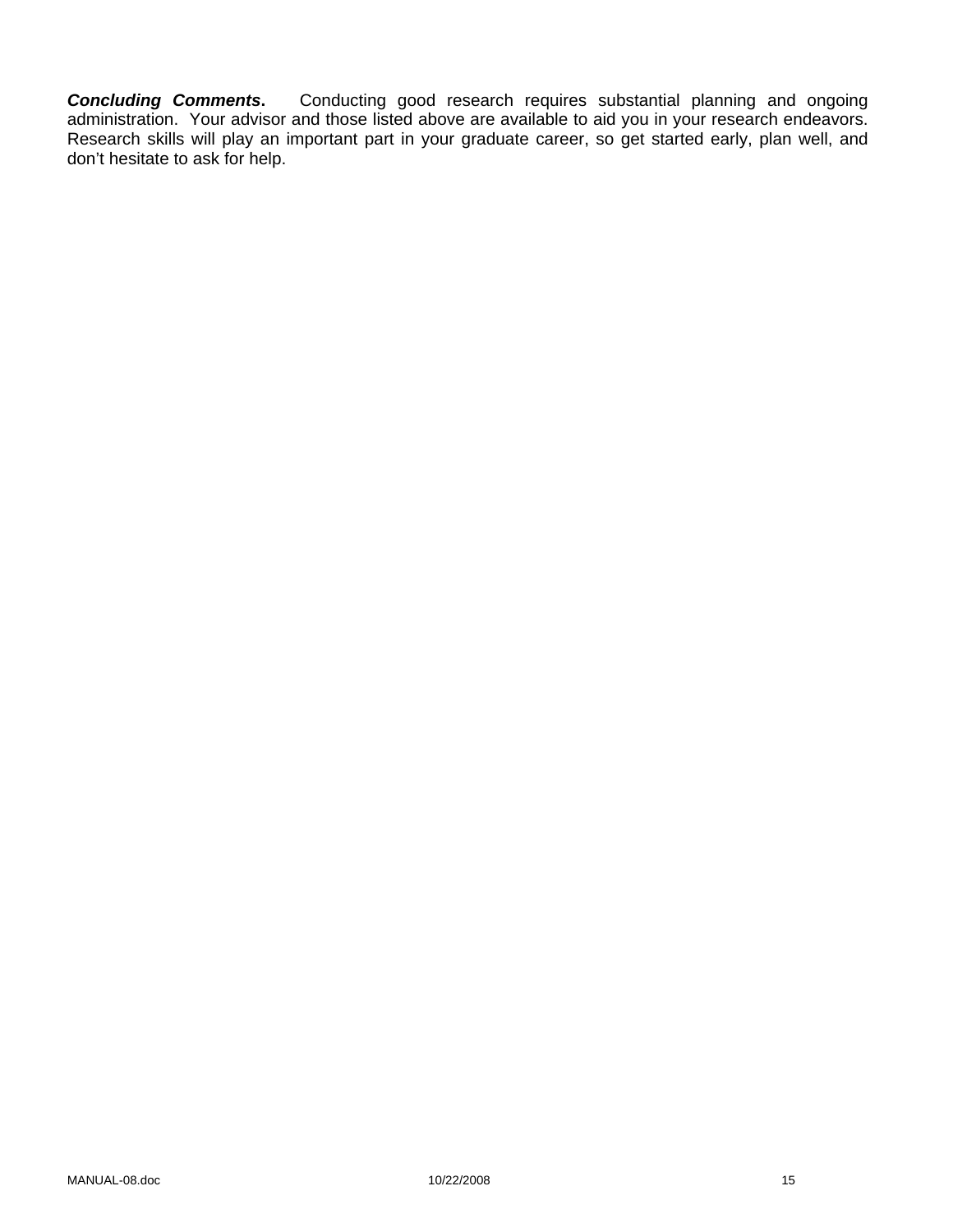## **B. III. TAKING COURSES**

1. *Philosophy.* The Graduate Program was revised in 1999 and again in 2003. The new program features individualized programs centered around preparing you to meet your own self-defined goals. In keeping with this intention, **your individual coursework should be chosen carefully as part of the annual planning process**. You will need to invest some time in searching out the optimal set of courses to meet your goals. Your advisor and advanced graduate students will be good sources of suggestions, especially for courses outside the Department.

Graduate School is not like undergraduate school in the sense that there is no set program to be completed. You should not be thinking "What do I need to do to pass this course?" but rather "What do I need to do to prepare myself in the best possible way for my career?"

2. *Required courses.* The Department and the Areas have adopted some minimal course requirements for graduate students (described in detail on page 32) In the non-clinical areas a minimum of about 10 courses is required (depending upon how you count). In the clinical areas a greater number of courses is required, and learning to do psychological testing and psychotherapy are additional goals.

Most of your required coursework should be completed in your first two years of graduate study (three years for students in the clinical areas), before you take your General Exam.

- *3. Role of the Supervisory Committee.* Your Supervisory Committee will review your coursework in relation to your goals, and may also suggest or require additional coursework. This is one of the reasons that it is to your advantage to form your Supervisory Committee as early as feasible in your second year.
- *4. Seminars.* As you progress through graduate school, seminars requiring your active participation should replace lecture-type courses. At more advanced levels of graduate study, there is a temptation for students to narrow their focus to the topics studied in their advisors' labs. To counteract this tendency, we strongly urge advanced graduate students to continue to take a couple of advanced seminars each year in a broader range of topics. Seminars outside the Department will also be very valuable, but must be sleuthed out on your own.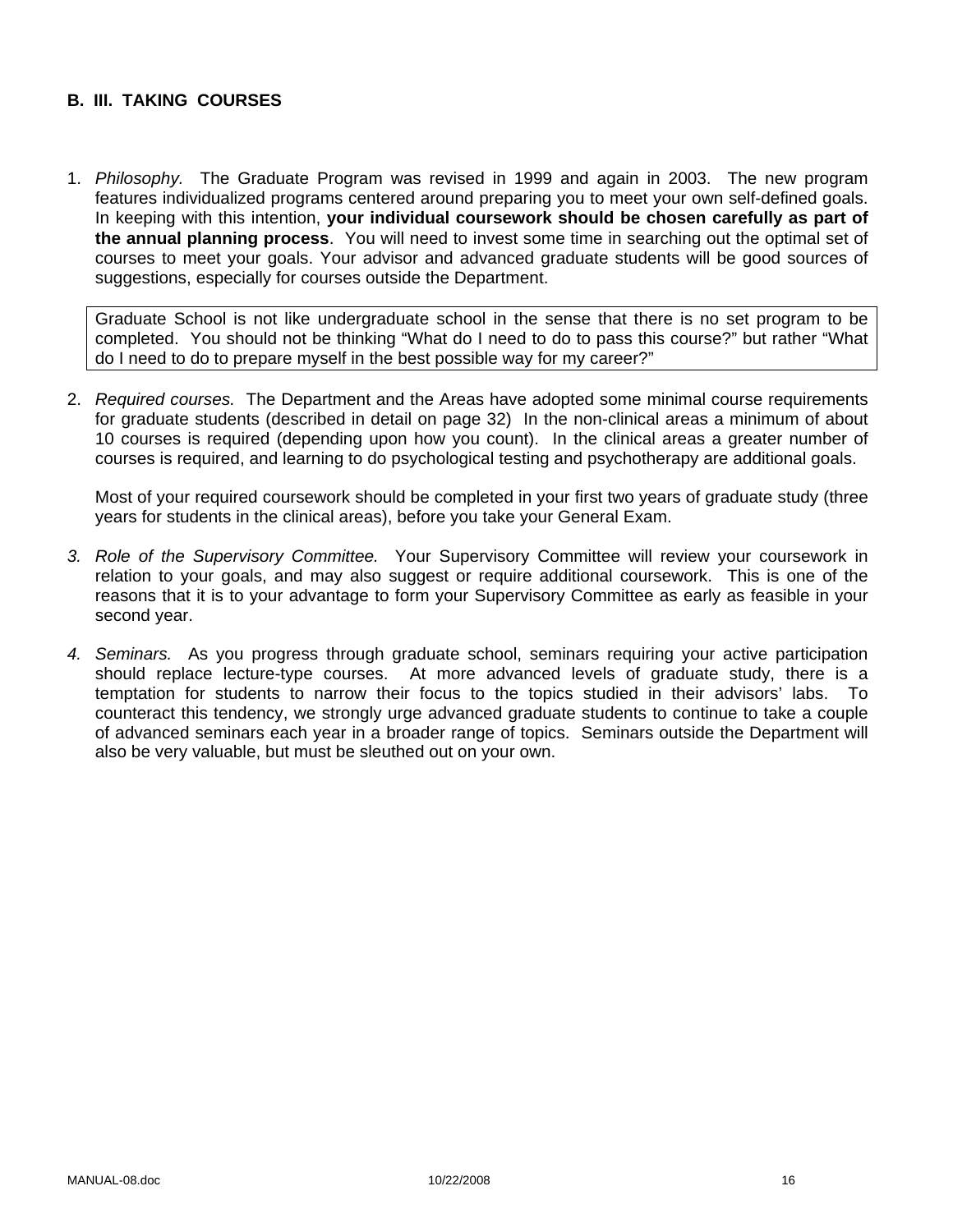## **B. IV. GRADING AND EVALUATIONS**

#### **Grades**

- 1. All courses fulfilling departmental requirements (300, 400, and 500 level courses only) must be taken for a grade unless the course as a whole is offered on a Credit/No Credit basis. As stated by the Graduate School, a grade of 2.7 is the minimal satisfactory grade for a course to fulfill departmental requirements. In order to earn a graduate degree, you will need at least 18 graded credits (with grades above 2.7) and a minimum grade point average of 3.0.
- 2. Some courses will be offered as Credit/No Credit and designated as such in the Time Schedule. These courses cannot be counted toward the 18 graded credits required for the completion of a graduate degree.
- 3. You may opt to take courses other than those fulfilling departmental requirements on a Credit/No Credit basis. You must make that designation when you register for the course. The instructor must give you a numerical grade that will be changed by the Registrar's Office for transcript purposes. Again, these credits will not be counted in the 18 graded credits required for graduation.
- 5. Two sections of each independent study/research course (498, 499, 597, 598, 599, 600, 700 & 800) are offered; section "A" for graded credit, section "B" for Credit/No Credit. You should discuss which section to take with the person sponsoring your work. Grades in these courses are not considered in calculating your grade point average.

600 is for independent research and should be used mainly during the first year. 700 is for the Master's degree (9 credits required) – thesis required 800 is for the Dissertation (27 credits required) and should be used as soon as your committee is formed and/or you have begun your own independent research

5. An "N" grade is given in independent study/research courses when a project continues over several quarters and will not be graded until its completion. You must maintain continuous registration in that course until a grade is given, and you must be consistent in registering for either the graded or the Credit/No Credit section.

### **Evaluation Procedures**

- 1. Your most important evaluations will be provided by your advisor and in your annual evaluation/feedback letter.
- 2. If your quarterly or cumulative grade point average drops below 3.0, your name will appear on the "Low Scholarship List" sent by the Dean of the Graduate School to the Director of Graduate Training. The progress of those students will then be reviewed by the Graduate Training Committee at their next meeting (usually the 2nd week of the following quarter), and one of the five possible actions listed next may be taken.
- 3. In the unlikely event that your progress is less than satisfactory in any area of your program, you will receive feedback from the Director of Graduate Training, and in some cases, from the Dean of the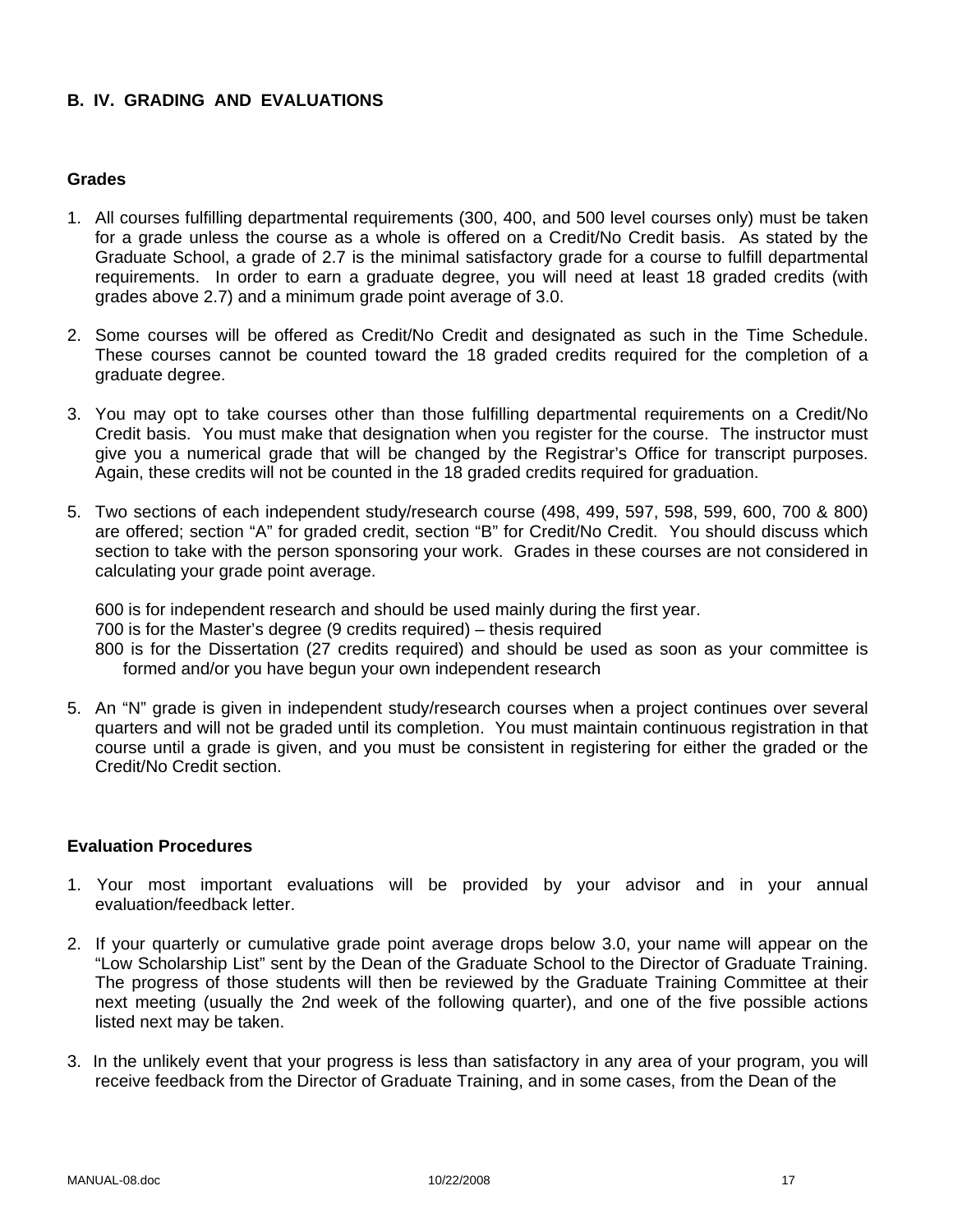Graduate School. There are five ways in which unsatisfactory progress can be communicated to a student. They are, in increasing order of seriousness:

- 1) a verbal warning from the student's advisor(s),
- 2) a written warning from the Director of Graduate Training ("Internal Watch list/Safety net"),
- 3) a change in the student's status to "Warn," (external/Graduate School)
- 4) a change in the student's status to "Probation," or (external/Graduate School)
- 5) a change in the student's status to "Final Probation." (external/Graduate School)

Procedures 1 and 2 are essentially "internal" warnings within the department, whereas procedures 3, 4, and 5 are actions taken by the Dean of the Graduate School.

"Probation" or "Final Probation" status results in a notation on your transcript and in a letter being sent to you by the Dean. Students in each of the three "external" categories (3, 4, and 5) will be informed in a letter from the Director of Graduate Training of the steps they must take to return their standing to that of a student in good standing. A student is not usually dropped from the University unless he/she has spent at least one quarter in the status of "Final Probation." Students in Probation or Final Probation status are less likely to receive assignments as teaching assistants (see "Policies for the Assignment of Teaching Assistants" in this manual).

- 4. At the request of any faculty member, Supervisory Committee, or individual student for him- or herself, the Graduate Training Committee will review the academic status of any graduate student and will make any appropriate recommendations.
- 5. You should receive your annual evaluation in mid-summer. Should you have questions about your evaluation, see your advisor or the Director of Graduate Training.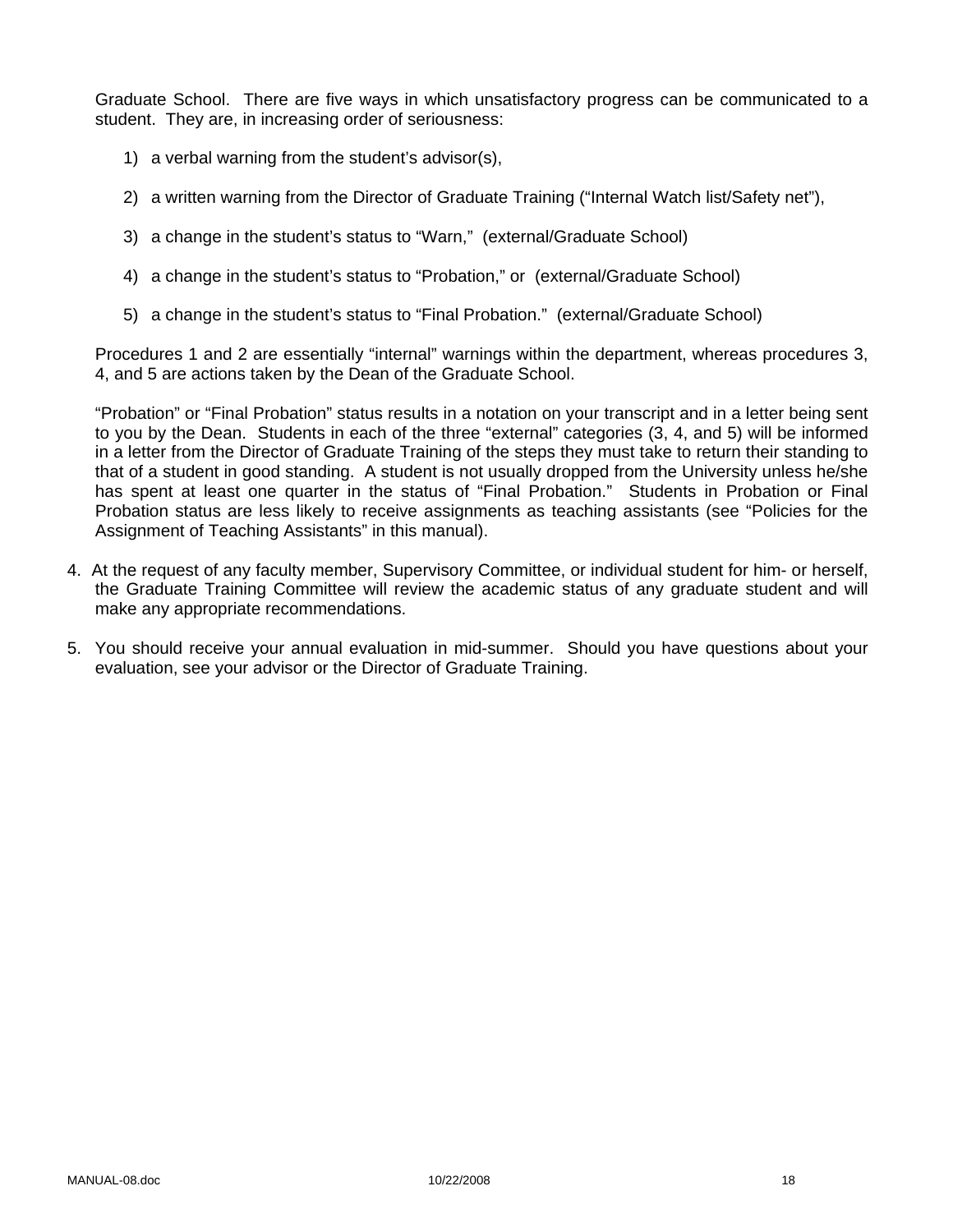# **B. V. SUPERVISORY COMMITTEE**

Your Supervisory Committee's roles are to guide you in the preparation of your graduate program, to conduct your General Examination, and to conduct your Final Examination.

- 1. *Composition of the Supervisory Committee*: You must set up a Supervisory Committee consisting of at least four and not more than seven members. This Committee must be officially formed at least four months prior to the time the request for the General Exam is presented to the Graduate School. It is advisable to have one or more members over the minimum number to assure a necessary quorum for meetings and examinations. The following are considerations for composition of the committee:
	- a) Members of the committee must be members of the appointed Graduate Faculty. One or two members may be appointed who are not on the Graduate Faculty, if the majority of the members are Psychology Graduate Faculty members, and if a CV is provided to the Graduate Program Advisor for the non-Graduate Faculty member. Not every faculty member is a member of the Graduate Faculty, although most are. Some new assistant professors, lecturers, and research associates are not. If in doubt, ask the person you are considering having your committee, check with the Psychology Graduate Program Office, or call the Graduate School's Student Services Office at 206-543-8720. You may also check the following website: http://www.grad.washington.edu/gradfac/
	- b) A majority of your members must be from your major area, e.g., Clinical, Behavioral Neuroscience, etc. Normally, at least three of your members are core faculty in the Psychology Department, but members of other departments are also eligible.
- 2. *When to Form Your Supervisory Committee*: Your supervisory committee should be formed either at the end of your first year or as early as feasible in your second year in the program. It is advisable to form this committee early so that your committee members can have a voice in the curriculum you follow in preparation for your General Examination (see "General Examination" section on page 23.)
- 3. *Procedures for the Formation of Your Supervisory Committee*:
	- a) Get an "Application for Ph.D. Supervisory Committee" form from the Graduate Program Office, G-127.
	- b) Discuss your committee with each potential member and get a signature on the form for each member who is willing to serve on the committee. An e-mail concurrence may be attached to the request form in lieu of a signature.
	- c) Return the completed form to the Graduate Program Office. The suggested Committee will be submitted to the Graduate School for approval. An e-mail notice of the formation of your committee will be sent to all members once the approval process is complete.

d) Beginning with committees established in the Autumn 2007 quarter, graduate students and chairs of all newly formed committees are required to sign a form documenting that the student has been advised of human and animal subjects guidelines. Please return the signed form to the Graduate Program Office. The form is available on the Graduate School Forms web page at: http://www.grad.washington.edu/stsv/human-animal-certif.htm

4. *Graduate School Representative (GSR)*: You are expected to find a Graduate School Representative who is from a field other than Psychology and who does not have any conflicts of interest with you or your Chair. Budgetary relationships, personal relationships, primary or joint appointments in common with primary or adjunct appointments or research and/or publication relationships between the GSR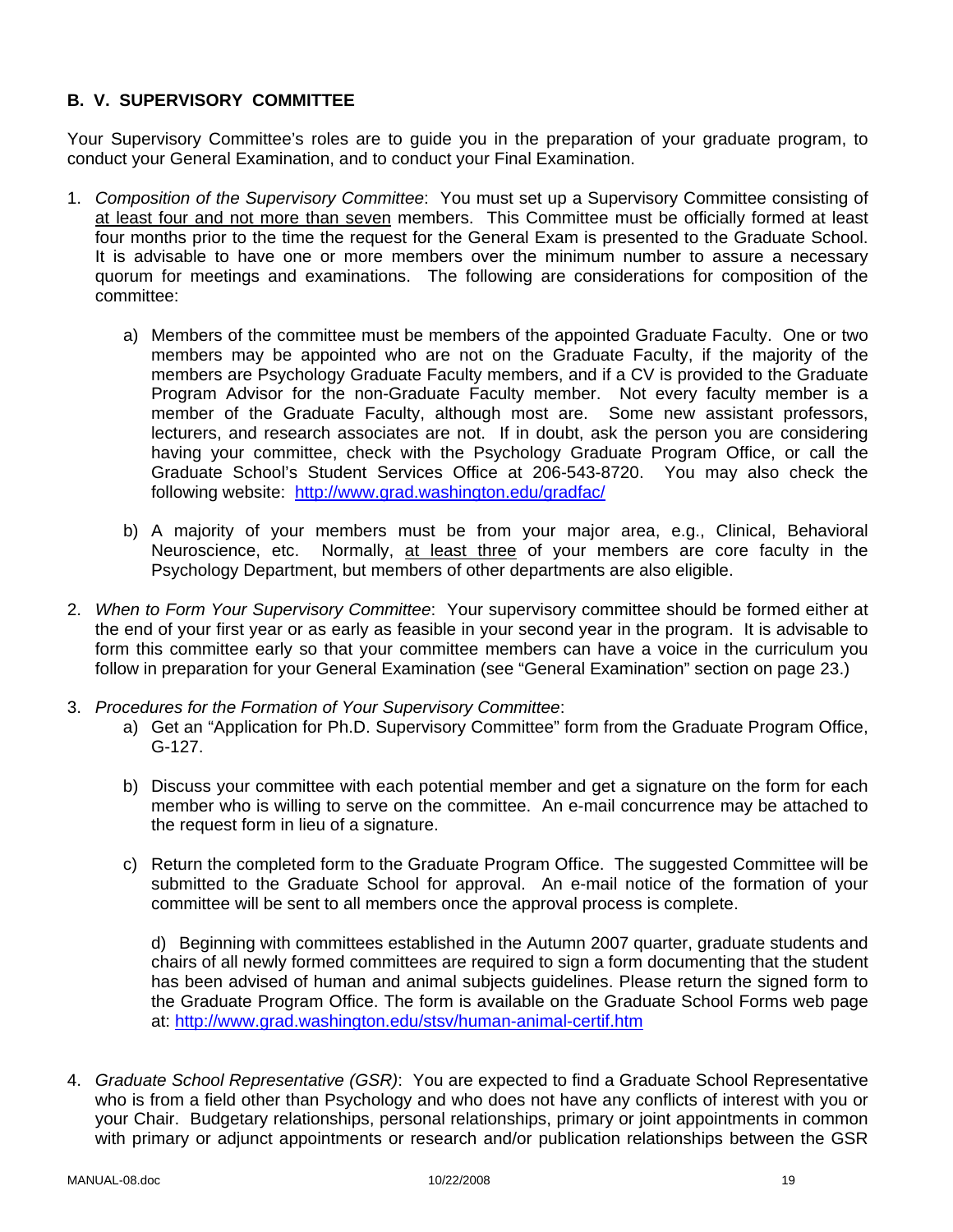and either the student or the committee chair are examples of possible conflicts of interest. The GSR represents the broad concerns of the Graduate School. The role of the GSR includes monitoring the conduct of the student's exams, resolving conflicts, and facilitating communications between committee members and the student. The GSR is charged with the additional responsibility of reporting directly to the Dean of the Graduate School on the content and quality of the General and Final Examinations. The main function of the GSR is to ensure that the process allows for fairness to all parties. **The GSR is currently a voting committee member**. Please see below for information on locating a GSR.

- 5. *Changing (Reconstituting) Your Committee*: Within reason, it is possible to change the members of your committee. For example, if your dissertation focus has changed, a different committee member may be more appropriate. The Graduate School will not honor requests to change the GSR if the reason for the change is a scheduling difficulty. If you and your advisor decide that a change is needed, follow the steps outlined below.
	- a) Get a "Request for Supervisory Committee Reconstitution" form from the Graduate Program Office, G-127.
	- b) Indicate the changes to be made, and your reasons for making these changes.
	- c) Get the signatures of any members who are being added to, or removed from, the committee. An e-mail concurrence may be attached to the request form in lieu of a signature.
	- d) Return the form to the Graduate Program Office. The suggested changes will be submitted to the Graduate School for approval. Approval of changes will be sent by e-mail to all committee members.
- 6. Meetings with your Supervisory Committee
	- a) As early in your second year as feasible, you should meet with your Supervisory Committee to plan the course work, reading, and other activity you will undertake in preparation for your General Examination, which is normally taken during the  $3^{rd}$  year.
	- b) The committee (a minimum of 4, including the chair, the GSR, and any two other members of your supervisory committee) will meet for the oral portion of your General Examination.
	- c) Normally, a meeting is held to approve your dissertation proposal. The GSR is not required at this meeting, only at the General and Final Oral examinations.
	- d) The committee (a minimum of 4, including the chair, the GSR, and any two other members of your supervisory committee) will meet for your Final Examination, during which you will defend your dissertation.
	- e) Other meetings may be scheduled as you and the chair of your committee deem necessary.
	- f) The GSR does not need to be present at routine supervisory meetings (e.g., to plan a course of study). The GSR is required to be present at the General Exam and at the oral defense of the Dissertation (Final Exam).

#### **Finding a GSR (Graduate School Representative)**

The GSR (Graduate School Representative) is a required member of your supervisory committee. This person has to be a member of the Graduate Faculty (not all faculty fit this) and they must have an endorsement that allows them to chair a supervisory committee (again not all graduate faculty fit this). This person should have some familiarity with the type of research that you intend to do (although this is not critical). They must be independent of your committee chair, e.g., they cannot have appointments in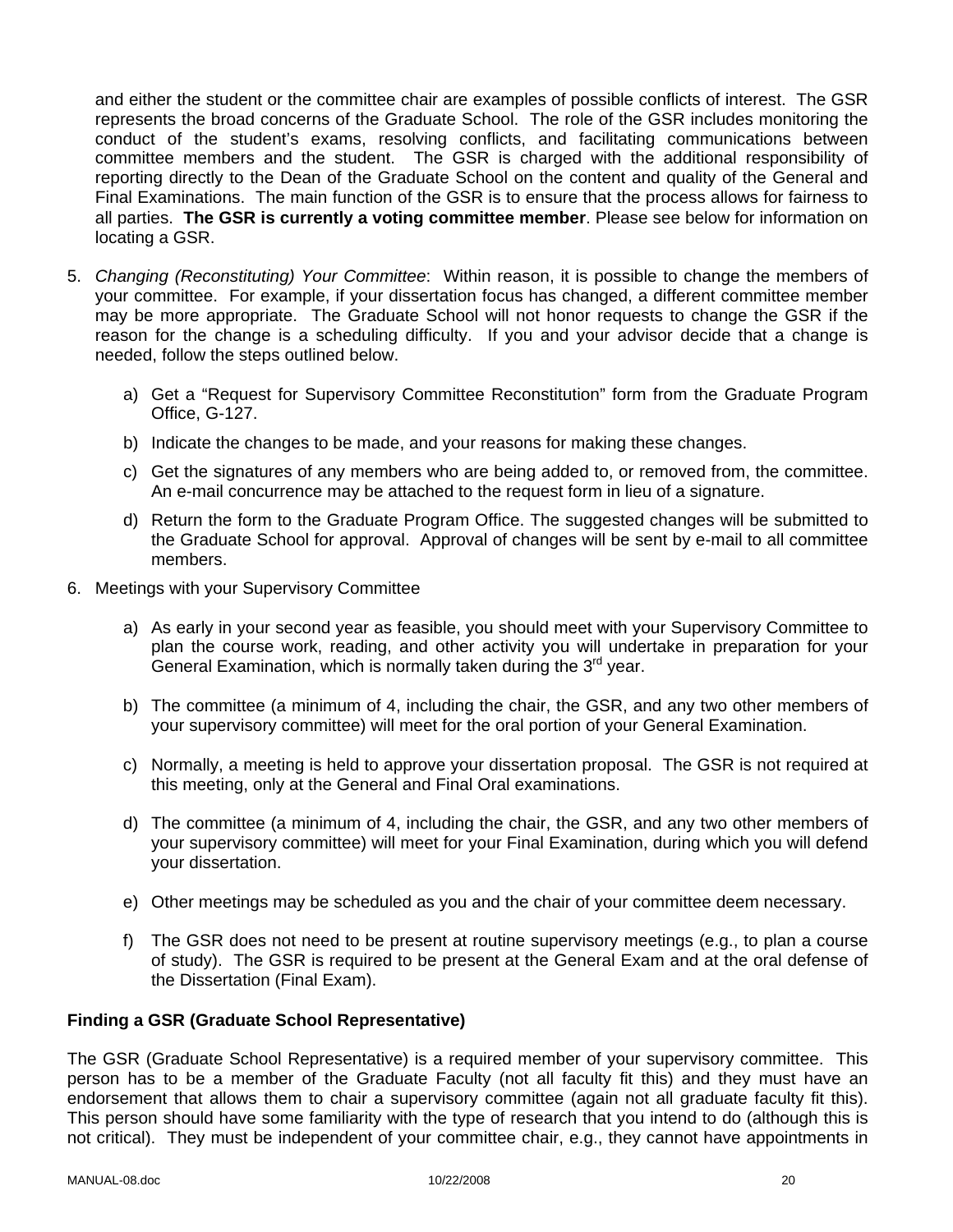the same department as the committee chair and they can't be on the same grants. The role of the GSR is to assure that the committee holds the student to a high enough standard to maintain the reputation of the University and enforces rules and procedures in a way that is totally fair to the individual student.

The student is responsible for identifying a faculty member who is willing to serve as their GSR. This can be done in a number of ways. One way is to talk with your advisor and other psych department-based committee members and/or to other faculty in your area seeking their suggestions for a good GSR. Talk to students, especially those who are finishing, about who they have as their GSR. Sometimes, though, the people known best in the department are not available for another committee appointment.

The Graduate Faculty Locator is another source of ideas about who to approach for your committee. The Graduate Faculty Locator is found at:

http://www.grad.washington.edu/gradfac/Default.asp

If you are looking for ideas of who you might ask, the "search by Research/Scholarly Interest" is the way to go. Type in various descriptors that reflect your research focus, e.g., "memory, "nutrition", "adolescence". If no names come up try another topic area. All the people whose names come up in such a search are members of the graduate faculty, but not all have the chair endorsement needed to be a GSR. Only those whose names are followed by an asterisk can serve as your GSR. Once you have possible names, check out their department websites to see what you can learn about their research focus. If they look good, talk to your advisor and psych committee members to see if they know the possible GSR. If all looks good, contact the prospect briefly explaining your research focus and asking if you can meet to discuss the possibility of them joining your committee as GSR.

## **READING COMMITTEE**

The Reading Committee is a separate subset of your Supervisory Committee and must be appointed separately.

You should form your Reading Committee when you are close to defending your dissertation. The purpose of this committee is to read the dissertation and agree that you are ready to defend it in an oral examination. Choose any three members of your supervisory committee (including the Graduate School Representative) who will agree to be on the committee. They will read the various drafts of your dissertation, make comments and suggestions for improvement, and finally sign the request to schedule the final exam along with all the other members of your committee. See the section on Final Examination (page 26) for details on forming this committee.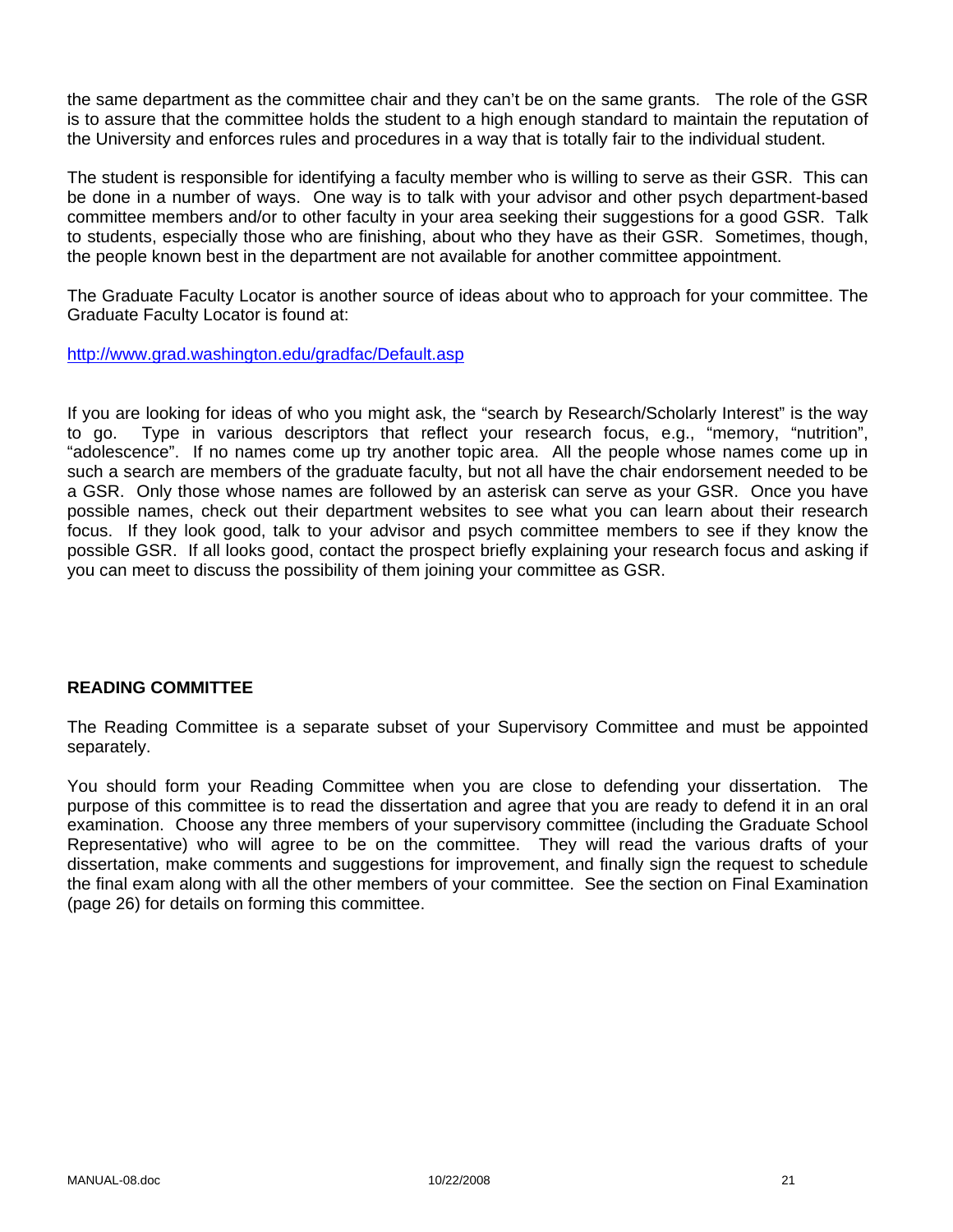## **B. VI. MASTER'S DEGREE**

The Psychology Department has an approved, *thesis only,* Master's Degree option that can be completed along the way toward the Ph.D. and is not a requirement of the Department. You may, however, set a requirement to include a Master's degree in your Plan (see Annual Plan on page 10, or appendices).

## **There is no non-thesis Master's Degree available to graduate students in the Psychology Department.**

In the quarter in which you expect to complete a Master's degree, you must submit an application to the Graduate School on-line at the following address: http://www.grad.washington.edu/stsv/mastapp.htm. You will be notified automatically if you meet the basic Graduate School requirements. If not, you will be notified of any contingencies to be met before a warrant may be issued or the degree is awarded. The printed warrant will be kept in your student file in Guthrie 127 until requested by you or your committee for signatures. Any two members of your supervisory committee, or your advisor and one other graduate faculty member, are required to sign the warrant for your Master's Degree. The signed warrant must be returned to the Graduate Program Advisor in Guthrie 127 by the end of the quarter (Friday of Finals Week).

Your application is good for one quarter only. If you do not submit your thesis for the Master's degree by the last day of the approved quarter, you must notify the Graduate Program Advisor and re-apply on-line during the next quarter.

#### *Requirements for the Master's Degree* - http://www.grad.washington.edu/stsv/mastersinfo.htm

- 1. A minimum of 36 credits, 9 of which must be thesis credits.
- 2. At least 18 of the 36 credits must be numbered 500 or above; at least 9 must be for course work, 9 must be for thesis (700).
- 3. Numerical grades in at least 18 credits of work at 400 and 500 level courses at the UW, with a minimum grade point average of 3.0.
- 4. A thesis approved by your "Supervisory Committee", which consists of at least two members of the Psychology faculty. This is not necessarily the officially appointed Supervisory Committee discussed earlier. If you have not yet formed your official Supervisory Committee it is necessary only to have your advisor and one other Graduate Faculty member from the Psychology Department sign the warrant for your Master's Thesis (this is likely your secondary advisor).
- 5. A final Master's examination, either oral or written, may be required by your Supervisory Committee.
- 6. Any additional requirements as set by your advisor, your Supervisory Committee, the Graduate Training Committee, or as stated in your Plan.
- 7. Completion of all work for the Master's Degree within six years.
- 8. You must be registered at the University either full- or part-time in the quarter in which you complete the requirements for the degree.
- 9. Your signed warrant and completed thesis must be accepted by the Graduate School by the last day of the quarter in order for you to receive your degree that quarter. A \$25 binding fee is payable at 129 Schmitz before the thesis is submitted to the Graduate School. You are then eligible to participate in UW graduation ceremonies if you so desire.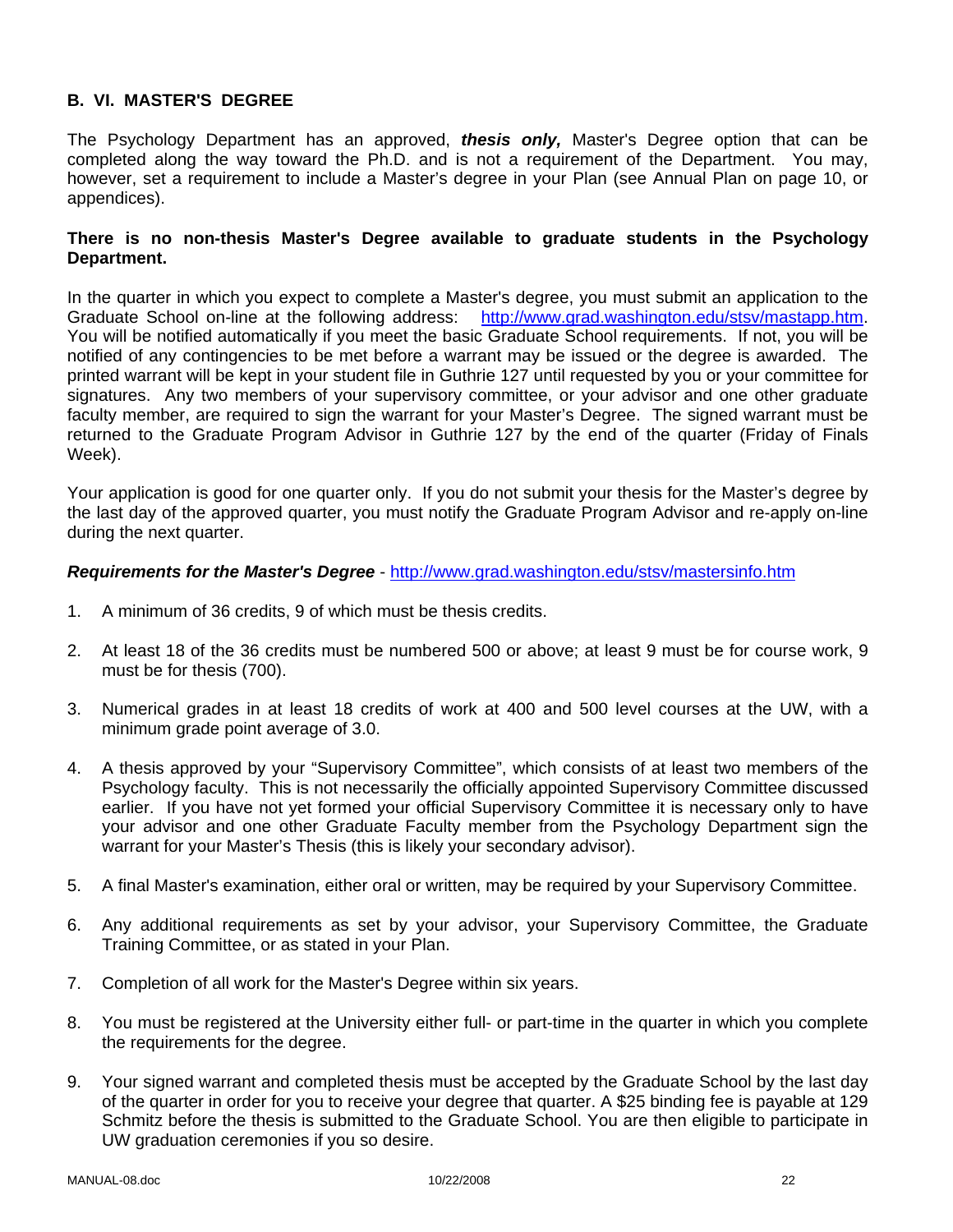## **B. VII. GENERAL EXAM**

- 1. The General Exam is a requirement of the Graduate School. The General Catalog states that you should take your General Exam when your background of study and preparation is sufficient to justify undertaking the examination. Although there may be more than one part to the examination, the only requirement from the Graduate School is an oral examination attended by at least four members of your committee, including the Chair and the GSR (See page 19). Your entire committee should be given the opportunity to participate in setting both the format and the content of your exam.
- 2. You must have completed two years of graduate study and be well along in your course requirements before you take the General Examination. The Graduate School requires that all coursework, including departmental requirements, be completed at this time. Exceptions may be granted with the signed approval of your advisor.
- 3. You must have formed a Supervisory Committee at least four months prior to taking your exam.
- 4. You must be registered at the UW for a minimum of 2 credits for the quarter in which you complete the General Examination.
- 5. You should plan to take the General Exam as early as feasible in the  $3<sup>rd</sup>$  year of study. Any student who has not passed the General Examination prior to the beginning of the fourth year of study may be recommended for Probation. If you have not passed the General Examination by the beginning of the third quarter of your fourth year, you may be recommended for Final Probation. (Exception: Students in the Clinical areas will have a nine-month extension of these deadlines.)
- 6. You must schedule the oral part of the examination. Rooms can be scheduled via PsyCal. Then, arrange a date and time for the exam that is agreeable with all your committee members. The request form is available in the Graduate Program Office (G-127) or online: http://www.grad.washington.edu/forms/genexam.pdf. Present the request for the General Examination, signed by you, your chairperson, and all members of the committee, to the Graduate Program Advisor so that it may be forwarded to the Graduate School at least three weeks before the date of the meeting. Email confirmations that do not state date/time/location will not be accepted. **Everyone on your committee must agree that you can schedule your exam, even if a member is not attending.**

Please do NOT deliver your request to the Graduate School before the GPA has seen it. A warrant is then prepared by the Graduate School and sent to the GPA. Requests to schedule the exam must be received by the Graduate School at least THREE WEEKS before your selected date.

- 7. The approved warrant arrives in the Psychology Graduate Program office approximately one week before the General Exam date. Either you or your Supervisory Committee Chair will arrange to obtain the warrant on or before the exam day. The warrant is signed by all committee members present (minimum of four required) at the exam and returned to the Psychology Graduate Program Office.
- 8. Upon satisfactory completion of the General Examination, the warrant will be signed by the Supervisory Committee, returned to the Graduate Program Office, and filed with the Graduate School. If this is filed by the last day of the quarter you will be designated as a doctoral Candidate (Ph.C.) for that quarter. Otherwise you become a Candidate at the end of the following quarter.
- 9. If you do not pass, the exam must be rescheduled.
- 10. The General Examination and Final Examination may not be taken in the same quarter. You may take the General Examination one quarter and take the Final Exam the next.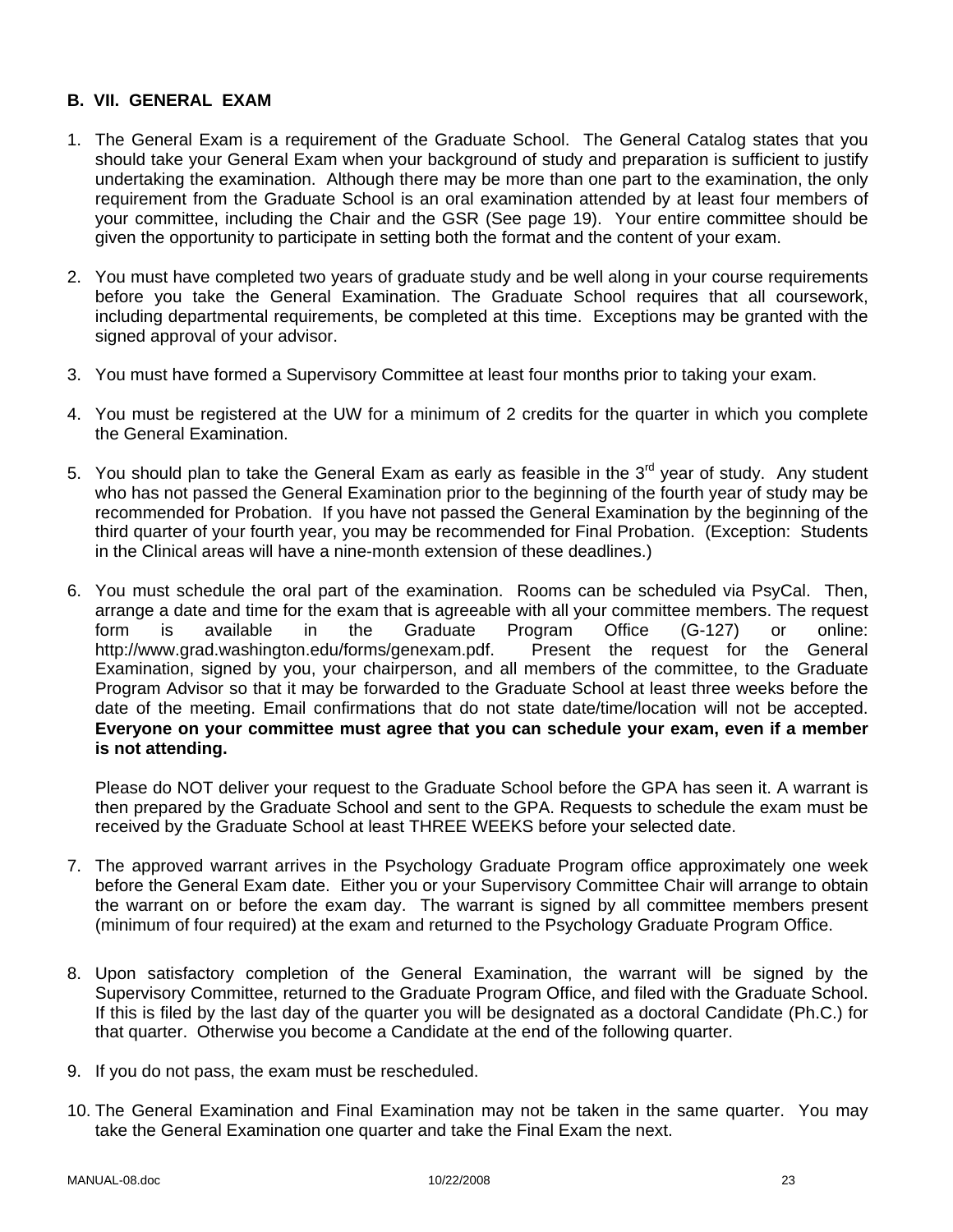## **Summary of Procedures for the General Examination**

- 1. Form your Supervisory Committee, preferably during Autumn Quarter of your second year of study at the UW. (See "Supervisory Committee" page 19) Meet with your Supervisory Committee as early as feasible in your second year to plan the curriculum that will prepare you for your examination and to plan the format of the exam. The Graduate School requires at least four months between the time your committee is officially appointed by the Graduate School and the date of your oral General Examination.
- 2. General Exams take several forms. For example, a take-home essay exam or the preparation of a paper may precede the oral exam. Plan the format with your advisor and Supervisory Committee. See below.
- 3. Fulfill all requirements that precede the scheduling of an oral General Examination. Complete the coursework questionnaire, obtained from the Graduate Program Office (G-127), showing that you have met all course requirements or, with your advisor's approval, will soon do so. Return this form to the Graduate Program Office **before** you request the scheduling of your exam.
- 4. After the preliminary stages have been completed satisfactorily, arrange a date and time for the oral exam that is agreeable with all your committee members. Reserve the date and time and a room in PsyCal. Give the date and time arranged to the Graduate Program Advisor (Jeanny Mai, G-127) who will help you prepare and send the General Examination application to the Graduate School for official scheduling of the examination.

## **5. THE GENERAL EXAMINATION REQUEST MUST BE SIGNED BY YOU AND ALL YOUR COMMITTEE MEMBERS, AND RECEIVED AT THE GRADUATE SCHOOL AT LEAST 21 CALENDAR DAYS BEFORE THE EXAM DATE. Plan ahead accordingly.**

6. On the day of the oral General Examination, you or your Chairperson should get the warrant from the Graduate Program Advisor (G-127) to take to the meeting, if the warrant has not already been placed in your Supervisory Chair's mailbox. After your Supervisory Committee has signed it, return the warrant to the Guthrie 127.

## **Format of the General Examination**

The format of general exams varies among Areas and among individual students.

**Reading List/Written Exam/Oral Exam**: This is the most common format. If this format is chosen, the student should start by consulting all members of his/her Supervisory Committee about the breadth and depth of the exam, and the range of topics that will be covered. Several months before the exam, a reading list should be prepared, with inputs from the Advisor and all Committee members. When the student feels he/she has sufficient mastery of the subject matter on the reading list, the Advisor requests questions for the written part of the exam from all Committee members. The Advisor compiles the exam and gives it to the student on a pre-specified date, with a pre-specified due date. The student's answers are then distributed to all members of the Committee. If the Committee members agree that the answers are satisfactory, the student schedules the oral portion of the exam. Successful performance at the oral exam completes the General Examination.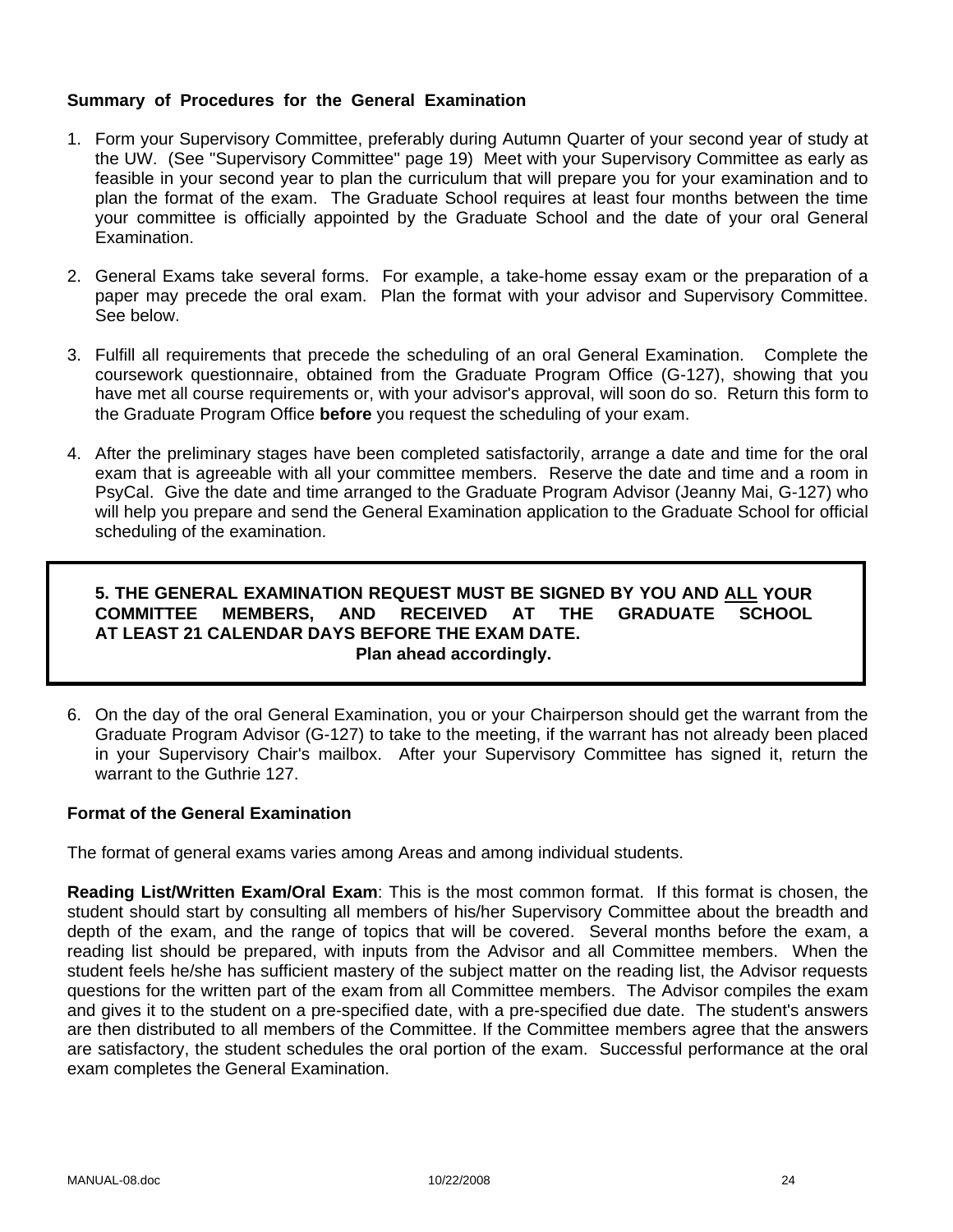**Clinical General Exam Requirements:** The Clinical and Child Clinical Areas have a fixed format and content for the general exam. Four things are required:

- 1. A written publication-quality empirical article conducted after beginning graduate school at the University of Washington. The student should have played a key role, both conceptually and analytically, in preparing the study on which the article is based, and the student should be first or sole author. This study will usually be the student's second year project. However, in cases where the second year project is not publication-worthy, another piece of work can be used to meet this requirement. The requirement is that students will have to submit the article to a peer-reviewed journal for review.
- 2. A comprehensive written review of the literature on a topic of the student's choosing, based on consultation with the student's advisor and committee. This review would ideally be in the form of a Clinical Psychology Review or Psychological Bulletin article. The paper should be in the 20-50 page range and should include a critical review of the relevant literature, discuss important theoretical and methodological issues in that topic area, and address future directions in which empirical and theoretical development should proceed.
- 3. A formal research proposal that will be the basis for the doctoral dissertation. The proposal will typically be in the same area as the literature review paper, but it may also be in a different area, reflecting the student's current research interests. In the latter case, the dissertation research proposal should include a review of the relevant literature on the new topic.
- 4. An oral defense of the literature review paper (Requirement 2) and the dissertation research proposal (Requirement 3), planned in consultation with the chair and other members of the committee. This oral defense before the student's doctoral committee will include both a presentation by the student and a period of questioning from the committee.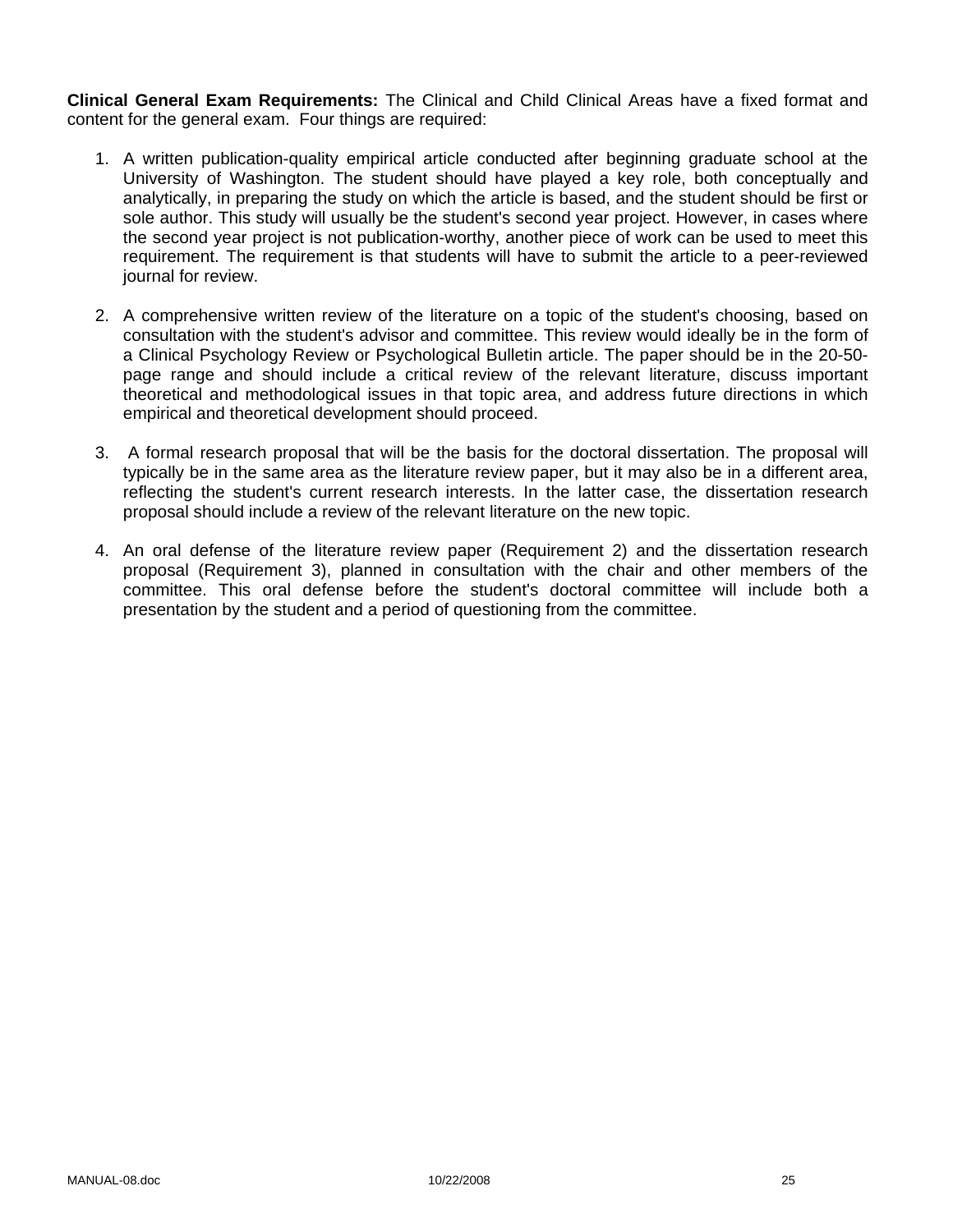## **B. VIII. DISSERTATION AND FINAL EXAMINATION**

The dissertation and defense of it, in the Final Examination, are the final requirements for the Doctoral Degree. These requirements are undertaken after you have received Candidate status, i.e., passed your oral General Examination at least one quarter previously. The dissertation should demonstrate "original and independent investigation and achievement [and]... should reflect not only mastery of research techniques, but also ability to select an important problem for investigation."

- 1. You must register and receive credit for a minimum of 27 credits of dissertation research (800) distributed over a minimum of three quarters. At least one of these quarters should be after you have passed your General Examination. Your Final Exam cannot take place in the same quarter as your General Exam.
- 2. As you near completion of your dissertation, obtain the signatures of three members of your Supervisory Committee whom you would like to be on your **Reading Committee**. Get the necessary form from the Graduate Program Advisor (G-127) and return the signed form to her. An official request will be prepared and sent to the Graduate School for approval. The Graduate School will then appoint an official Reading Committee. This should be done before you schedule your Final Examination. (See page 19)
- 3. To schedule your Final Examination, arrange a day and time agreeable with your committee members. Reserve a room via PsyCal. A minimum of 4 members, one of whom is the Graduate School Representative (GSR), and one of whom is the chair, must be present at the examination.
- 4. Obtain a "Request for Scheduling the Final Examination" form from the Graduate Program Office (G-127). ALL members of your Supervisory Committee including your Supervisory Chair must sign this after they have read a draft of your dissertation. Return the form to the Psychology Graduate Program Office. The scheduling request is then submitted to the Graduate School by the GPA *at least 21 calendar days* before the proposed examination date.
- 5. When the Graduate School Student Services Division approves the request, a Final Examination Warrant will be sent to the Psychology Graduate Program Advisor.
- 6. The approved warrant arrives in the Psychology Graduate Program office approximately one week before the Final Exam date. Either you or your Supervisory Committee Chair will arrange to obtain the warrant on or before the final exam day. The final warrant is signed by all committee members present (minimum of four required) at the exam and returned to the Psychology Graduate Program Office.
- 7. The signed Final Examination Warrant indicating satisfactory performance on your exam and two final copies of your approved dissertation must be accepted by the Graduate School's Student Services Division, Communications Bldg G-1, within 60 calendar days of the defense or you must re-defend. You must be registered at least part-time for the quarter in which you submit your dissertation. If the dissertation is turned in after the quarter ends, you must register for the following quarter. The Graduate School strictly enforces the deadline for dissertation submission and the enrollment requirement.
- 8. The Graduate School requires that the University publish your dissertation in adherence with strict formatting guidelines. A document entitled "Policy and Style Manual for Theses and Dissertations" (http://www.grad.washington.edu/stsv/stylman/00stylman.htm) is available on the Graduate School webpage and must be followed to the letter. Failure to meet the formatting requirements may mean retyping portions of the dissertation. If you wait until the last minute to have this checked, you may have to enroll for another quarter just to turn in your dissertation! Don't let this happen to you.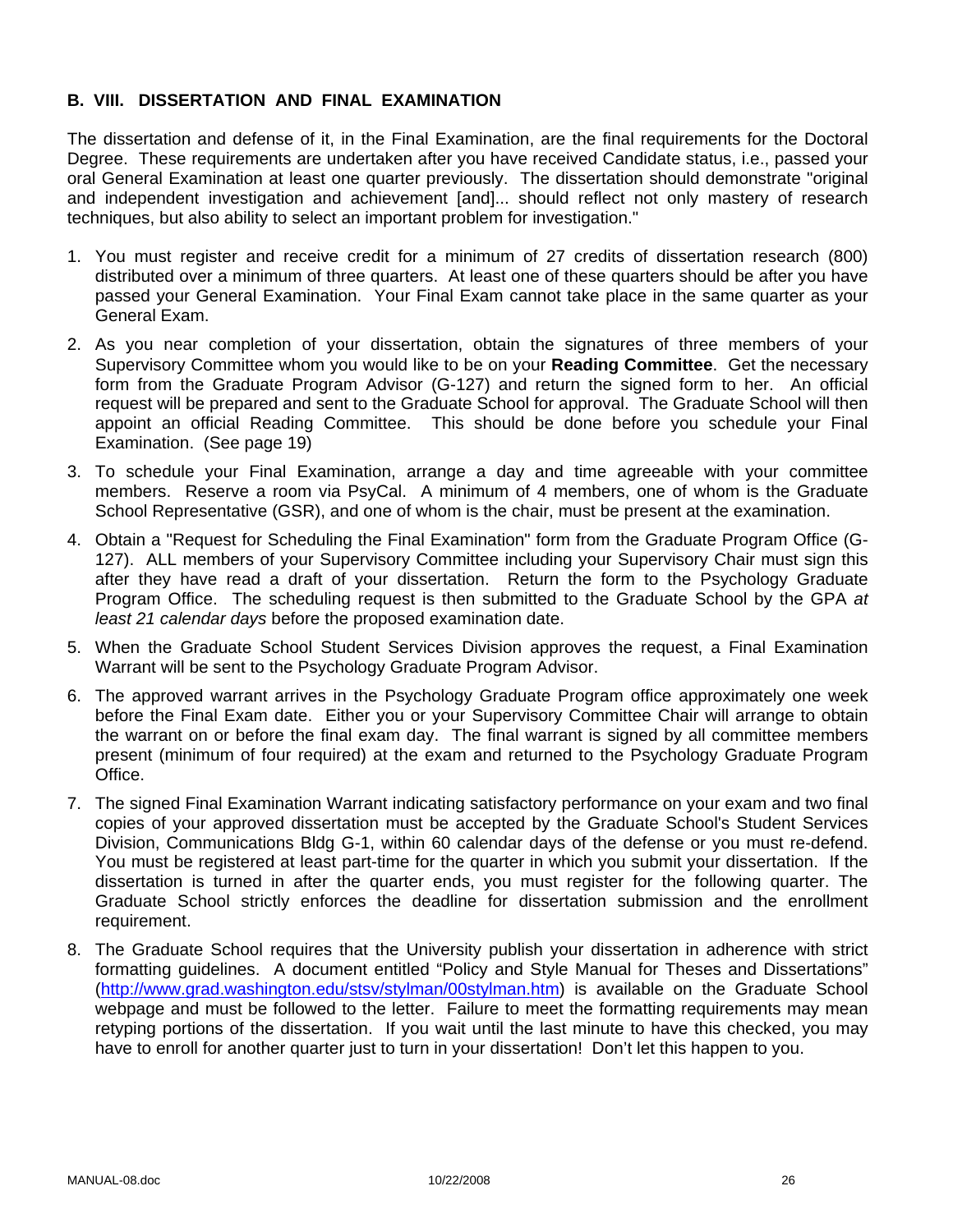9. The Graduate School also requires that the University microfilm publish your dissertation. **You are responsible for the cost**, which includes a \$25 binding fee. You must also pay for publishing your abstract (additional \$60) or the entire dissertation (additional \$60). If you choose to publish the entire dissertation, you may also copyright it for an additional charge (\$65). Plan to spend a minimum of \$85-150. All fees are subject to change.

## **Requirements for Doctoral Degree which must be met before a Final Examination will be scheduled**

- 1. Completion of all required courses of the Psychology Department including statistics, Within-Area and Outside-of-Area requirements, plus any additional requirements imposed by your area or supervisory committee.
- 2. Presentation of 90 credits, at least 60 of which must be taken at the University of Washington.

At least half of your program must be in courses 500 or above.

- 3. You must have at least 18 graded credits of course work (400,or 500 level courses only) at the UW which averaged to at least 3.0
- 4. Creditable passage of the General Examination at least one quarter before the Final Examination.
- 5. Minimum of 27 dissertation credits (800), taken over a period of at least three quarters, at least one of which follows the General Examination.
- 6. The Final Examination must be successfully completed, and the dissertation accepted by the Graduate School.
- 7. Completion of all work for the doctoral degree within ten years. This includes all time spent on-leave, on internship, etc.
- 8. You must be registered at the University either full- or part-time (minimum 2 credit hours) during the quarter in which you take your Final Examination. You have 60 days from the date of your Final Examination or by the end of the same quarter in which to submit your dissertation to the Graduate School, whichever is sooner. If you do not submit your dissertation in the same quarter in which you defended it, you must be registered for the quarter in which you do submit your dissertation to the Graduate School. (Exception for Clinical Students only – see Final Exam before Internship, page 28)

**Clinical Students:** The APA requires a PRE-DOCTORAL INTERNSHIP for a clinical degree. If your Ph.D. is conferred *prior* to completion of internship, that would violate APA regulations. When it comes time for licensing, you may find yourself ineligible. Please see next page for your options to avoid this situation.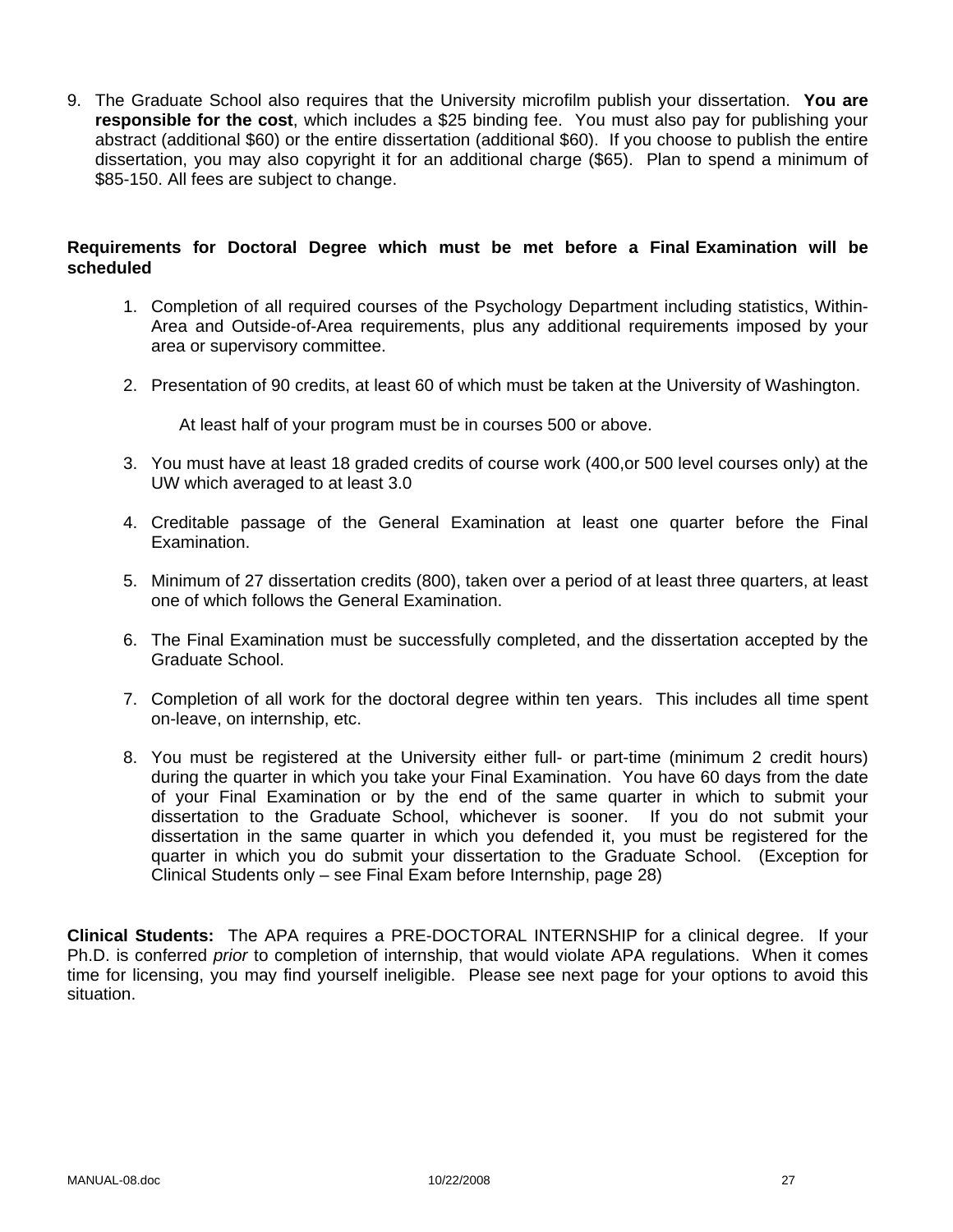## **FINAL EXAM (Dissertation Defense) BEFORE OR DURING INTERNSHIP OPTION**

If you take your final exam (defend your dissertation) before you go on internship, you have only one choice for turning in the final draft to the Graduate School:

You must submit a Petition to the Dean to extend the deadline for submitting your dissertation beyond the 60 days allowed. This petition must include a timetable for completion of the internship and submittal of the dissertation. Then you, your advisor, or a trusted friend holds everything – dissertation and signed warrant – until the final quarter of your internship, or the following quarter. Once your internship has been successfully completed, you should get a letter from your internship supervisor stating that this is the case and send copies to both the Clinical Director and the Graduate Program Advisor in the Psychology Department. You then return, submit the paperwork to the Graduate School, and get your degree. (Or have that trusted friend submit the paperwork for you in your absence.) Registration is NOT necessary.

#### **ONLINE PETITION TO THE DEAN**

http://www.grad.washington.edu/area/petition.html

## **FINAL EXAM (Dissertation Defense) AFTER INTERNSHIP OPTION**

If you **do not** take your final exam (defend your dissertation) before you go on internship, you must be registered for a minimum of two credits in the quarter in which the degree is conferred (i.e., the internship is demonstrated to have been successfully completed, and the dissertation is submitted to the Graduate School). This requires enrollment for a minimum of two credits.

The cost will be around \$958 (WA residents) for the minimum two credits.

#### **IMPORTANT**

You should also be aware that there are other fees involved in submitting the dissertation including copying, microfilming, and copyrighting costs, so plan on an extra \$85 - \$150.

Also note that the degree is awarded at the END of the quarter in which it is earned. This becomes crucial when you have a job that begins in September and requires the Ph.D., but your degree is not effective until December!

#### **Spring Hooding and Commencement Ceremonies, Post-docs, and Jobs**

Students who are on internship often wish to participate in our spring hooding ceremony and the Commencement Exercise. Although, according to both APA and University regulations, you cannot formally receive your degree before the internship is completed and the dissertation is turned in to the Graduate School, you can participate in these spring activities if you obtain a letter from your internship director stating that you will successfully complete your internship on (date). It is necessary to turn in the paperwork by the end of spring quarter in order to participate in hooding and commencement activities. At commencement, you will receive an empty diploma cover, and the diploma itself will be conferred after you've completed all requirements.

A related issue occurs when a job or postdoctoral appointment requires that the degree be completed. In such instances, the letter from the internship director, plus one from the Director of Clinical Training stating that you will finish all degree requirements by the closing date of the internship, has been sufficient to start jobs and postdocs that begin before the next formal graduation date. This is another good reason to make every effort to defend your thesis before the internship year ends (and, even better, before it begins).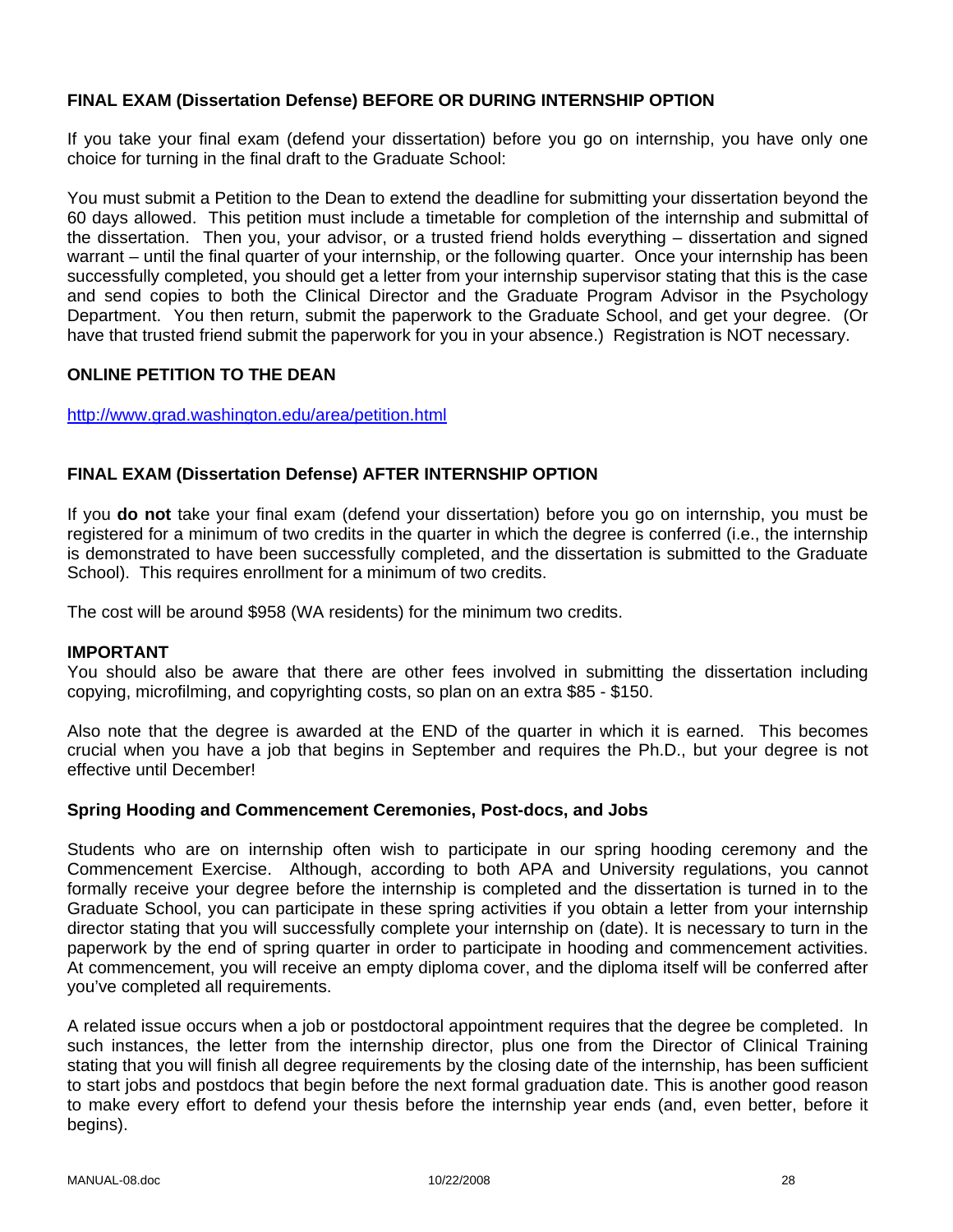In either of these instances, please provide three copies of the internship director's letter for (1) the Director of Clinical Training, (2) the Graduate Program Advisor, and (3) your advisor.

These requirements and others, can be found at the Graduate School's Student Services website: http://www.grad.washington.edu/area/currstuds.htm

## **Please remember that in most cases departmental requirements take precedence over the minimal requirements listed by the Graduate School.**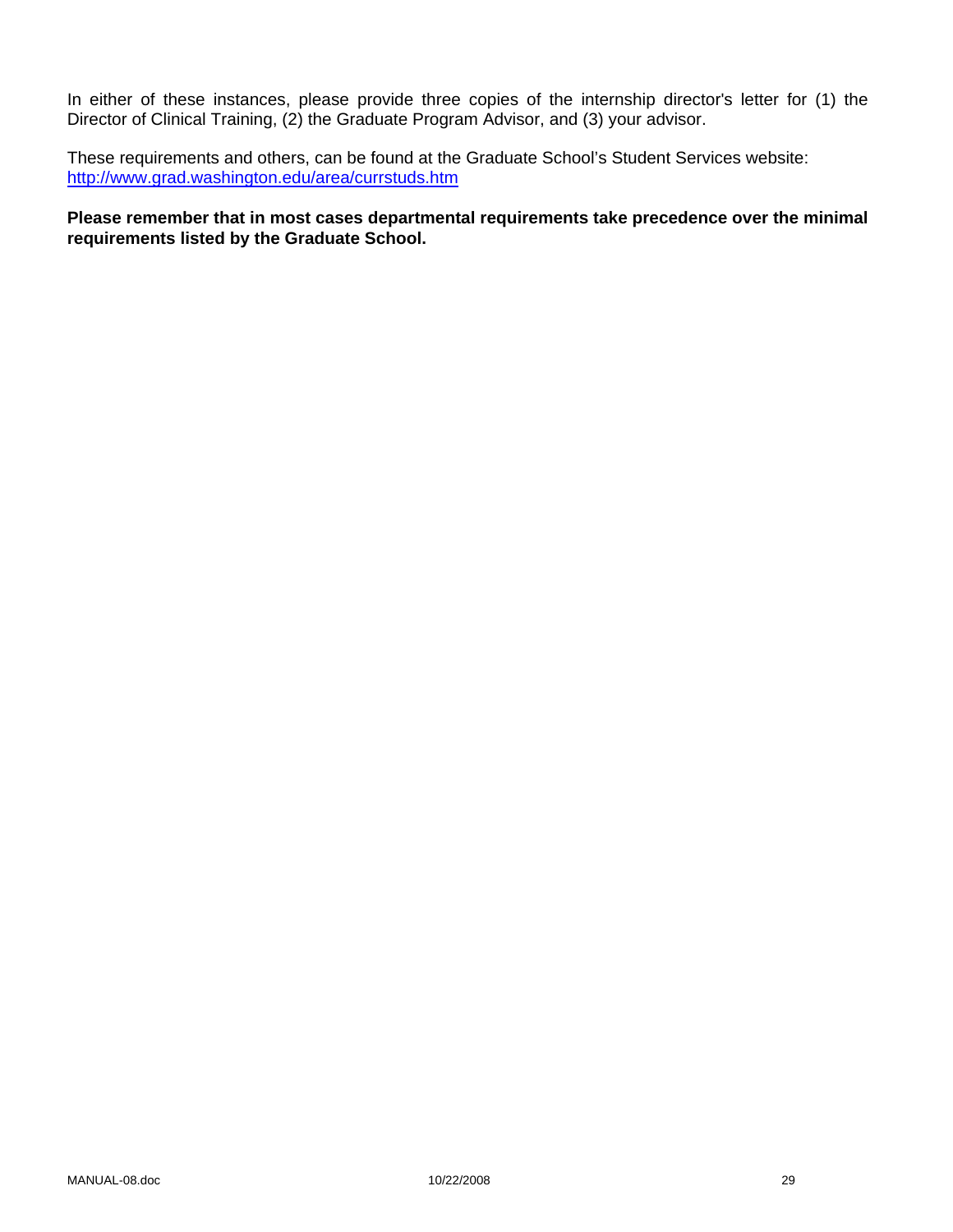## **B. IX. TEACHING AND RESEARCH EXPERIENCE**

Your graduate experience should involve training in research and in teaching. Adult and Child Clinical students also receive specific training in clinical methods and ethics. It is important to include all of these elements in your training program.

#### **Research Training:**

All students are expected to acquire research skills. Your advisor(s) will play a major role in guiding your research training. Talk with your advisor as soon as possible to develop a plan for your first year of research. Students (other than those in the clinical areas) must complete a research project and present it at the departmental Research Festival at the end of their first year of study. Clinical students present their research at the Research Festival at the end of their second year in the program. All research conducted by graduate students must have a faculty sponsor, typically your advisor. Your research training should be an ongoing activity throughout your graduate career.

## **Teaching Training:**

Developing a teaching portfolio reflecting a variety of teaching experiences will be invaluable to those students aiming for positions at institutions that emphasize undergraduate teaching and/or research/teaching-based universities. Teaching skills are also beneficial for anyone who plans to present talks at research meetings and/or train graduate students in research. You should plan your teaching training in the same way you plan your research preparation.

Teaching experience is ideally gained by undertaking a progressive series of teaching experiences. The following graduated plan is the ideal:

- 1. TAing a course without sections, such as Psych101.
- 2. TAing a course with section meetings for which the TA is responsible for facilitating discussions, planning and presenting some course material and/or conducting reviews of lecture material.
- 3. TAing a course in which the TA gives an extensive lecture to the entire class in addition to the usual responsibilities for section meetings.
- 4. TAing a course with multiple weekly section meetings developed and conducted by the TA, such as Psych 209.
- 5. TAing a lab course within your area of study. While many of these labs have predetermined syllabi, the TA has a great deal of freedom in determining how the material is presented and how student progress is assessed.
- 6. Serving as an independent course instructor. This role can be undertaken as instructor of a course regularly taught within the department or it may involve the development of an entirely new course. Such positions require that a student have successfully passed their General Exam and have previous training in teaching most often gained by classroom experience and in a course in pedagogy. (Such a course -- Psych 537: Teaching of Psychology -- is offered each year by M. Passer, typically in Spring Quarter. The Graduate School also offers GRDSCH 610: Teaching Mentorship, http://www.grad.washington.edu/courses/grdsch\_610.htm)

Following this ideal plan is not always possible due to scheduling conflicts and funding uncertainties. But it is to your advantage to seek all types of teaching experiences especially those requiring greater involvement and independence.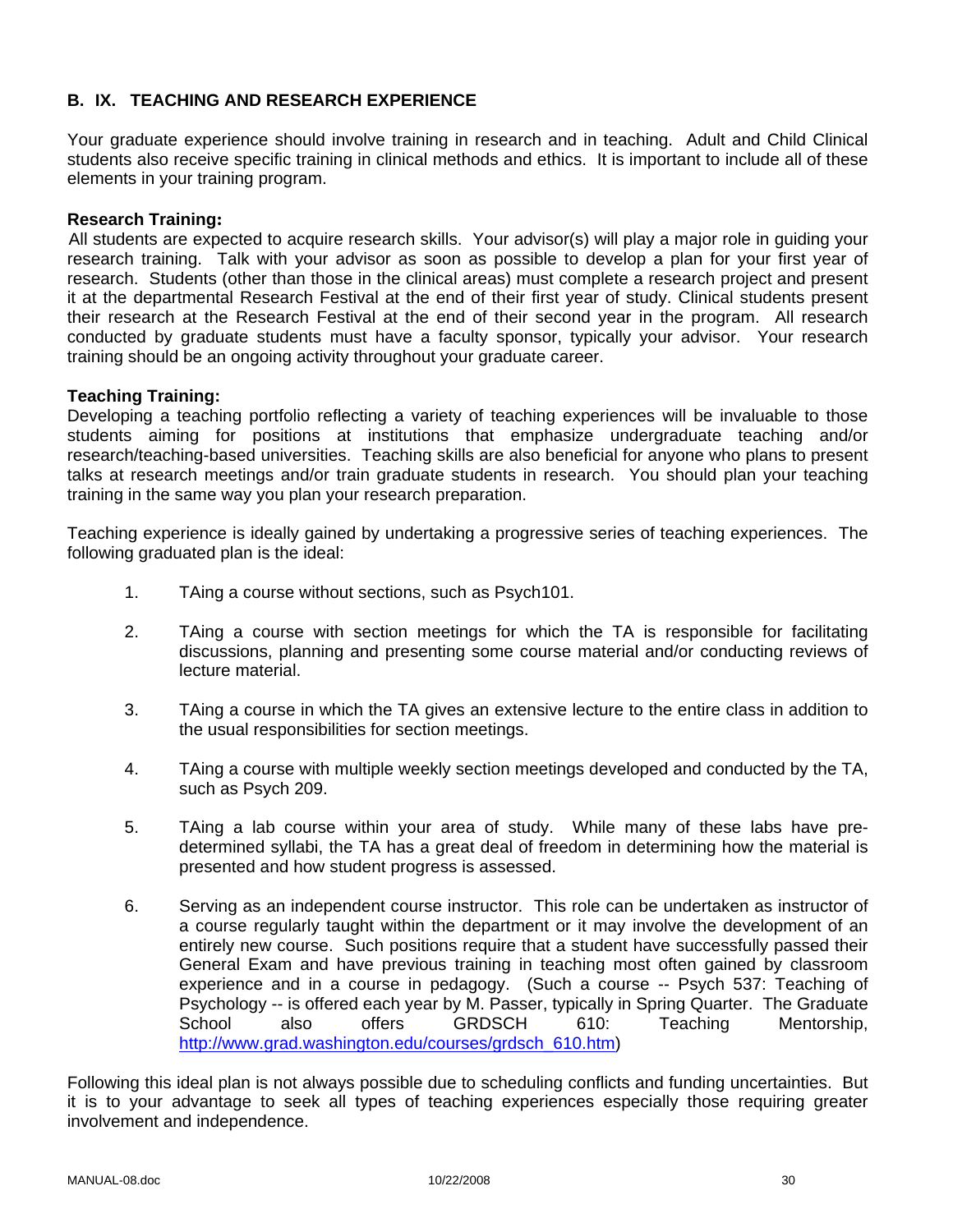**Teaching Portfolio:** You should keep careful records of all your teaching experiences noting the tasks you performed for each course. Syllabi for the courses and any course materials you develop (review sheets, exams, etc.) should be included in your portfolio. Student and instructor evaluations of your performance should be sought for each course and included in your portfolio.

While this may seem like busy work as you begin the process, the portfolio will serve you well as you apply for jobs and move up the academic ladder.

Syllabi and reading lists of courses you take but do not TA should be kept in a separate file. These will be useful if you are ever asked to develop a similar course. Clinical students will need such information if they apply for licensure.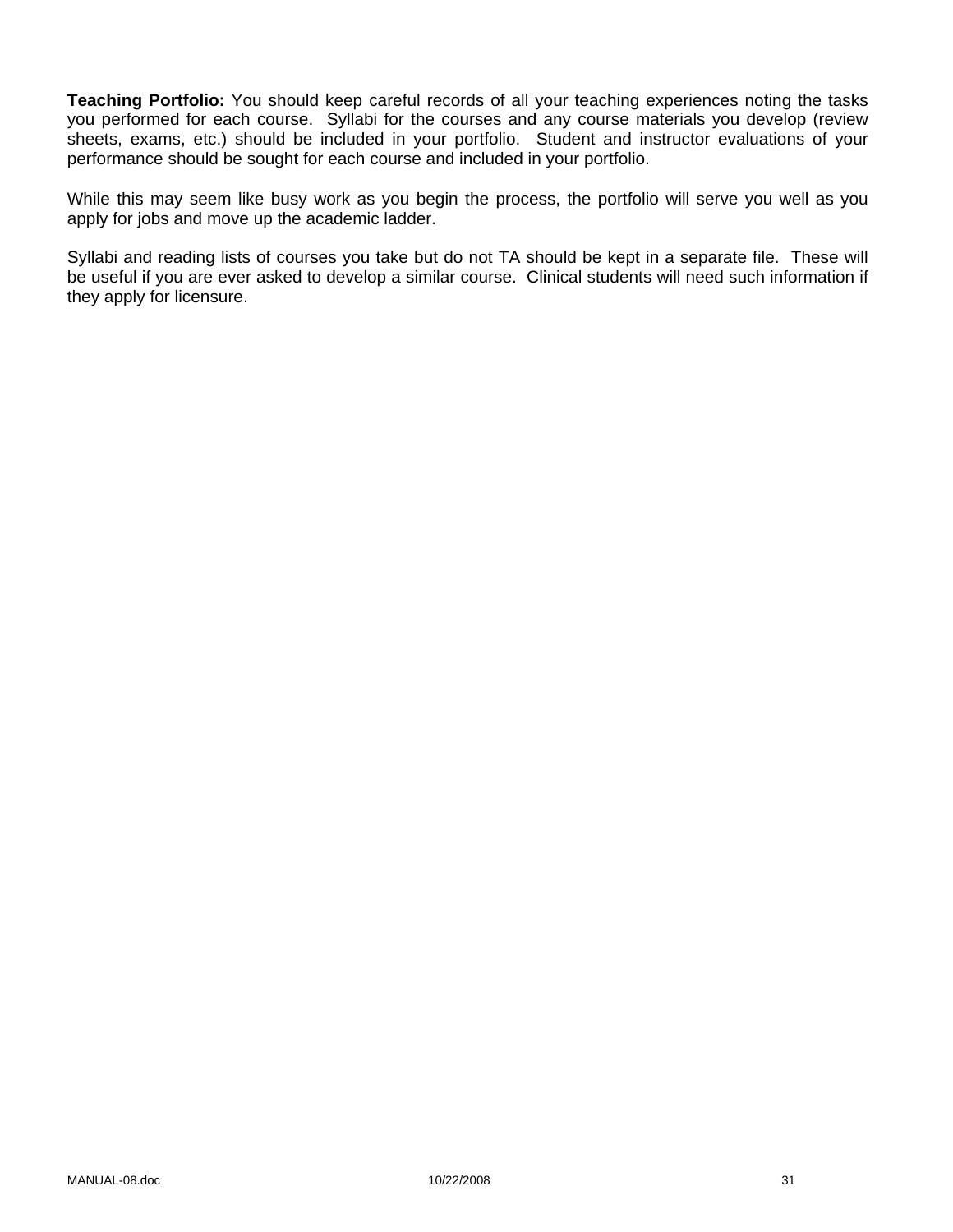# **C. AREAS OF STUDY AND AREA COURSE REQUIREMENTS**

# **C. I. DEPARTMENTAL REQUIREMENTS**

The Department of Psychology has course requirements for all graduate students. They are:

- **1.** *Orientation:* Psych 500 A (1 credit) & *Psychology Proseminar:* Psych 500B (1 credit) First year students are required to take Psych 500A, Psychology Orientation. This course is held at the end of September, during the week prior to the official start of the academic year. All first year students are also required to register for Psych 500B, Proseminar in Psychology their first three academic quarters and recommended thereafter. These occur throughout the year at a regularly scheduled time.
- **2.** *Statistics and General Methodology: During the first year*, you must successfully complete (accomplished by achieving a grade of at least 2.7) or place out of two basic statistics courses and two laboratories:

| Laboratory in Statistical Computation I      |
|----------------------------------------------|
| Laboratory in Statistical Computation II     |
| Introduction to Statistics and Data Analysis |
| Linear Models and Data Analysis              |
|                                              |

In addition, students in most Areas are required to take one or more additional courses in statistics, mathematics, or computational science. These courses are specified by the individual Areas (see below).

**3.** *Area Course Requirements:* All students are required to take a set of 6 or more courses, as required by the individual Areas (see below). Some of these are specific courses, whereas others are left open. Any courses not pre-specified by the Area should be chosen, in consultation with your Advisor and Co-Advisor, to broaden and deepen your understanding of your chosen research field. These courses can be selected from anywhere on campus, within our outside the Psychology Department.

When appropriate, students are encouraged to use these courses to broaden their perspectives within Psychology by taking Core Concepts courses in Areas outside their own. Suggestions for appropriate out-of-Area Core Concepts courses are made by most of the individual Areas (See page 34).

- **4.** *Seminars and Advanced Seminars* (including Colloquium): All students are strongly encouraged to attend a Seminar (Psych 550-558) as specified by their Area, and some areas require attendance (see below). Students are also required to register for and attend the Departmental Colloquium (Psych 550A) their first three quarters, and recommended thereafter. In order to receive credit, students will need to complete a brief survey after the talk; forms will be provided at the lecture hall.
- **5.** *Substitutions***:** In consultation with their Advisors and Co-Advisors, students are encouraged to work out a coherent program of coursework that serves their goals. Substitutions for required courses can be requested by including the substitutions and a rationale for them in your Annual Plan. The signed Annual Plan should then be submitted to your Graduate Training Committee Representative for review.

Due to APA accreditation requirements, substitutions are more constrained in Clinical and Child Clinical than in other Areas. Requests for substitutions in these Areas should be vetted with the Director of Clinical Training.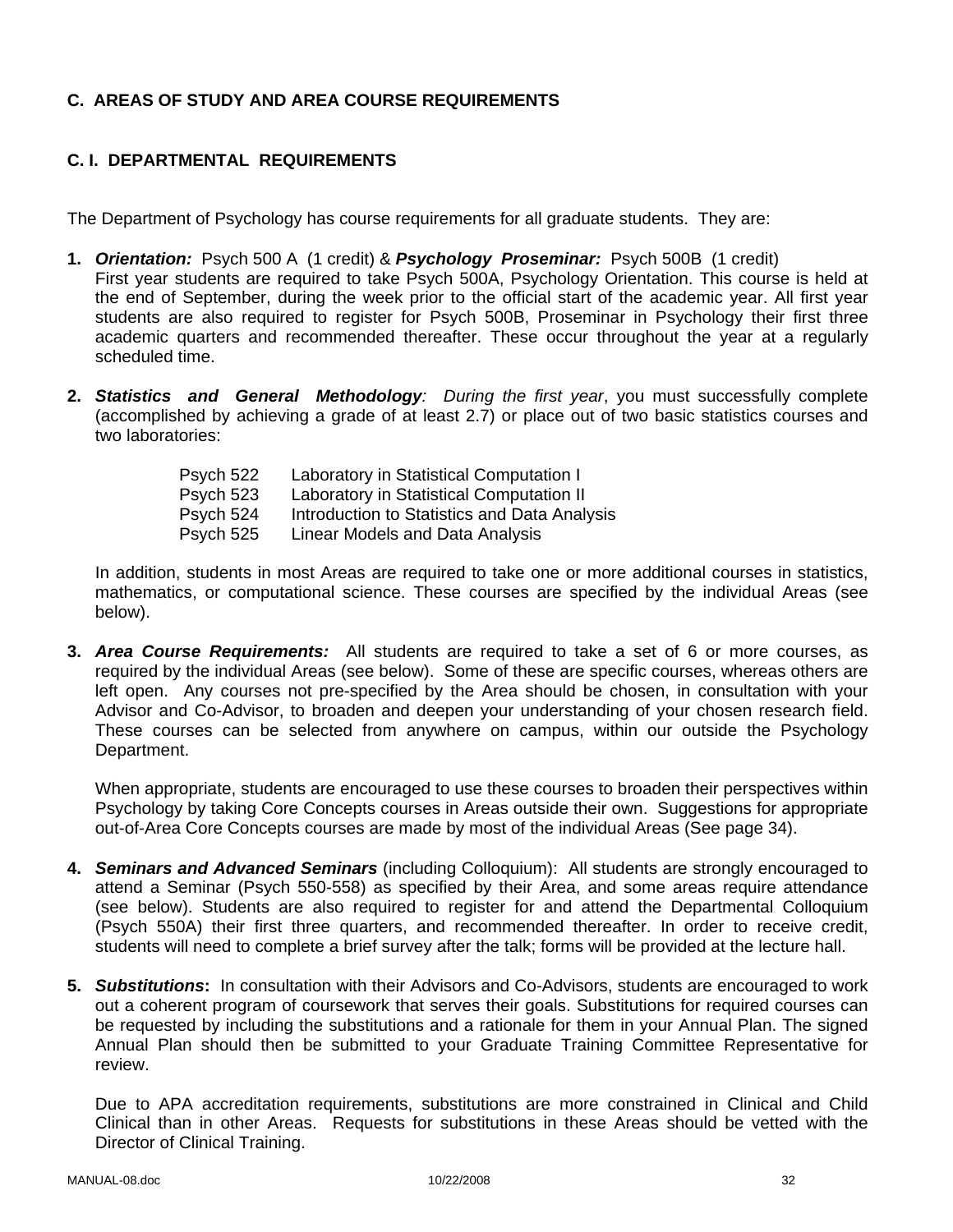**6.** *Supervisory Committee.* Your Supervisory Committee will review your coursework at the time of your General Exam, and may recommend or require additional courses.

## *Additional Course Requirements***: Beyond these Departmental requirements, your Area, advisor, and Supervisory Committee will recommend or require additional coursework designed with your stated goals in mind.**

All required course work in these areas should be taken for a grade, unless the course itself is offered only on a credit/no credit (CR/NC) basis. **As stated by the Graduate School, at least half of your program must be in courses 500 or above.**

## *Area Representatives - Graduate Training Committee 2008-2009* are shown below

|                                         | Area Rep (GTC)          | Area Coordinator (Head)                      |
|-----------------------------------------|-------------------------|----------------------------------------------|
| <b>Animal Behavior</b>                  | <b>Joe Sisneros</b>     | Mike Beecher                                 |
| <b>Adult Clinical</b>                   | Jane Simoni             | Jane Simoni                                  |
| <b>Behavioral Neuroscience</b>          | Jeansok Kim             | Ilene Bernstein                              |
| <b>Child Clinical</b>                   | Liliana Lengua          | <b>Ted Beauchaine</b>                        |
| <b>Cognition and Perception</b>         | Ione Fine               | Lee Osterhout                                |
| Developmental                           | Jessica Sommerville     | Jessica Sommerville (A) Andy Meltzoff (W/Sp) |
| Social Psychology & Personality         | Yuichi Shoda            | Yuichi Shoda                                 |
| <b>Graduate Student Representatives</b> | Renay Cleary, Cara Kiff |                                              |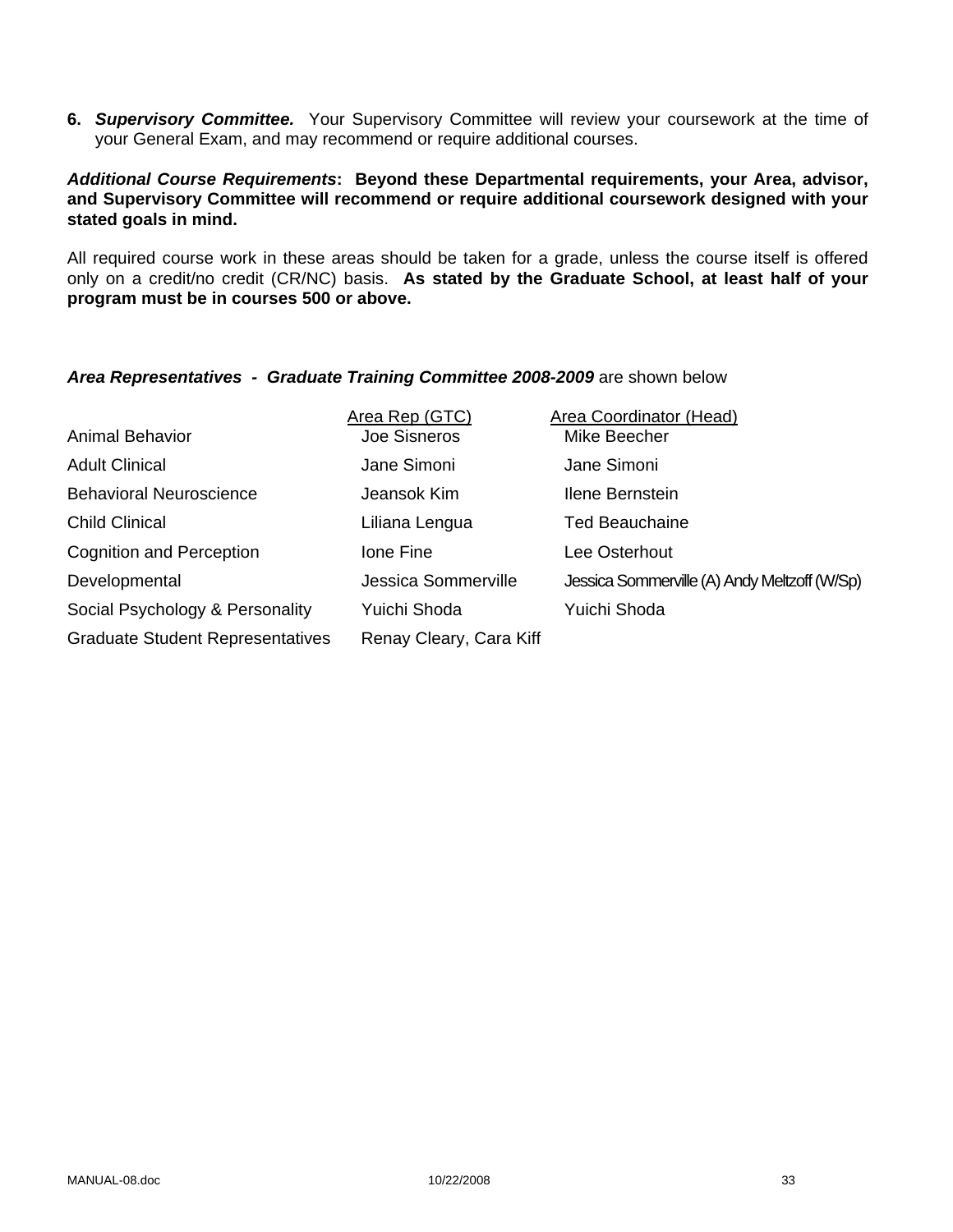## **C. II. AREA REQUIREMENTS**

In addition to the Departmental course requirements, the individual Areas may add requirements. Following are the current requirements by Area.

#### **Animal Behavior**

### **For Animal Behavior students, Departmental requirements #2, #3, and #4 are augmented as follows:**

2. Statistics/Mathematics/Computational courses. No fifth quantitative course is required at the present time.

3. Area course requirements. All Animal Behavior students are required to take the following three courses:

- Psych 502 Core Concepts in Animal Behavior
- Psych 503 Core Concepts in Behavior Genetics
- Psych 562 Evolutionary Psychology

**The Area also requires three additional courses**, selected to broaden and deepen your understanding of your research specialty. These courses should be chosen in consultation with your Advisor and Co-Advisor. They can be additional Core Concepts courses in any Area, or other courses chosen from anywhere on campus, within or outside the Psychology Department.

The following Out-of Area Core Concepts courses may be particularly appropriate for Animal Behavior students:

504 - Core Concepts in Behavioral Neuroscience

- 506 Core Concepts in Cognitive Neuroscience
- 513 Core Concepts in Biological Basis of Development

4. Seminars and Advanced Seminars. All Animal Behavior students are required to take at least three quarters of Psych 551, Seminar in Animal Behavior.

All Animal Behavior students are strongly encouraged to participate in additional Seminars and Advanced Seminars, both within and outside their Area, throughout their graduate careers.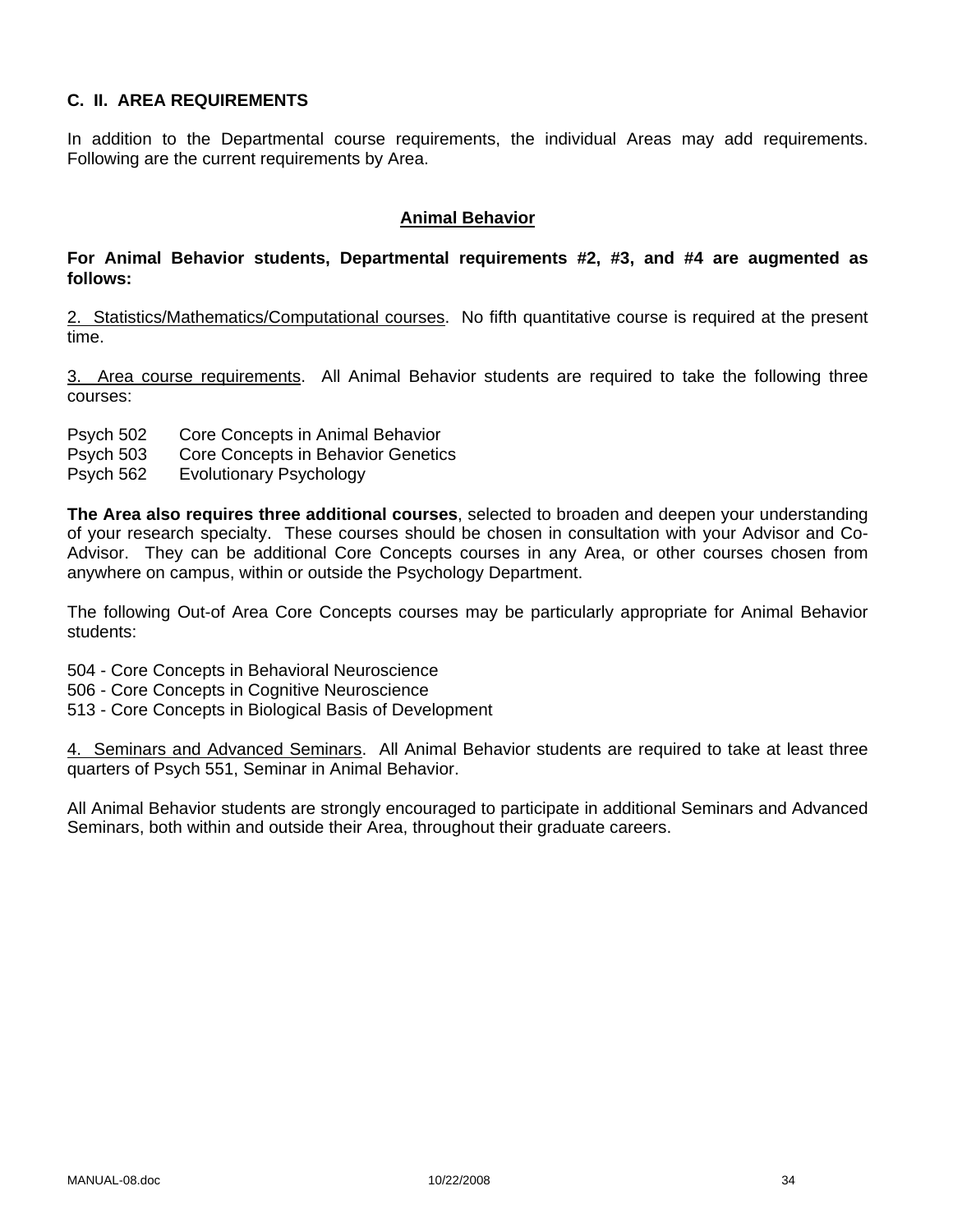## **Behavioral Neuroscience (BNS)**

#### **For BNS students, Departmental requirements #2, #3, and #4 are augmented as follows:**

2. Statistics/Mathematics/Computational course. No fifth quantitative course is required by BNS at the present time.

3. Area course requirements. All BNS students are required to take 8 courses, as follows:

#### **All three of the following courses:**

Psych 421 Neural Basis of Behavior (if needed for background) Psych 504 Core Concepts in Behavioral Neuroscience (enrollment for 2 Autumn qtrs) NeuBeh 502 Introduction to Neurobiology: Sensory & Motor Systems

#### **Plus two of the following four courses:**

- NeuBeh 501 Introduction to Neurobiology: Molecular & Cellular Neurobiology
- NeuBeh 503 Cognitive and Integrative Neurobiology
- Conj 531 Signaling Mechanisms in Excitable Cells
- Conj 532 Signal Transduction from the Cell Membrane to the Nucleus

#### **Plus three additional Psychology courses selected from the following:**

No more than one of the following undergraduate courses:

- Psych 423 Sensory Basis of Behavior
- Psych 424 Vision and Its Physiological Basis
- Psych 426 Neurobiology of Learning and Memory
- Psych 427 Behavioral Endocrinology
- Psych 430 Development of Brain Connections

And/or one or more of the following Core Concepts courses:

- Psych 502 Core Concepts in Animal Behavior
	- Psych 503 Core Concepts in Behavior Genetics
- Psych 506 Core Concepts in Cognitive Neuroscience
- Psych 513 Core Concepts in Biological Basis of Development

4. Seminars and Advanced Seminars. All BNS students are required to take at least three quarters of Psych 552, Seminar in Behavioral Neuroscience: Research Presentations.

#### *In addition, all BNS students are required to take at least one Advanced Seminar (usually 542, Advances in Behavioral Neuroscience), chosen in consultation with your Advisor and Co-Advisor.*

All BNS students are strongly encouraged to participate in additional Seminars and Advanced Seminars, both within and outside their Area, throughout their graduate careers.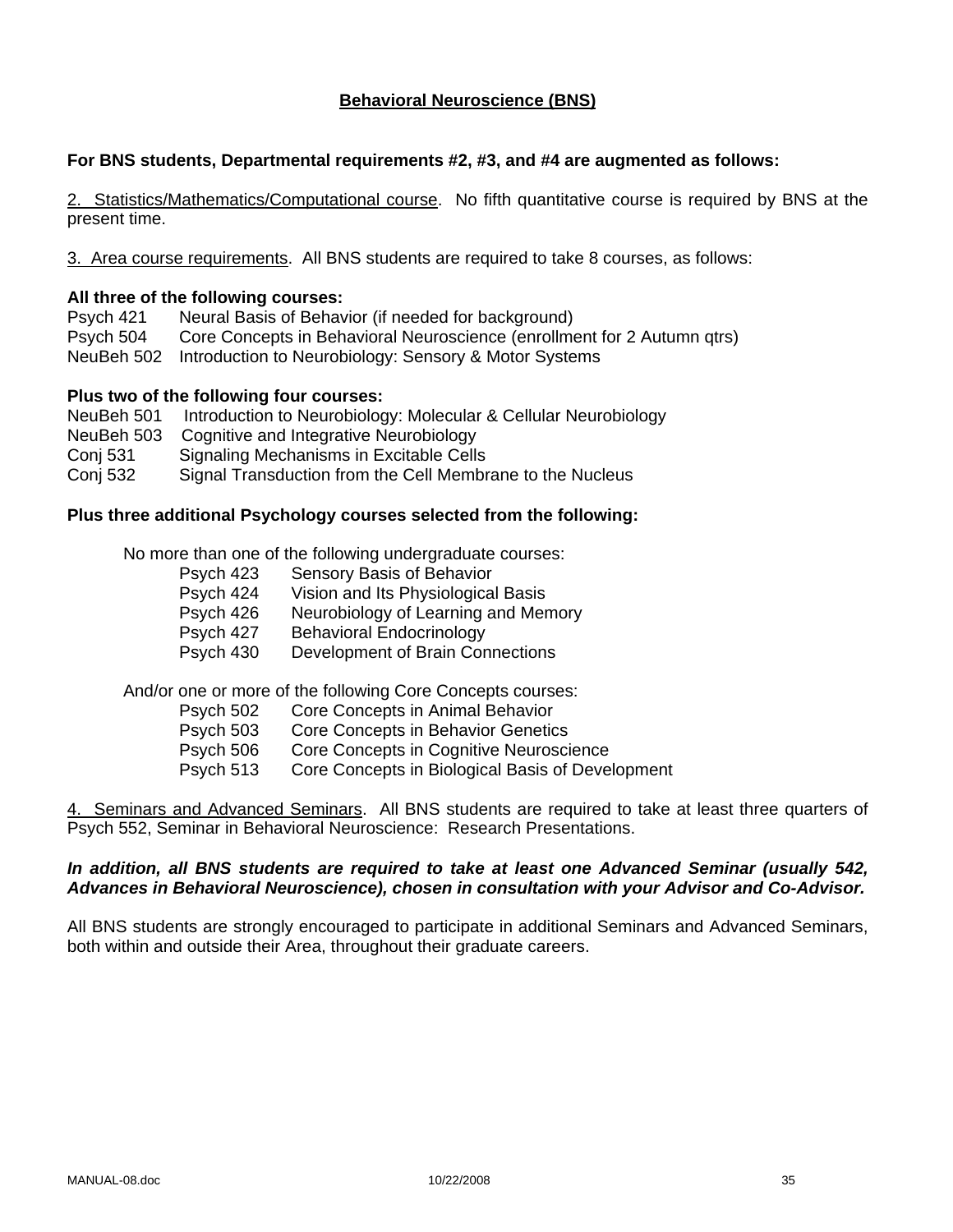## **Child Clinical**

## **For Child Clinical students, Departmental requirements #2, #3, and #4 are augmented as follows:**

2. Statistics/Mathematics/Computational courses. In addition to the four courses required by the Department, Child Clinical students are required to take Psych 529, Advanced Research Methods, and Psych 531, Research Methods in Clinical & Community Psychology.

3. Area course requirements. Child Clinical students are required to take extensive coursework, as follows:

#### **Four courses in Child Clinical Psychology:**

- Psych 571 Child Psychopathology
- Psych 572 Approaches to Child Treatment
- Psych 576/590 Assessment of Intelligence/Practicum in Assessment
- Psych 573 Psychological Assessment of Children

#### **Four Core Concepts courses:**

- Psych 513 Core Concepts in Biological Bases of Development
- Psych 514 Core Concepts in Cognitive and Linguistic Development
- Psych 515 Core Concepts in Personality and Social Development
- Psych 517 Core Concepts in Systems of Psychotherapy

## **One course in Minority Mental Health:**

Psych 580 Minority Mental Health

## **Three courses in Clinical Issues and Methods:**

- Psych 591 Issues in Clinical Psychology
- Psych 587 Clinical Methods: Interviewing
- Psych 588 Clinical Methods: Ethics

## **Clinical Practica on a continuing basis:**

- 89 Psych 589 Clinical Supervision (2<sup>nd</sup> year students **must** register for AWSS, total of 8 credits)<br>Psych 593A\* Clinical Practica and Colloguium\* (for 2<sup>nd</sup> yr students 1 6 cr/gtr; Q
	- (for  $2^{nd}$  yr students 1 6 cr/qtr; Colloquium attendance reqd)
	- Psych 593B\* Clinical Practica and Colloquium\* (for  $3^{rd}$  yr and above; 1-6 cr/qtr)
	- Two Outside Practica (**must** register for Psych 597: Fieldwork in Clinical Psychology)

\*Required for all students seeing clients in the clinic.

## **One treatment seminar:**

Psych 543 Advanced Seminar in Child Clinical Psychology: Behavioral Family Therapy (this particular course is offered as an example; it is not the only option for this requirement)

4. Seminars and Advanced Seminars. First year Child Clinical students are required to take three quarters of Psych 553, Seminar in Child Clinical Psychology, and encouraged to take Psych 550A, Seminar in Psychology (the Departmental Colloquium).

All Child Clinical students are strongly encouraged to participate in additional Seminars and Advanced Seminars, both within and outside their Area, and participate in courses outside the department, throughout their graduate careers.

## **Other Requirements for Child Clinical Students**: *A One-year internship*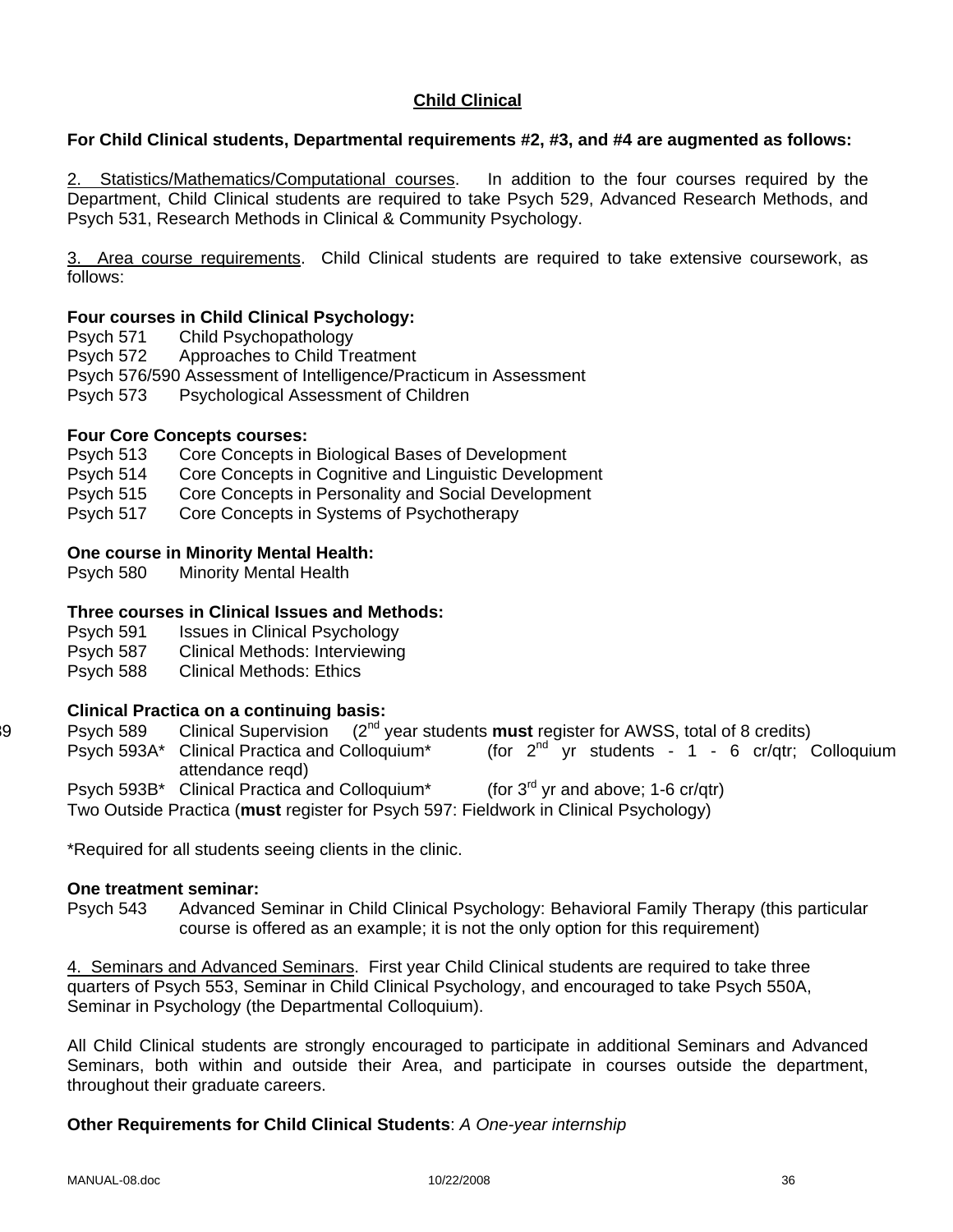# **Adult Clinical**

## **For Adult Clinical students, Departmental requirements #2, #3, and #4 are augmented as follows:**

2. Statistics/mathematics/computational courses. No fifth quantitative course is required at the present time.

3. Area course requirements. Clinical students are required to take extensive coursework, as follows.

## **Five Core Concepts Courses:**

Psych 517 Core Concepts in Systems of Psychotherapy Psych 518 Core Concepts in Behavior Disorders Psych 519 Core Concepts in Psychology of Behavior Change Psych 511 Core Concepts in Personality Psych 515 Core Concepts in Personality and Social Development (571 or 572 may be substituted)

## **Six Additional Out-of-Area Courses:**

Six or more additional courses must be taken from curriculum offerings outside the clinical Area. These courses must meet the APA curriculum guidelines for "breadth of scientific psychology," covering biological, developmental, individual-difference, affective-cognitive, and social bases of behavior. **Note: One course each in Social, Developmental, Affective/Cognitive and Biological Psychology is required***.* These can be Core Concepts courses, or any other courses with appropriate content. They should be chosen in consultation with your Advisor and Co-Advisor.

Core Concepts courses that can be used to meet the APA breadth requirements are as follows:

Affective-Cognitive breadth:

507 Core Concepts in Cognitive Psychology

Social breadth:

510 Core Concepts in Social Psychology (meets breadth in Social)

Biological breadth:

- 502 Core Concepts in Animal Behavior
- 503 Core Concepts in Behavior Genetics
- 504 Core Concepts in Behavioral Neuroscience
- 506 Core Concepts in Cognitive Neuroscience

Developmental breadth:

- 513 Core Concepts in Biological Development
- 514 Core Concepts in Cognitive development
- 515 Core Concepts in Personality and Social Development

Note. A given course can satisfy only one breadth area.

The balance of the six-or-more courses is to be determined by mutual agreement between the student and his/her Advisor and Co-advisor. These courses should be selected with an eye toward developing cohesive themes of subspecialty expertise pertinent to the student's future research and clinical endeavors. Note: Psych 594, 571, and 572 cannot be used as out-of-Area courses.

#### **One Course in Minority Mental Health:**

Psych 580 Minority Mental Health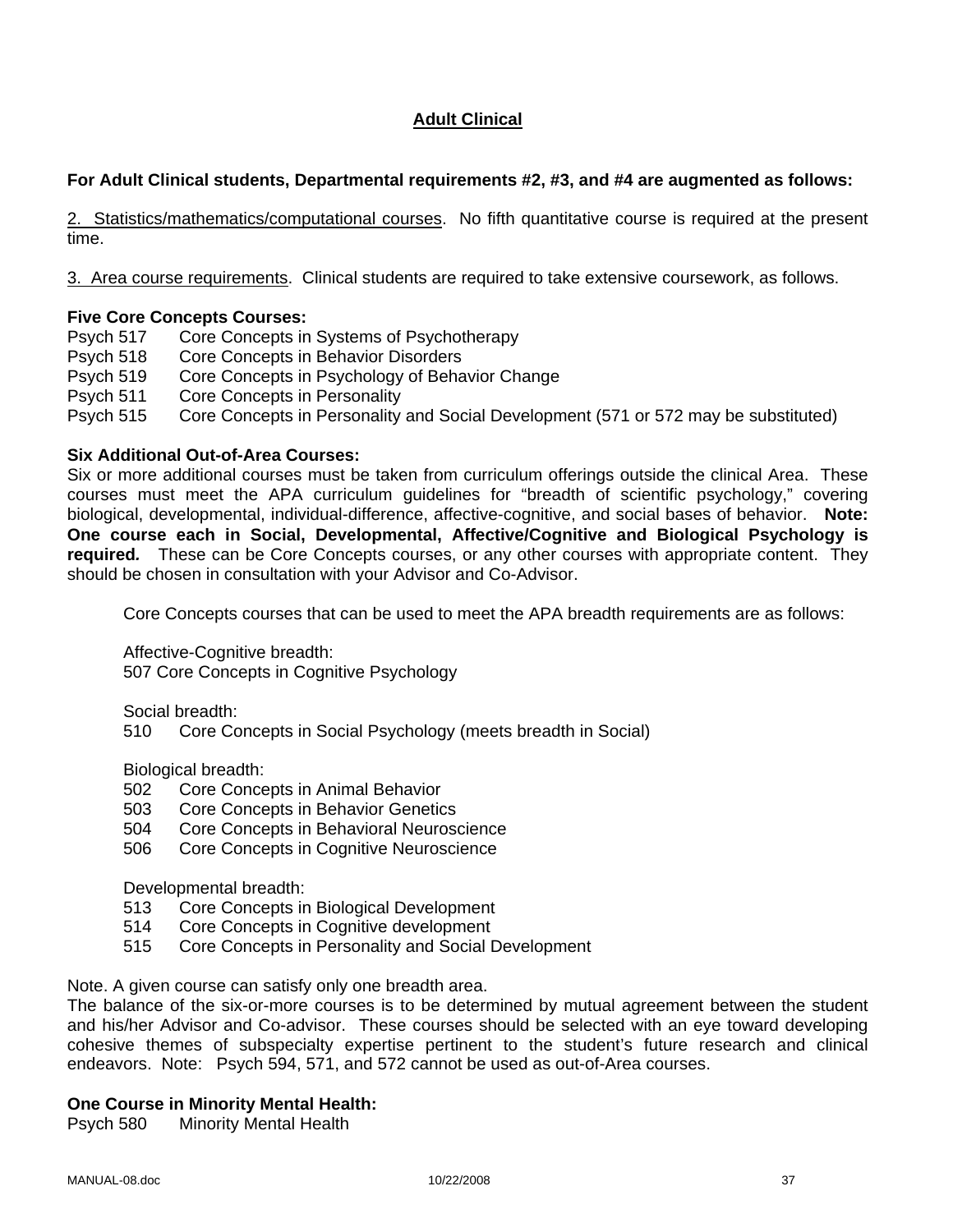### **Three courses in Clinical Issues and Methods:**

Psych 591 Issues in Clinical Psychology (register A&W qtrs during 1<sup>st</sup> year)

- Psych 587 Clinical Methods: Interviewing
- Psych 588 Clinical Methods: Ethics

## **Two Courses in Assessment**:

Psych 586 Clinical Personality Assessment Plus one of the following three courses**:**  576 (w/ 590 practicum), 578 (w/ 590 practicum), **or** 579 (Behavioral Assessment)

## **Clinical Practica on a continuing basis:**

Psych 589 Clinical Supervision (2nd year students **must** register for AWSS, total of 8 credits) Psych 593A\* Clinical Practicum and Colloquium\* (for 2<sup>nd</sup> yr students - 1-6 cr/qtr; Colloquium attendance reqd)

Psych 593B\* Clinical Practicum and Colloquium\* (for 3<sup>rd</sup> yr and above; 1-6 cr/qtr) One Outside Practicum (**must** register for Psych 597)

\*Required for all students seeing clients in the clinic.

4. Seminars and Advanced Seminars. First year Clinical students are required to take three quarters of Psych 550A, Seminar in Psychology (the Departmental Colloquium).

All Clinical students are strongly encouraged to participate in Seminars and Advanced Seminars, both within and outside their Area, throughout their graduate careers.

## **Other Requirements for Adult Clinical Students:** *A One-year internship*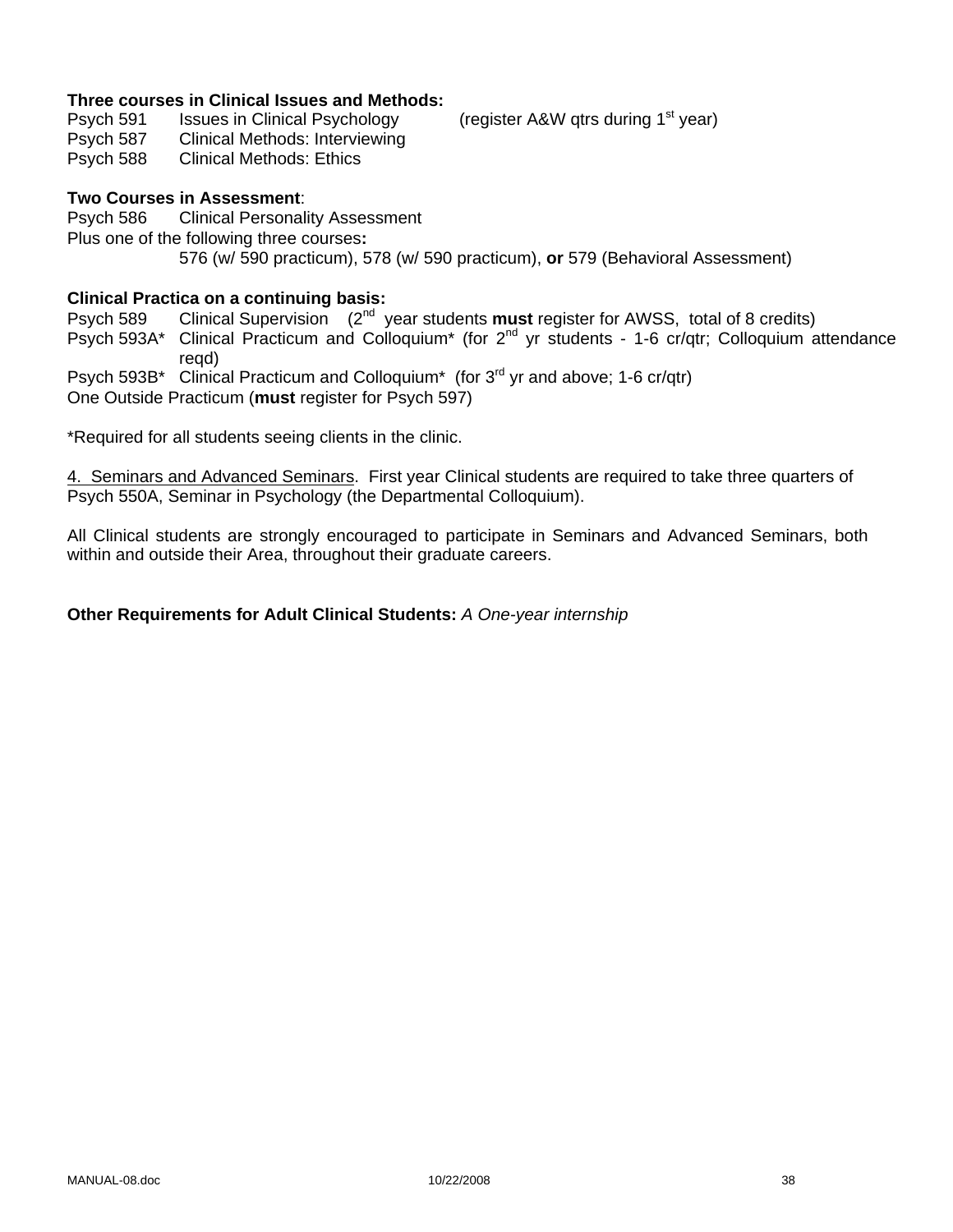## **Cognition/Perception**

#### **For Cognition/Perception students, Departmental requirements #2, #3, and #4 are augmented as follows:**

2. Statistics/Mathematics/Computational courses. In addition to the four courses required by the department, Cognition/Perception students are required to take one additional quantitative course, within or outside the Department. This course should be selected in consultation with your Advisor and Co-Advisor.

3. Area course requirements. Cognition/Perception students are required to take the three Cognition/Perception Core Concepts courses:

- Psych 506 Core Concepts in Cognitive Neuroscience
- Psych 507 Core Concepts in Cognitive Psychology
- Psych 508 Core Concepts in Perception

**The Area also requires three additional courses**, selected to broaden and deepen your understanding of your research specialty. These courses should be chosen in consultation with your Advisor and Co-Advisor. They can be additional Core Concepts courses in any Area, or other courses chosen from anywhere on campus, within or outside the Psychology Department.

The following out-of Area Core Concepts courses may be particularly appropriate for Cognition/ Perception students:

- Psych 504 Core Concepts in Behavioral Neuroscience
- Psych 510 Core Concepts in Social Psychology
- Psych 514 Core Concepts in Cognitive and Linguistic Development
- Psych 515 Core Concepts in Personality and Social Development

4. Seminars and Advanced Seminars. First year Cognition/Perception students are required to take three quarters of Psych 555, Seminar in Cognition/Perception.

All Cognition/Perception students are strongly encouraged to participate in additional Seminars and Advanced Seminars, both within and outside their Area, throughout their graduate careers.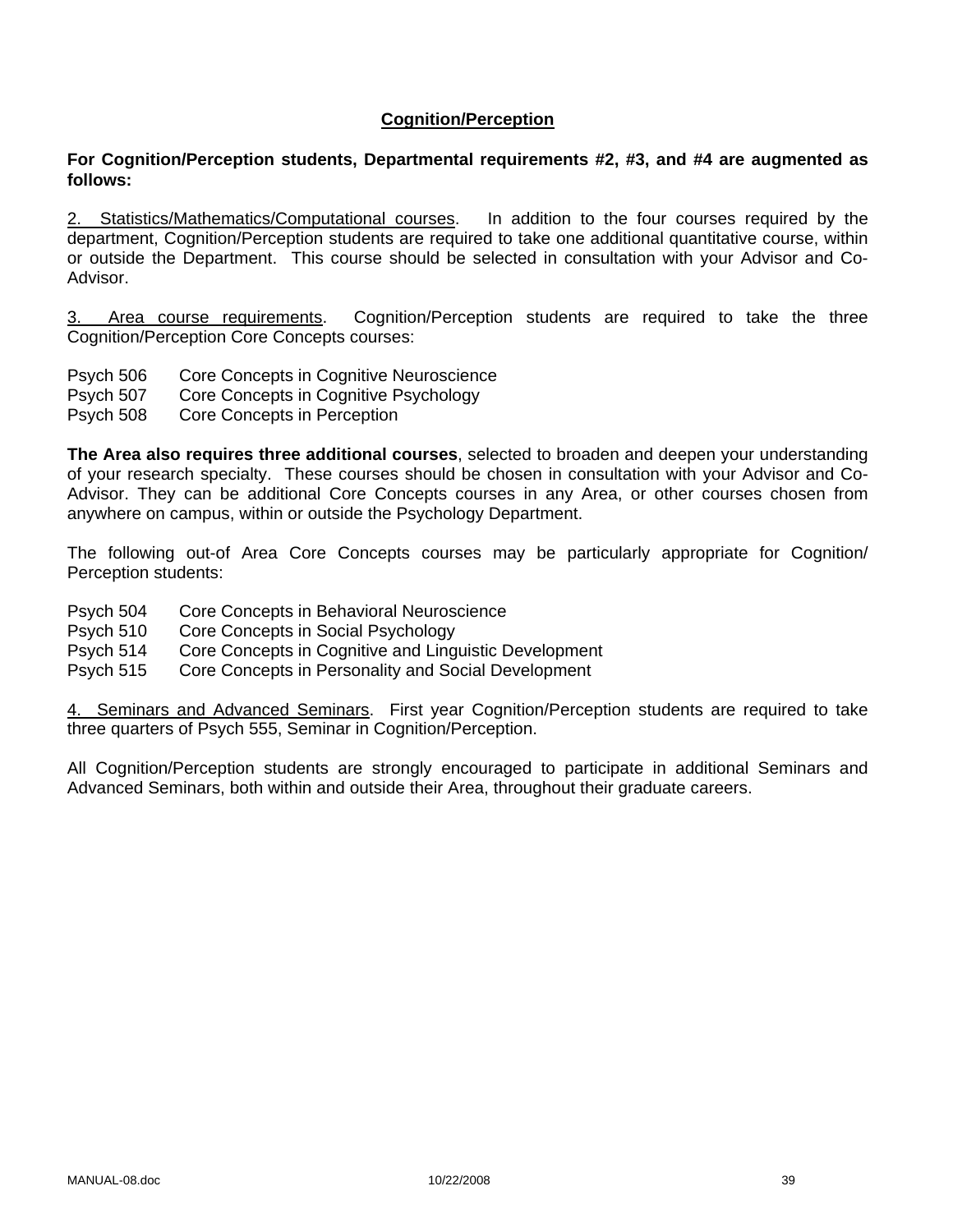## **Developmental**

### **For Developmental students, Departmental requirements #2, #3, and #4 are augmented as follows:**

2. Statistics/Mathematics/Çomputational courses. In addition to the four courses required by the Department, Developmental students are required to take Psych 529, Advanced Research Methods OR another relevant statistics course (requires approval of your Advisor).

3. Area course requirements. Developmental students are required to take the three Developmental Area Core Concepts courses:

- Psych 513 Core Concepts in Biological Basis of Development
- Psych 514 Core Concepts in Early Cognitive and Linguistic Development

Psych 515 Core Concepts in Personality and Social Development

The Area also requires three additional courses, selected to broaden and deepen your understanding of your research specialty. These courses should be chosen in consultation with your Advisor and Co-Advisor. They can be additional Core Concepts courses in any Area, or other courses chosen from anywhere on campus, within or outside the Psychology Department.

The following out-of-Area Core Concepts courses may be particularly appropriate for Developmental students, depending on the student's research specialty:

- Psych 503 Core Concepts in Behavior Genetics
- Psych 504 Core Concepts in Behavioral Neuroscience
- Psych 507 Core Concepts in Cognitive Psychology
- Psych 510 Core Concepts in Social Psychology
- Psych 511 Core Concepts in Personality

## *In lieu of a Core Concepts course in Child Clinical Psychology, Psych 553, Seminar in Child Clinical Psychology, is also recommended for Developmental graduate students.*

4. Seminars. First year and all Pre-Generals Developmental students are required to take Psych 556, Seminar in Developmental Psychology on a quarterly basis. *Also see the note about Psych 553 above.* 

All Developmental students are strongly encouraged to participate in additional Seminars and Advanced Seminars, both within and outside their Area, throughout their graduate careers.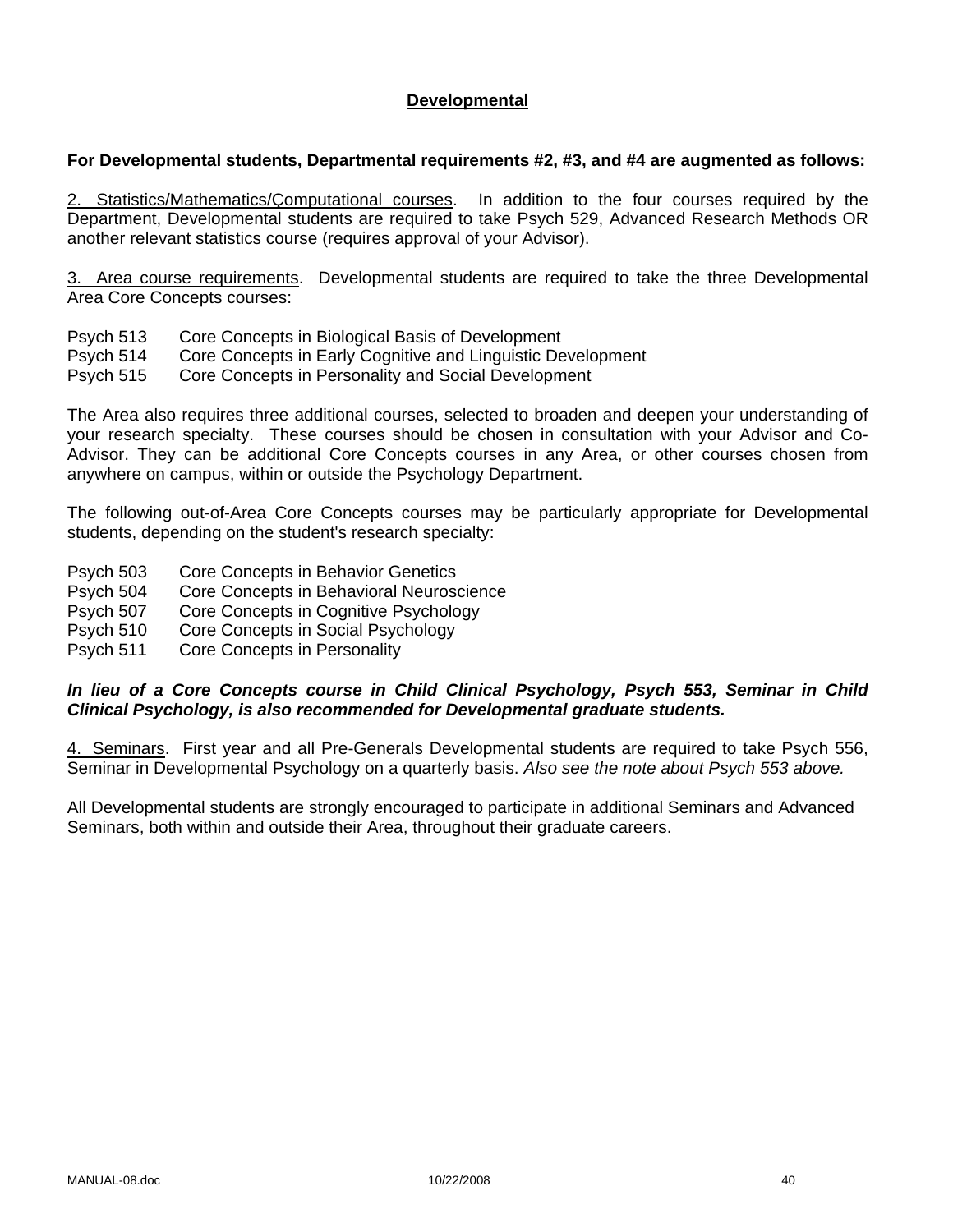#### **Social/Personality**

#### **For Social/Personality students, Departmental requirements #2, #3, and #4 are augmented as follows:**

2. Statistics/Mathematics/Çomputational courses. In addition to the four courses required by the Psychology Department, Social/Personality students are required to take one additional quantitative course, within or outside the Department.

3. Area course requirements. Social/Personality students are required to take the two Social/Personality Core Concepts courses:

Psych 510 Core Concepts in Social Psychology

Psych 511 Core Concepts in Personality

**The Area also requires four additional courses,** selected to broaden and deepen your understanding of your research specialty. These courses should be chosen in consultation with your Advisor and Co-Advisor. They can be additional Core Concepts courses in any Area, or other courses chosen from anywhere on campus, within or outside the Psychology Department.

4. Seminars. Social/Personality students are required to take one departmental Seminar (Psych 550 - 558) every quarter throughout their graduate careers. Psych 557, Seminar in Social/Personality, is required at least once per year.

Students are strongly encouraged to participate in additional Seminars and Advanced Seminars, both within and outside their Area, throughout their graduate careers.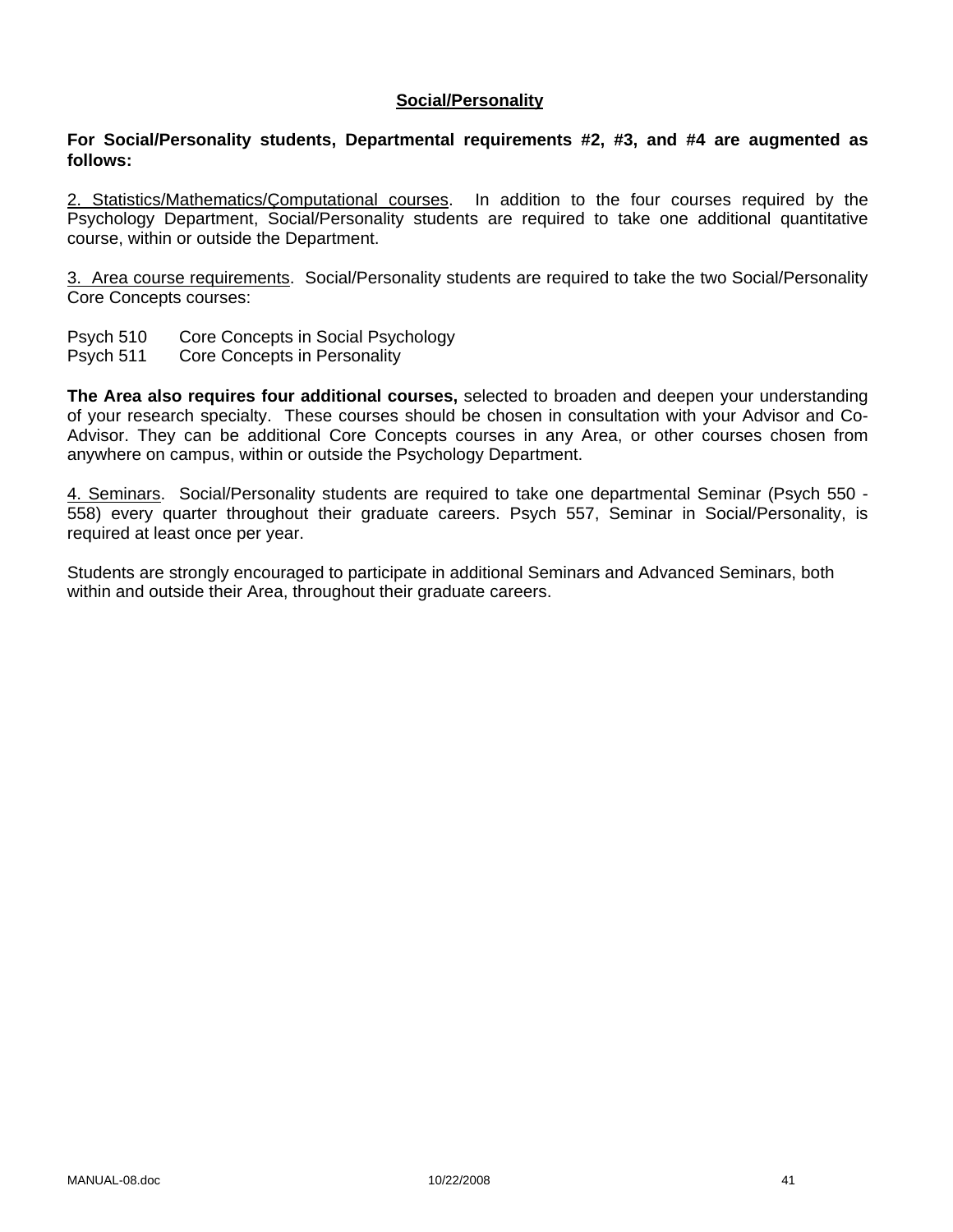# **C. III. OTHER SPECIALTY PROGRAMS**

In some cases, concentrations of work have been developed outside of the Department's Area structure. Three current specialty programs are listed below. Consult the coordinator if you are interested in these programs.

## **Quantitative Minor (coordinated by Brian Flaherty)**

The quantitative minor denotes that a graduate student has fulfilled statistical, methodological and/or mathematical training beyond basic department and area requirements. The quantitative minor allows students to focus on statistical methods, research design and mathematical modeling.

Coursework for the quantitative minor is in addition to Psych 524 & 525 (and their associated labs, 522 & 523) or equivalent courses. In order to be admitted to the Quantitative minor, 524 and 525 must each be passed with a GPA of 3.5 or higher. Please note that labs, software classes or workshops cannot count toward the minor. A total minimum of 20 credits is needed for this minor.

Some areas require an additional quantitative course beyond the department requirements. Courses satisfying an area requirement may also count toward the quantitative minor.

Four additional quantitative courses (for a minimum of 12 credits) are required for the minor. Courses may be selected from a list of approved courses (see link below), or proposed to the quantitative faculty for consideration. Each course must have a passing grade. Record your progress with the "Documentation of Completion of the Quantitative Minor" handout available from the Graduate Program Advisor.

The approved course list is located here:

http://web.psych.washington.edu/areas/quantitative/QuantPsychRecCourses.pdf

Graduate students interested in pursuing the quantitative minor should let the Graduate Program Advisor know.

#### **Diversity Science Specialization**

The goal of this specialization is to provide graduate students throughout the Psychology Department with a vehicle through which they can augment their understanding of human behavior through coursework and training that articulates and assesses: (1) the differing perspectives of diverse groups and how these perspectives intersect; (2) the synergistic effects associated with increased recognition and embracing of diversity; (3) the consequences associated with resistance to embracing diversity; and (4) the ways in which psychological theories and services can be developed and applied in ways that usefully and positively impact diverse communities.

We consider human diversity as referring to groups of people who experience themselves as differing on one or more of a variety of dimensions including race, culture, ethnicity, age, gender, sexual orientation, economic class, and disability status. Students who complete the requirements for this specialization are expected to 1) understand how the experiences of diverse populations have been or could be reflected in research relevant to their major area of study and 2) have sufficient understanding of the relationship between diversity and psychological issues that they can readily utilize such information in teaching courses in one or more areas of psychology.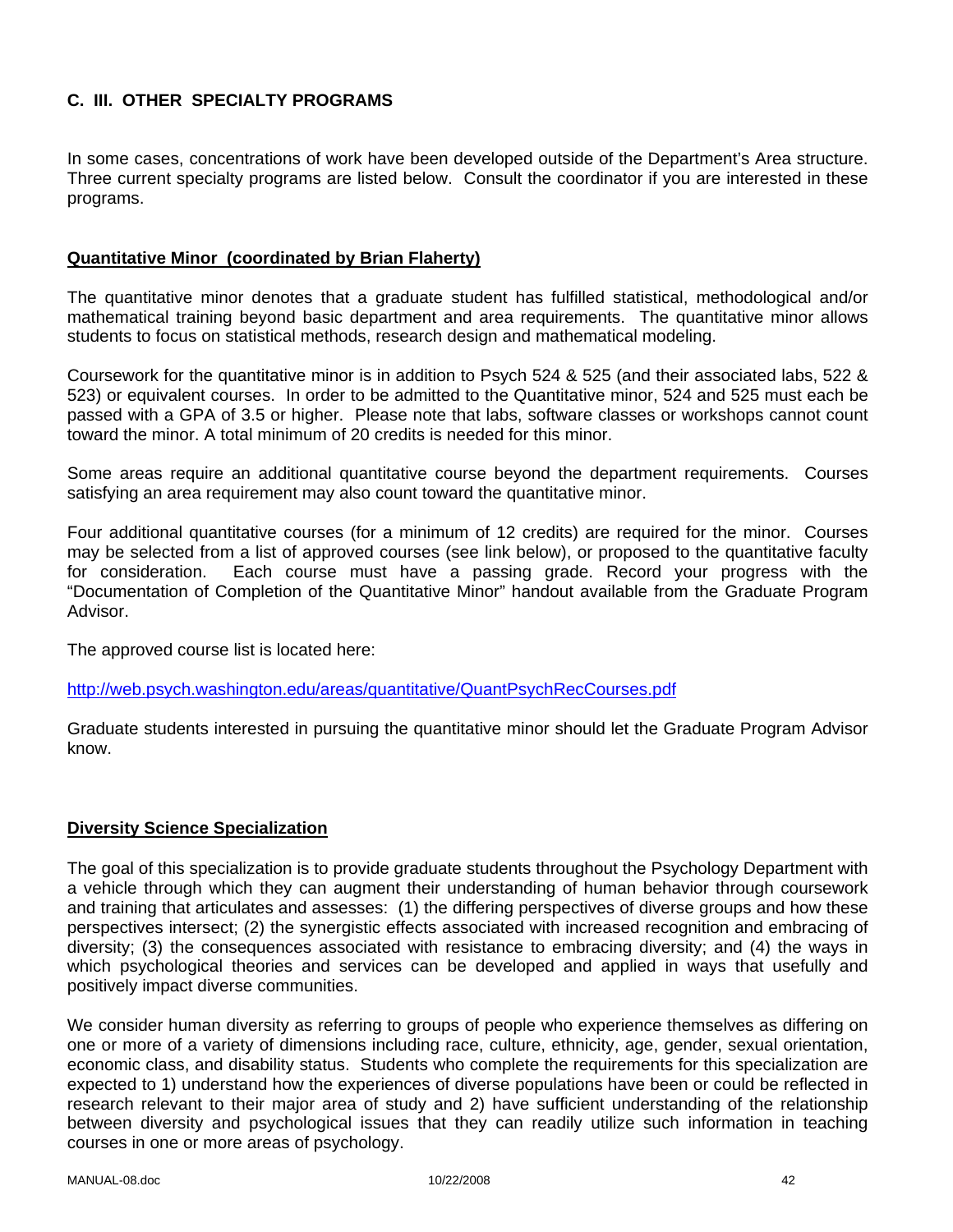## Requirements

- 1. Successful completion of at least three courses which focus on the relationship between diverse populations and some aspect(s) of psychology.
	- a. At least two of these courses must be offered through the psychology department at the 400 or 500 level. Department courses which meet the diversity specialization requirements will be labeled as such by the faculty offering the courses on a quarter by quarter basis.
	- b. One of the required courses may be taken outside the Psychology Department. This course can be selected from a pre-approved list of diversity related courses or the student may seek the approval of a Diversity Science faculty member to use an unlisted course to fulfill this requirement.
- 2. After the completion of required coursework, the student will prepare a capstone paper or presentation demonstrating their expertise and understanding of diversity issues in psychology. This paper may take one of 3 forms:
	- a. a critical review of research on diverse populations in their area of scholarly interest OR
	- b. a research proposal for or empirical paper reporting original studies assessing the relationship between diverse populations and a psychological phenomenon or issue relevant to the students scholarly interests OR
	- c. a prospectus for a course related to diversity science that the student might teach during their career.

The paper will be reviewed and approved by 2 members of the diversity specialization faculty. Each course must have a passing grade. Record your progress with the "Documentation of Completion of the Diversity Science Specialization" handout available from the Graduate Program Advisor.

Graduate students interested in pursuing the diversity science specialization should let the Graduate Program Advisor know.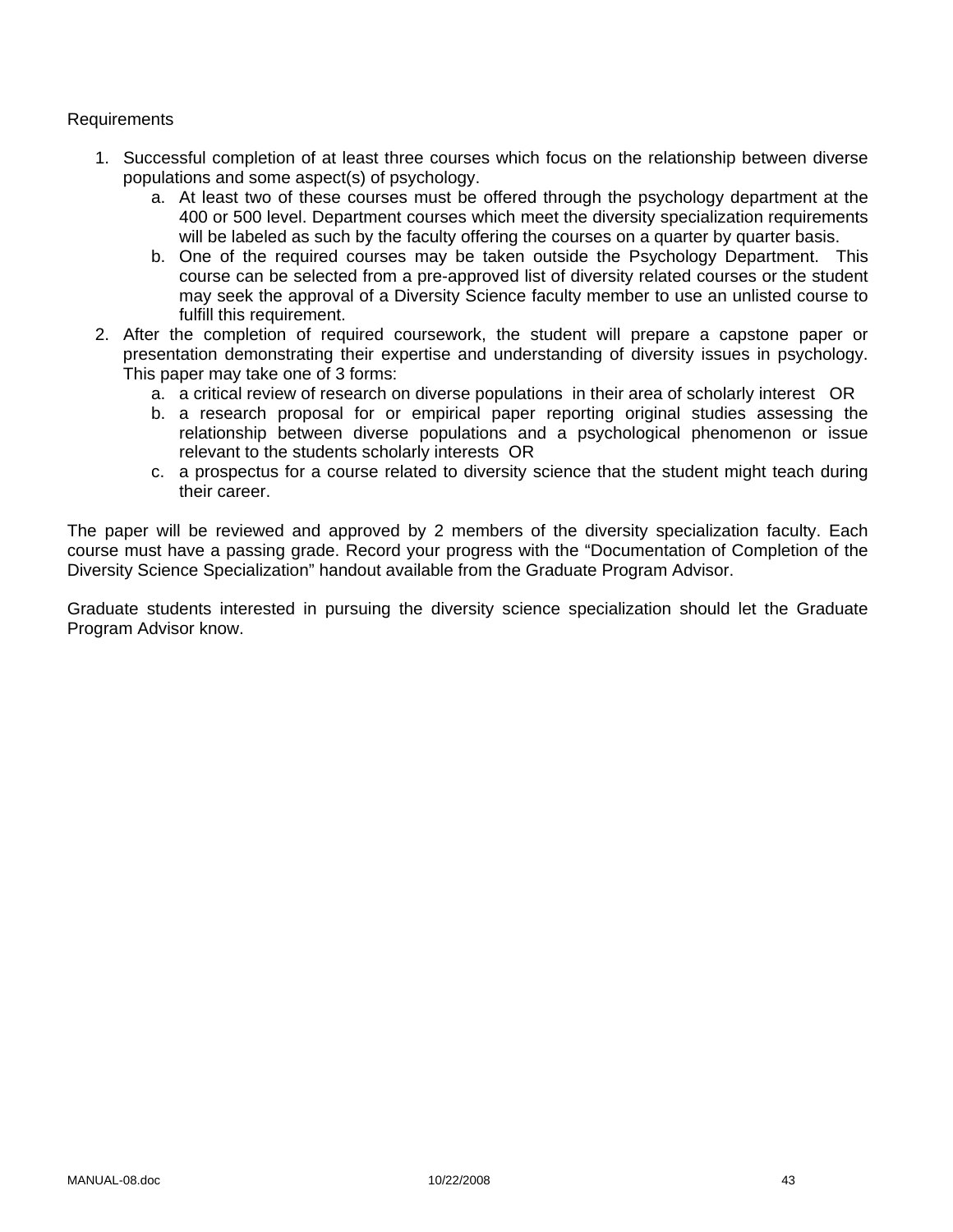## **D. POLICIES AND PROCEDURES**

# **D. I. WHOM TO SEE FOR WHAT YOU NEED**

During your graduate career you will occasionally have the need to draw upon the services and facilities offered by the Psychology Department. The faculty and other graduate students usually help you discover the ins and outs of locating these potential services. The following list of the staff and their responsibilities is included to give you an idea of whom to talk to as your needs as a graduate student change and develop.

## **Sheri J.Y. Mizumori**, Chair (G-121, 5-9660)

e-mail: mizumori@u.washington.edu

- ♦ For problems not solvable, or solved by anyone else.
- ♦ Schedule an appointment through Beth Rutherford (G-121, 5-8035, bethr@u.washington.edu)

**Beth Rutherford**, Assistant to the Chair (G-121, 5-8035)

- e-mail: bethr@u.washington.edu
- ♦ Schedules appointments for the Chair (Sheri Mizumori)
- ♦ Supervises the Course Scheduling Coordinator
- ♦ University and Departmental policies
- ♦ Bearer of a wealth of information on all aspects of the department

**Nancy Kenney**, Associate Chair & Director of Graduate Training, Graduate Program Coordinator (GPC) (G-306, 3-2563) Please see page 7.

e-mail: nkenney@u.washington.edu

**Jeanny Mai**, Graduate Program Advisor, GPA (G-127, 3-9329) Please see page 7. e-mail: jeanny@u.washington.edu

**Michele Jacobs**, Administrator (G-119, 5-2027)

 e-mail: mjacobs@u.washington.edu (If Michele is on vacation, see Phillip Burger)

- ♦ Maintenance or repairs needed in Guthrie Hall and the Annexes
- ♦ Security problems in Guthrie Hall and the Annexes
- ♦ Questions concerning space allocations (academic, research, and operations)
- ♦ Liaison with Personnel Office
- ♦ Telecommunications/Ethernet questions
- ♦ Issues building permits
- ♦ If you can't find someone to answer your questions, she can usually help

#### **Phillip Burger**, Associate Administrator (G-129, 3-8879)

e-mail: pburger@u.washington.edu

- (If Phil is on vacation, see Susan Carpenter-Brandt)
- ♦ Monitors state funded budgets and does projections
- ♦ Maintains detailed files on departmental expenditures
- ♦ Monitors Fellowship Awards, Endowment accounts and departmental gift accounts. Answers questions concerning institutional allowance funds (i.e., small amounts of money for dissertation research)
- ♦ Travel some money for airfare is available for graduate students once per biennium
- Assistant to the Administrator: handles immediate problems in her absence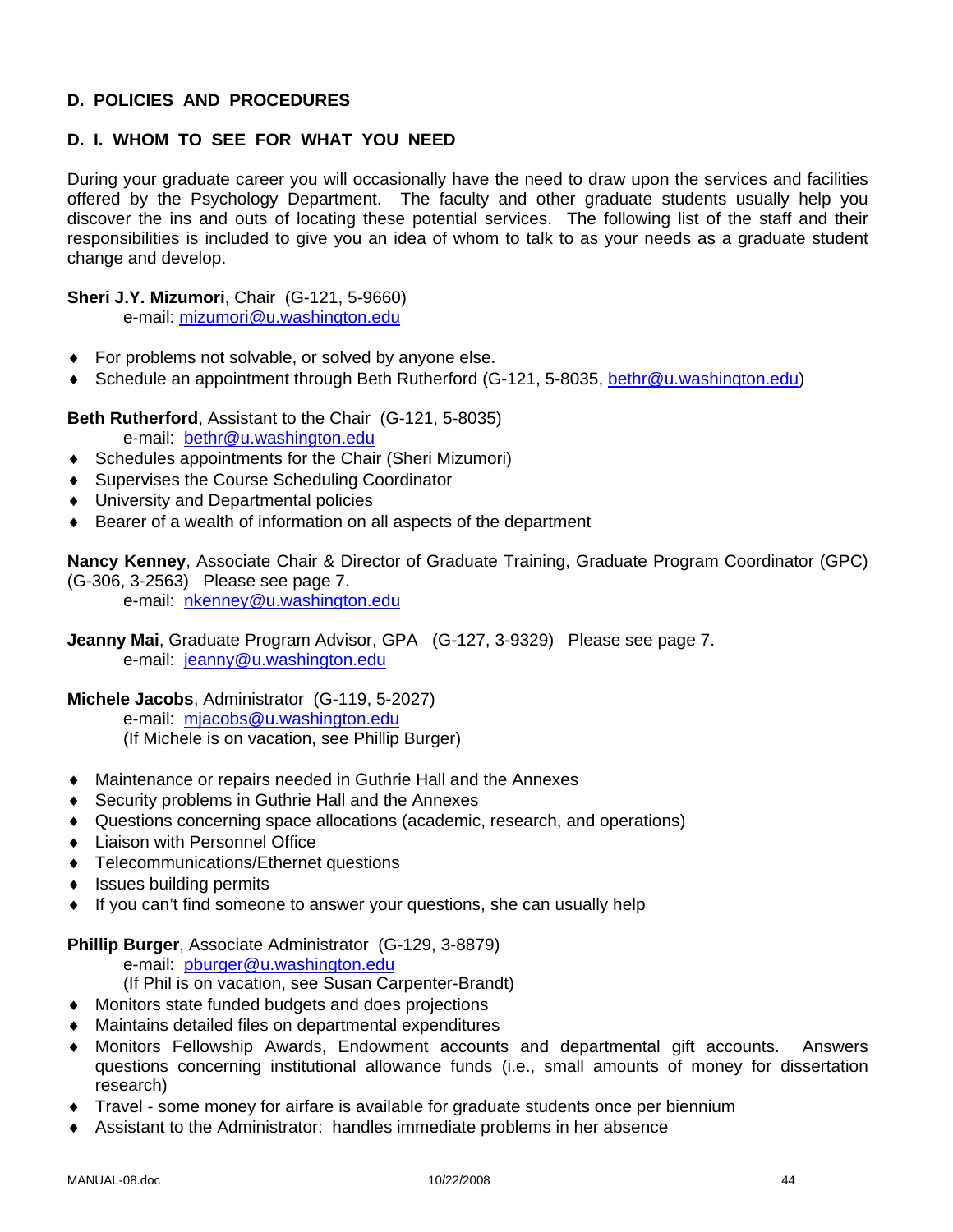# **Susan Carpenter-Brandt**, Grants Manager (G-137, 6-4574)

e-mail: sbrandt2@u.washington.edu

- ♦ Checks budgets on all outgoing proposals, maintains files on all proposals submitted
- ♦ Information regarding grant proposals re: fringe benefits, indirect costs, proposal application materials
- ♦ Monitors majority of externally and UW funded research grants and contracts
- ♦ General questions or problems related to grants

## **Margaret Cheng**, Fiscal Specialist (G-132, 6-5275),

e-mail: marcheng@u.washington.edu

- ♦ Assistant to Phillip Burger
- ♦ Questions concerning purchasing supplies/equipment for grant use
- ♦ Questions on travel covered by grants (if you are employed as an RA on a grant)
- ♦ Prepares travel paperwork
- ♦ Handles all purchase order requests, including supply orders
- ♦ Petty Cash Custodian: handles Petty Cash reimbursements: advises whether purchases may be reimbursed under Petty Cash. (Margaret Cheng and Mike Hollinger share Petty Cash responsibilities)

## **Mike Hollinger**, Fiscal Specialist (G-130, 3-6121)

e-mail: mikeph@u.washington.edu

- ♦ Assistant to Phillip Burger
- ♦ Petty Cash Custodian: handles Petty Cash reimbursements: advises whether purchases may be reimbursed under Petty Cash.
- ♦ Answers questions about how labs should use their petty cash funds
- ♦ Answers questions about allowability of purchases on grant budgets
- ♦ Handles all purchase order requests, including supply orders
- ♦ Backup for preparing travel and reimbursements
- ♦ Oversees reconciliation and corrections to fiscal transactions on grant budgets
- ♦ (Margaret Cheng and Mike Hollinger share Petty Cash responsibilities)

## **Merly Jones**, Payroll Coordinator (G-126, 3-3366)

e-mail: merlej@u.washington.edu

- ♦ Prepares payroll forms and has a complete listing of your departmental employment and service records
- ♦ Answers questions concerning payroll checks for TAs and RAs
- ♦ Supervises distribution of payroll checks
- ♦ Reference Station (University policies and procedures)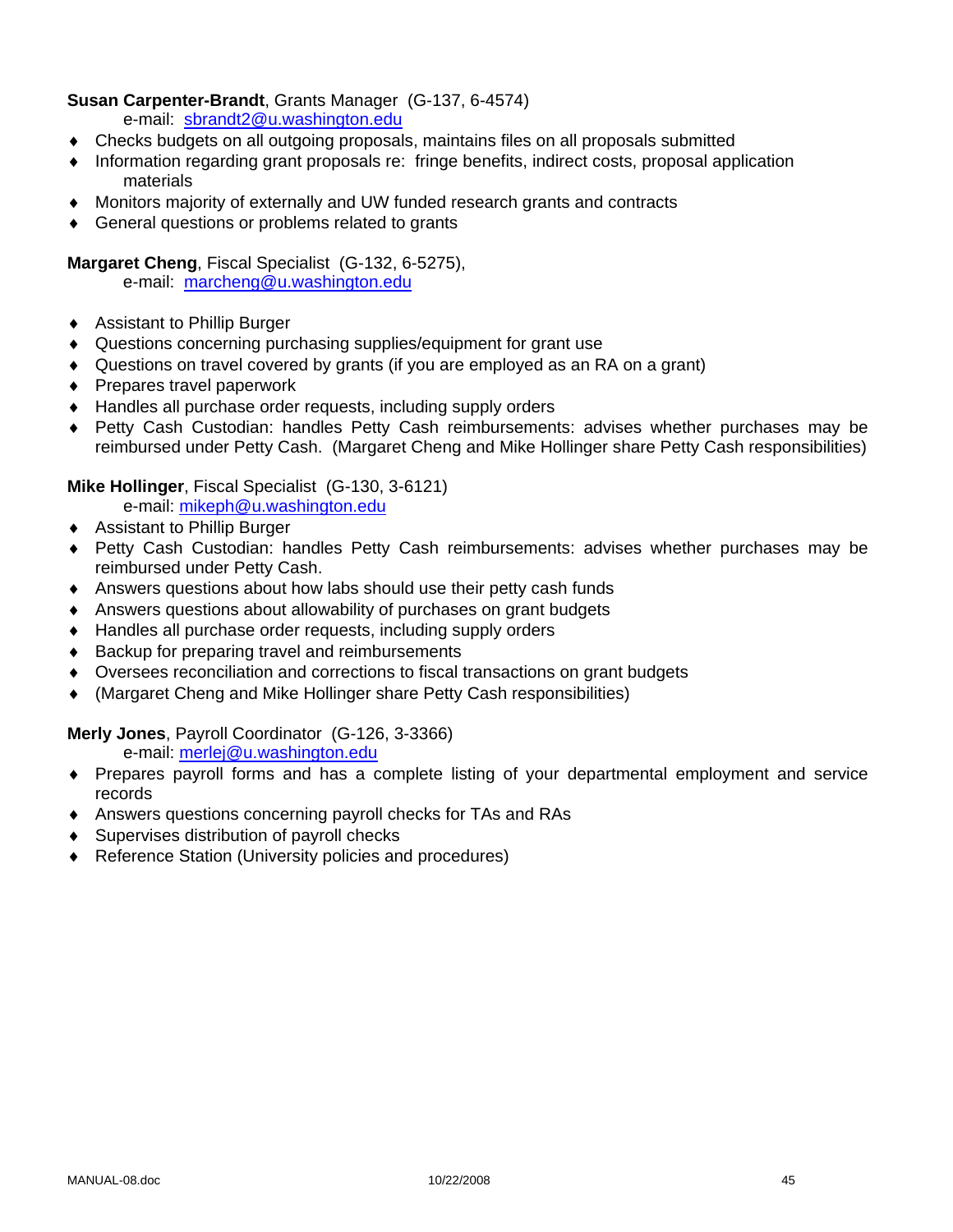## **William Kaplan** (G-119A, main office, 3-2640)

e-mail: wkaplan@u.washington.edu

- ♦ Questions concerning mail delivery to Guthrie
- ♦ Exam and other class material processing for TAs
- ♦ Office machine servicing (Xerox, Fax)
- ♦ Problems with the copy machines
- ♦ Keys to rooms in Guthrie and Annexes
- ♦ Overnight Express mail service
- ♦ Copy System Administrator: issues copy accounts and updates copy user numbers for access to departmental copy machines
- ♦ Course entry codes for variable credit classes (Ψ600, Ψ700, Ψ800)
- ♦ Equipment Check Out (laptops, cameras, projectors, etc)
- ♦ Facilities issues if Michele Jacobs is unavailable

**Betty Johanna**, Colloquium Coordinator, Development Assistant, and E-newsletter Editor

(G-136, 6-5274)

bjohanna@u.washington.edu

(If Betty is on vacation, see William Kaplan)

- ♦ Psychology Colloquium Series lectures: scheduling, logistics, publicity. Talk to her if you want to bring a speaker to campus.
- ♦ Advice or help with publicity, catering, room reservations, transportation, etc.
- ♦ Edit and publish in-house e-newsletter. Send items to psynews@u.washington.edu.
- ♦ College of Arts & Sciences Annual Giving Campaign.
- ♦ Process monetary and in-kind donations to the department. (Not grants.)
- ♦ Combined Fund Drive coordinator.
- ♦ Maintains bulletin boards in Guthrie lobby and in hallway outside Guthrie 121.

**Kim Arbios,** Course Scheduling Coordinator (G-122, 3-1469)

e-mail: karbios@u.washington.edu

- ♦ Text book orders and desk copies
- ♦ Change of grades or removal of incompletes
- ♦ Office hours publication
- ♦ Course Description Editor
- ♦ Grade sheet distribution

#### **Undergraduate Advising Staff** (G-114A, 3-2698)

**Carrie Perrin,** Director, Counseling Services

e-mail: cyoung@u.washington.edu

- ♦ Recruit potential undergraduate research assistants
- ♦ Advise undergraduate Psychology majors
- ♦ Undergraduate academic policies
- ♦ Tutor training and recruitment
- ♦ Student ratings of courses, professors, and TAs
- ♦ Statistics tutoring pool
- ♦ Unusual registration problems for undergraduates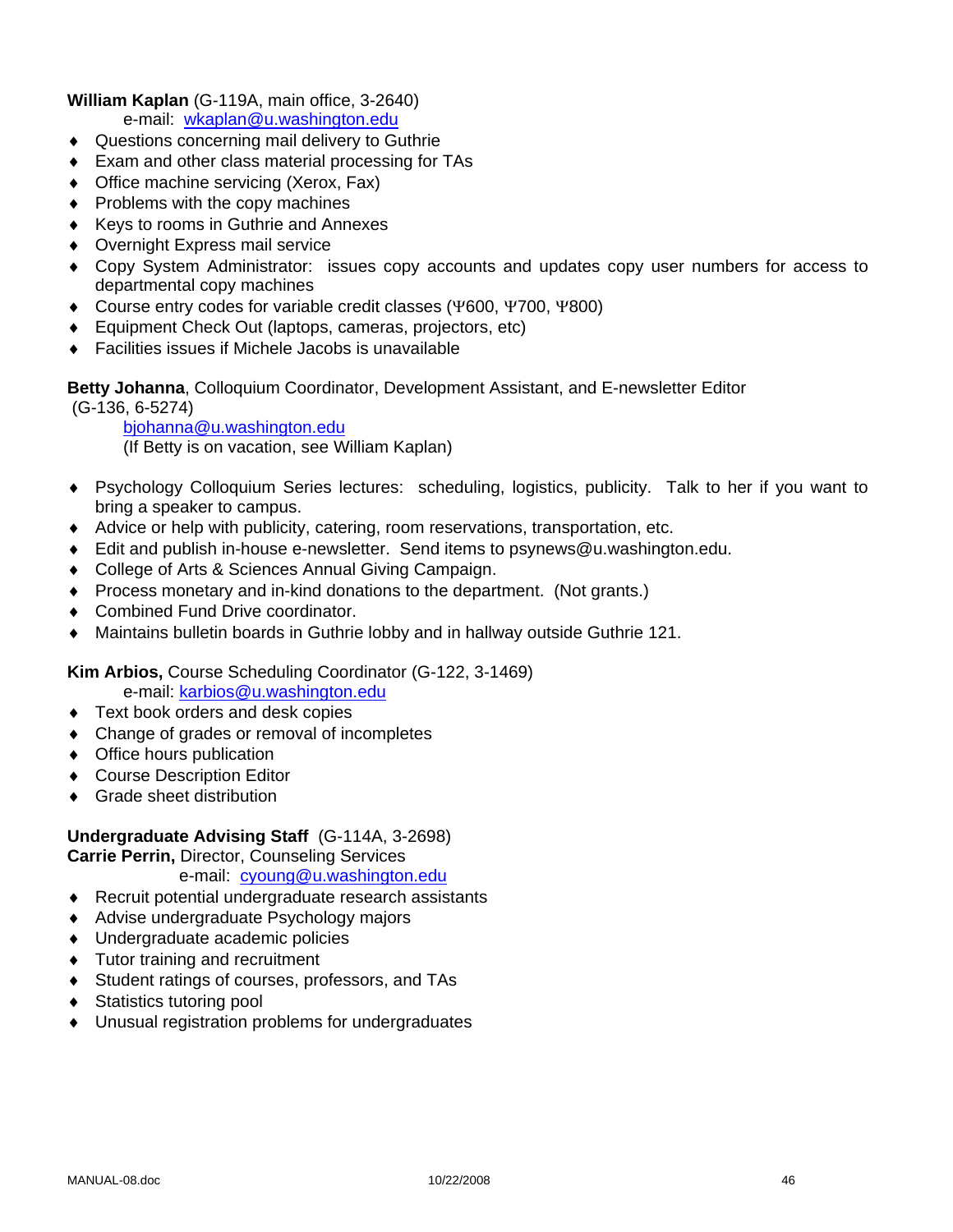## **Technical Support Services Staff** (G-28, Basement, 3-8281)

**Doug Kalk,** Senior Computer Specialist (G-28, 3-8281)

e-mail: dougkalk@u.washington.edu

- ♦ Computer hardware and software support
- ♦ Hardware/software integration

## **Rich Ball,** Senior Computer Specialist (G-28, 3-8281)

e-mail: richb@u.washington.edu

- ♦ Computer hardware and software support
- ♦ Departmental equipment checkout and return
- ♦ Departmental shipping and receiving
- ♦ Questions concerning A/V and other equipment owned by the department
- ♦ Departmental equipment inventory

**Jon Hauser,** Senior Computer Specialist (G-53, 5-2079)

e-mail: jhauser@u.washington.edu

- ♦ Directs operations in the department's Media Lab (Rm 53), which supports teaching in the department
- ♦ Supports departmental laptops & other presentation equipment
- ♦ Provides instruction in presentation, multimedia, and web editing software
- ♦ System administrator and Consultant for Rat Lab (Rm 51), Human Performance Lab (Rm 55), and Presentation & Lecture Lab (Rm 57)
- ♦ Assists with first year presentations
- ♦ Departmental consultant for web-related issues
- ♦ Departmental Webmaster
- ♦ Departmental/Clinical Database/Server Administrator

**Ombudspersons:** C. Fagan, M. Linehan, S. Buck

## **Graduate Training Committee:**

Ron Smith (Adult Clinical) Liliana Lengua (Child Clinical)

Nancy Kenney (Chair)<br>
Joe Sisneros (Animal Behavior) Mancy Kenney (Director of Graduate Training)<br>
Jeansok Kim (Behavioral Neuroscience) Jeansok Kim (Behavioral Neuroscience) Ione Fine (Cognition & Perception) Jessica Sommerville (Developmental) Yuichi Shoda (Social and Personality) Jeanny Mai (Graduate Program Advisor)

Renay Cleary, Cara Kiff (Student Representatives)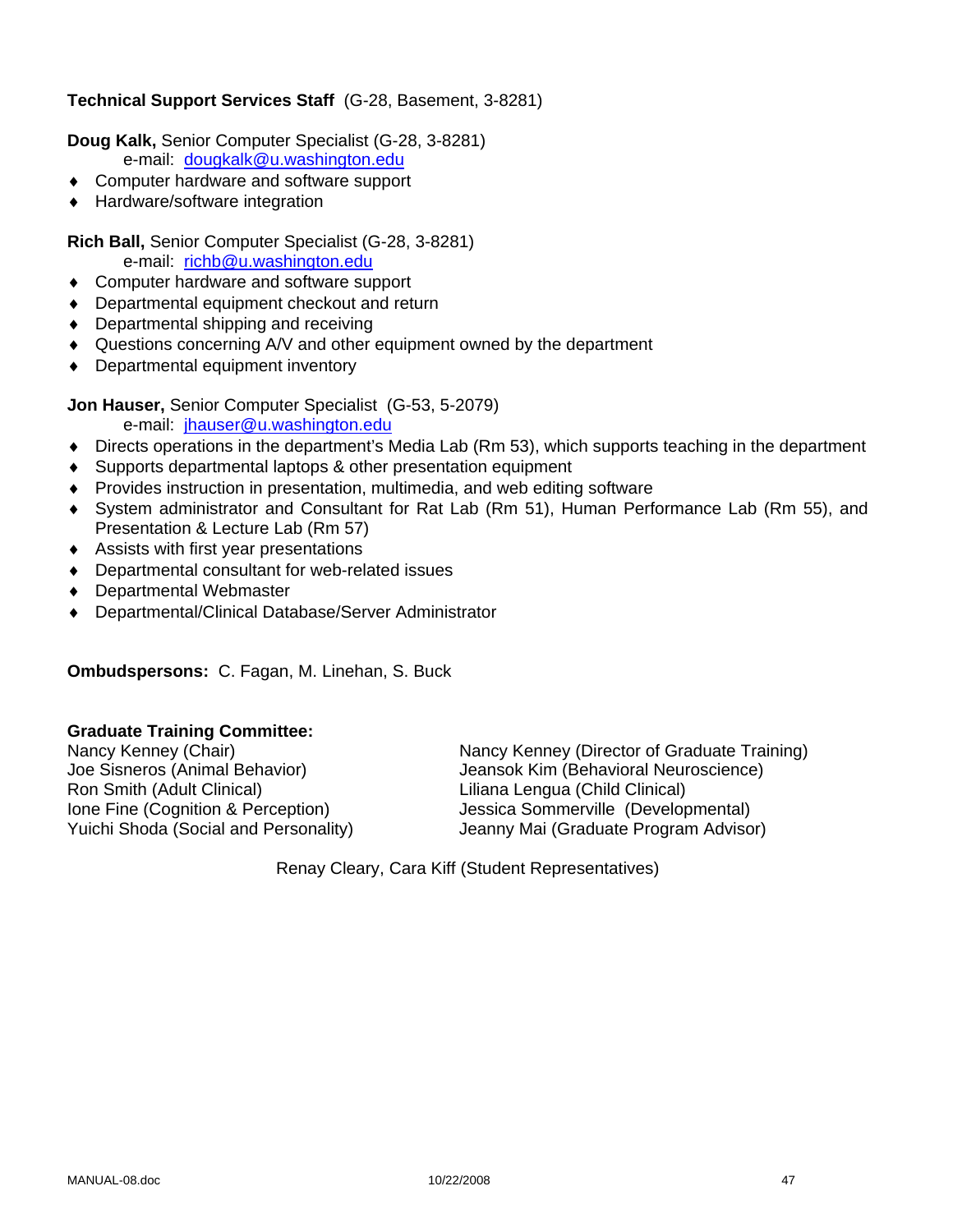## **D. II. DIVERSITY STEERING COMMITTEE**

#### **Diversity Steering Committee**

This group is composed of graduate students and faculty of all racial and ethnic backgrounds from the Department of Psychology who wish to provide a supportive network for ethnic minority students and their allies. The members work to promote awareness of and scientific understanding of culture and ethnicity in psychology and advocate for cultural diversity in the training and teaching of psychology.

If you are interested in speaking with a minority student from the Psychology Department, you may contact:

MECA: Multi-Ethnic & Cultural Association (206) 616-1018 E-mail: meca@u.washington.edu Graduate Student contact person: Richard Nobles, rnobles@u.washington.edu Faculty Advisors: Bill George: bgeorge@u.washington.edu & Jane Simoni, jsimoni@u.washington.edu

Graduate Student contact person: Jennifer Wang, wjen@u.washington.edu Join their listserv at: https://mailman1.u.washington.edu/mailman/listinfo/psychdiversity

#### **Minority Student Representation**

We currently have 30 graduate students from diverse ethnic backgrounds representing 22% of the graduate student population in the Department. Minority students are found in almost all major areas of the department, although they are most numerous in clinical, child clinical, social, and cognitive psychology.

#### **Minority Faculty Representation**

| Ana Mari Cauce, Ph.D.    | John Miyamoto, Ph.D             |
|--------------------------|---------------------------------|
| Sapna Cheryan, Ph.D.     | Sheri Mizumori, Ph.D.           |
| Jaime Diaz, Ph.D.        | Jaime F. Olavarria, M.D., Ph.D. |
| William H. George, Ph.D. | Yuichi Shoda, Ph.D.             |
| Jeansok Kim, Ph.D.       | Joseph Sisneros, Ph.D.          |
| Janxin Leu, Ph.D.        |                                 |

## **D. III. CHANGING AREAS**

Occasionally, after some time in our graduate program, a student decides that he or she wishes to transfer to another Area or program within the Department of Psychology. Transfers into the Clinical Area are discouraged and virtually impossible. In any case, such a transfer requires an application process and is subject to the following conditions:

- 1. The student finds a new faculty advisor within the Area or program to which he or she wishes to transfer. This faculty member must be willing to serve as the student's advisor and to supervise the student's research in the new Area or program.
- 2. If the student requesting the transfer was admitted to the department with a promise of financial support and is within the first four years of graduate training, *the Area to which the student is transferring* assumes responsibility for providing TA or RA support through the remainder of the student's first four years in the department. However, it is assumed that the transfer is in the student's best interest, and the Department as a whole can be asked to assist in solving a support problem if it arises.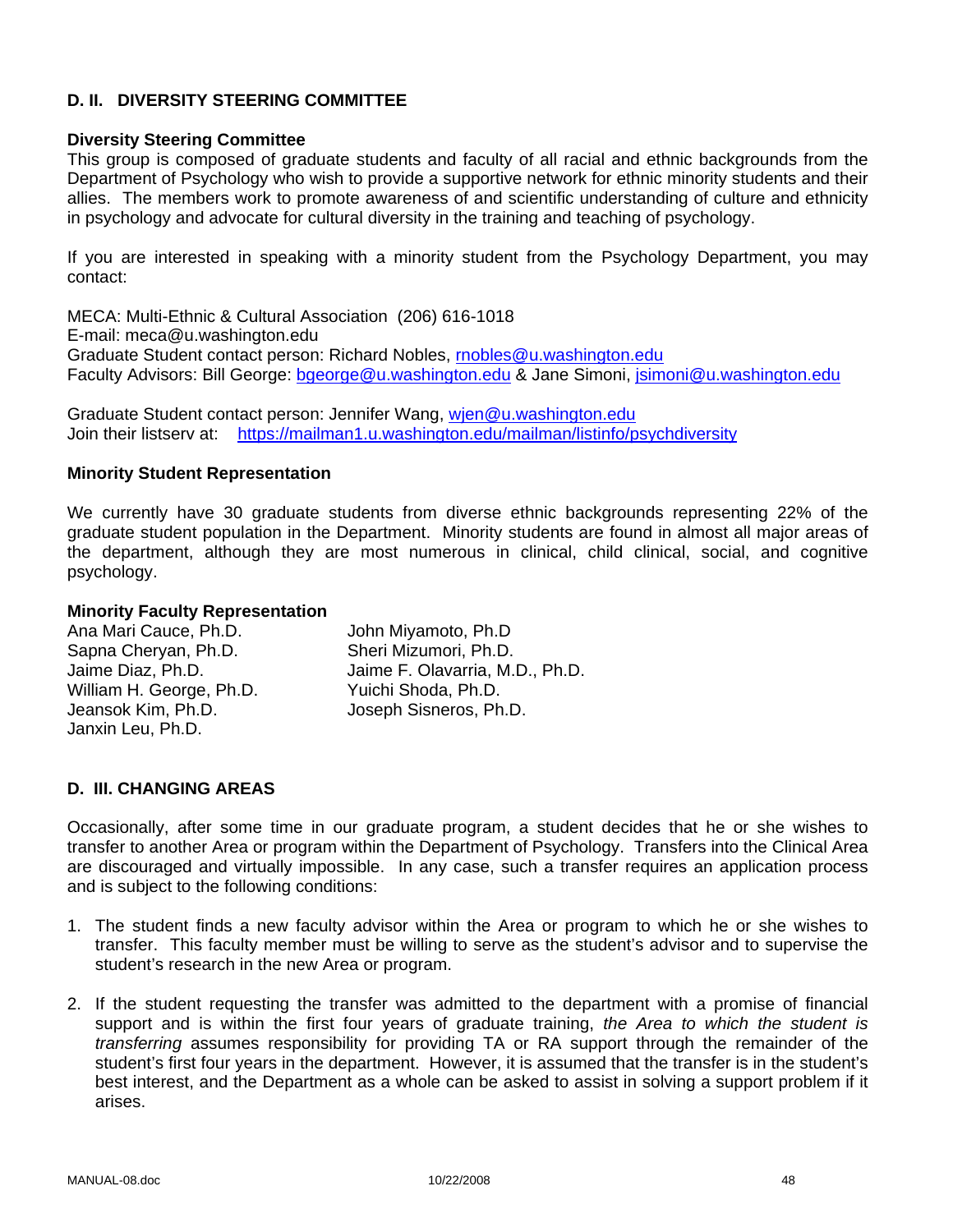3. The faculty of the Area or program into which the student wishes to transfer approve the transfer. In most cases, applications for such transfers will be considered by the faculty of an Area or program during January of each year, in the same meetings in which preliminary discussions of admissions for the following year are held. Financial support for the transferring student becomes part of the admissions plan for the Area.

 A student who wishes to make such a transfer should apply no later than January 1 to the new Area or program. Applications received after that date will not normally be acted upon until January of the following year.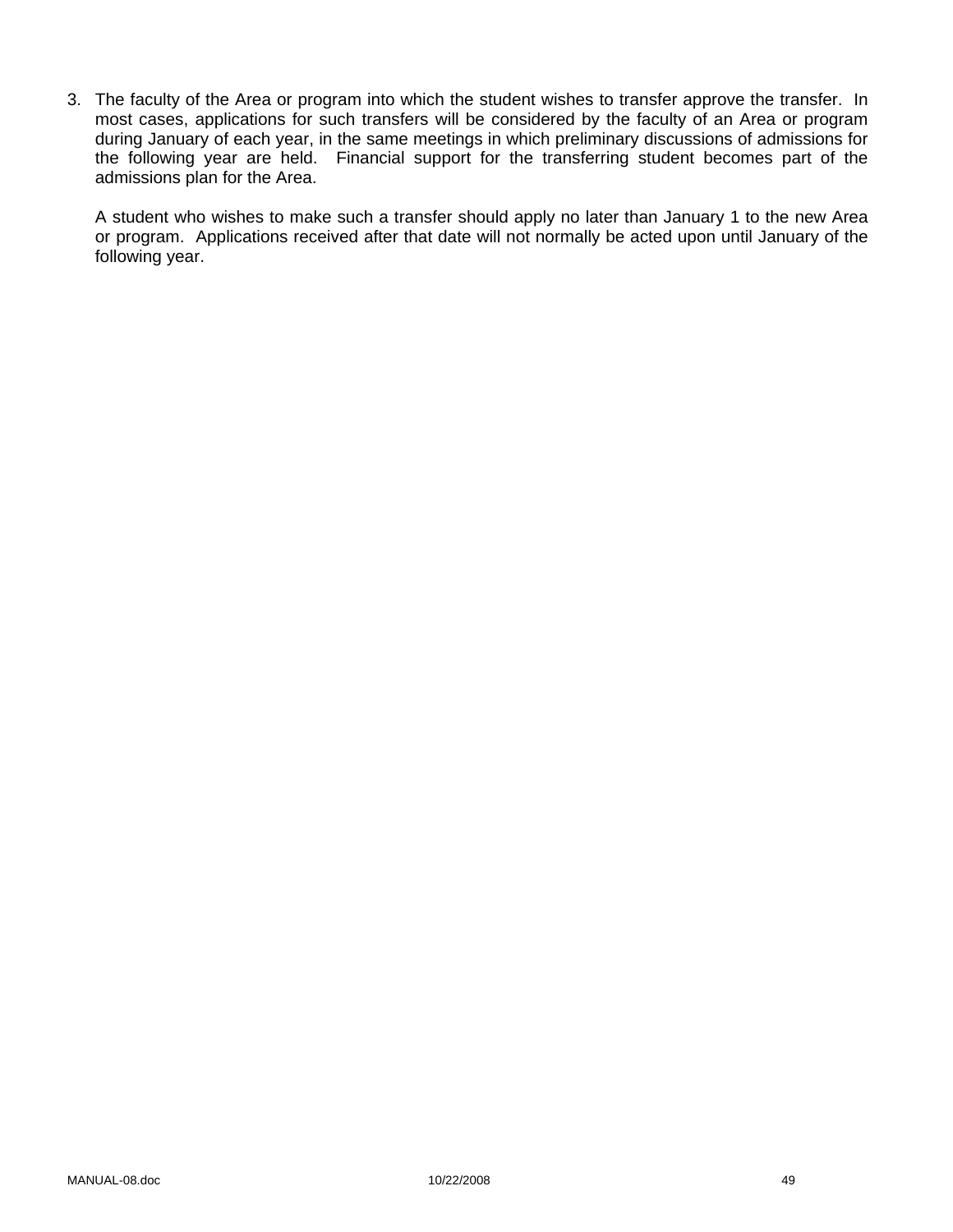# **D. IV. ON-LEAVE STATUS**

**Each quarter (except summer) you must either register for classes or petition for on-leave status.** On-leave petition cards may be obtained from the Graduate Program Office, Guthrie 127. Your advisor must approve the on-leave request unless it is for going on internship. The on-leave petition must be returned to the Graduate Office in Guthrie for signing by the Director of Graduate Training. You then submit the card together with the \$35 fee to the Registration Office, 225 Schmitz Hall, by the 5th calendar day of the quarter in which you begin your leave period. If you have already registered for that quarter, you must officially withdraw at 225 Schmitz to avoid liability for tuition and fees. You cannot go on leave for that quarter unless you withdraw prior to the first day of the quarter. See http://www.washington.edu/students/reg/calendar.html for more details or call 206-543-4000.

#### *Procedure for re-enrollment*

UPON EXPIRATION OF YOUR LEAVE period, you may either petition to extend your leave or, if you wish to enroll, simply register for courses before the beginning of the quarter in which you wish to return.

# YOU MUST EITHER BE **REGISTERED** OR **OFFICIALLY ON-LEAVE** EACH ACADEMIC QUARTER.

Failure to register or extend your leave of absence will result in dropping you from University enrollment. You must then re-apply to the Graduate School and submit a \$50 application fee before the application deadline. Moreover, readmission is not automatic, but must be approved.

If you were registered or officially on-leave during the 3 previous academic quarters, then you need not register or go on-leave for summer quarter. (If you were on-leave the previous summer and all 3 academic quarters as well, then you DO need to register or extend your on-leave status.) However, it is recommended that you notify the Registration Office of your status.

# **D. V. GRIEVANCE PROCEDURE**

The Psychology Department is committed to supporting graduate students and working to resolve any problems and/or conflicts that may arise. Students are encouraged to address situations proactively. It is recommended that you attempt to resolve any problems or conflicts informally. At this level, the subject remains confidential.

Depending upon the nature of your concern, the appropriate avenue for addressing the situation may vary. Within the department it may be best to confer with your advisor(s) first. If this is not appropriate, or you do not reach a satisfactory resolution, see your Area Representative, your Area Coordinator (Area Head) or the Graduate Training Coordinator, and finally, the Department Chair. At any time, you may also contact the Departmental Ombudspersons for advice. C. Fagan, M. Linehan, and S. Buck are the appointed Ombudspersons for 2008-2009.

If necessary, however, a formal complaint may be made in writing. Once a statement is put in writing it becomes part of the record and at that point is available to anyone with an interest in the subject, including those involved in the situation. This can be done either within or outside the department.

If you fail to resolve the difficulties within the department, there are avenues available to you outside the department as well; for example, the Human Rights Education and Research Network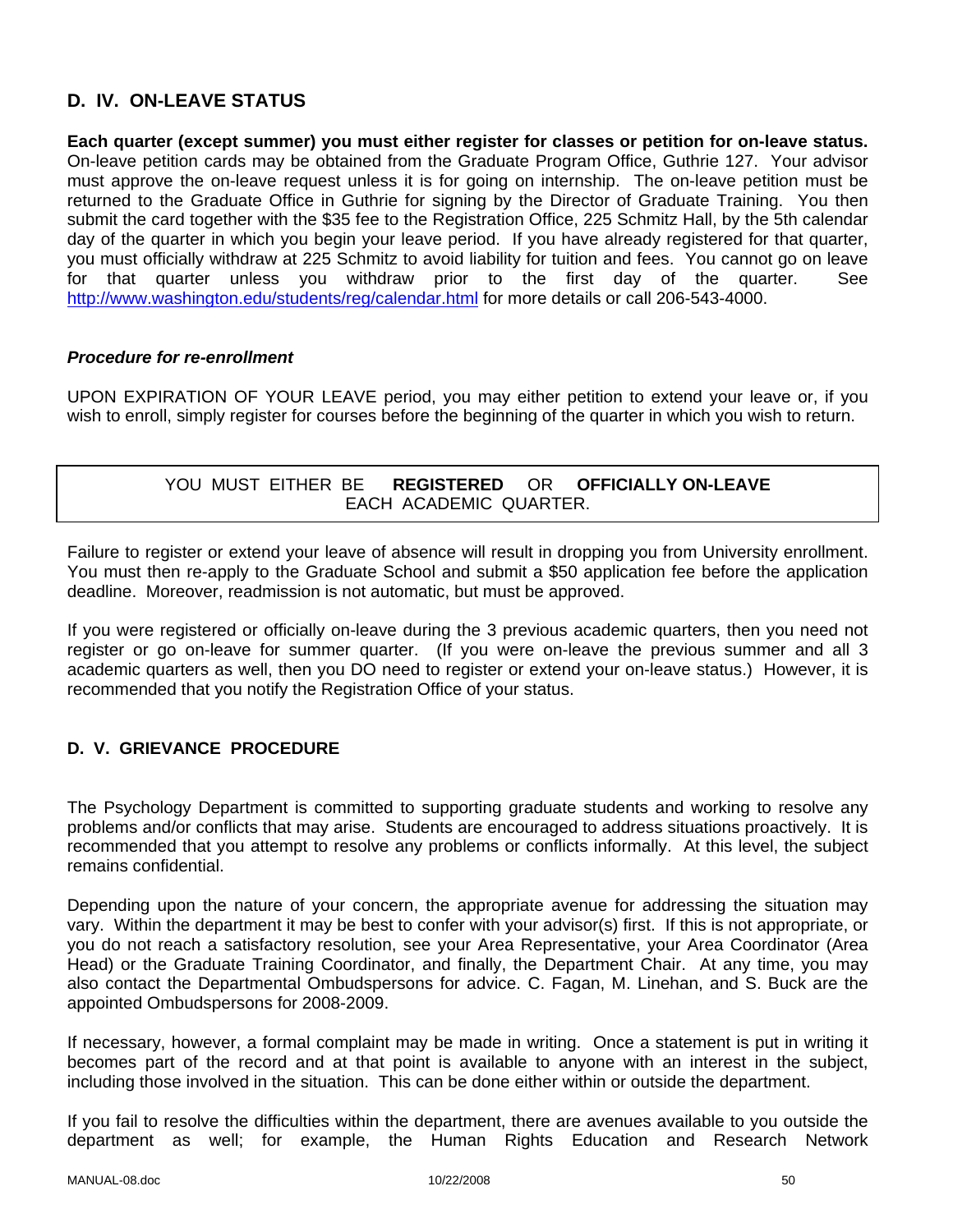(http://depts.washington.edu/hrights/, 425-352-5421) and the Ombudsman for Sexual Harassment (http://www.washington.edu/about/ombudsman/, 206-543-6028). Consult with these outside offices after you have failed to resolve your difficulties within the department.

There is also a detailed grievance procedure in your union contract. Please consult with your local representative if the measures above do not result in satisfaction.

## **D. VI. UNIVERSITY POLICY REGARDING SCHOLARLY INTEGRITY**

Because of the importance of issues of scholarly or scientific misconduct to the operations of the University and because significant expertise is required to address such issues, the University has established an Office of Scholarly Integrity (OSI) under the Vice Provost (http://www.washington.edu/provost/ap/osi/, 206-543-6617). This Office assumes primary responsibility for investigating and resolving allegations of scientific and scholarly misconduct by its faculty, staff, and students. Please refer to Executive Order #61 and to the University Handbook, Volume IV, Part 9, Chapter 1 (http://www.washington.edu/faculty/facsenate/handbook/Volume4.html) and your union contract for further information.

Inappropriate activities include:

Intentional misrepresentation of credentials Falsification of data Plagiarism Abuse of confidentiality Deliberate violation of regulations applicable to research Other practices that seriously deviate from those commonly accepted by the scientific community in proposing, carrying out, or reporting results

## **D. VII. Mentoring Resources for Graduate Students**

Mentoring focuses on the human relationships, commitments, and resources that help graduate students find success and fulfillment in their academic and professional pursuits. The following websites lists numerous resources for both students and faculty.

Mentoring Resources for Graduate Students and Faculty http://www.grad.washington.edu/mentoring/

Guidelines for Good Practice in Graduate Education http://www.grad.washington.edu/area/goodpract/good\_pract\_2.htm

Center for Instructional Development and Research—Mentoring Resources: http://depts.washington.edu/cidrweb/resources/mentoringtools.html

Students are also encouraged to meet with the Director of Graduate Training, or the Chair as appropriate, to discuss mentoring as needed.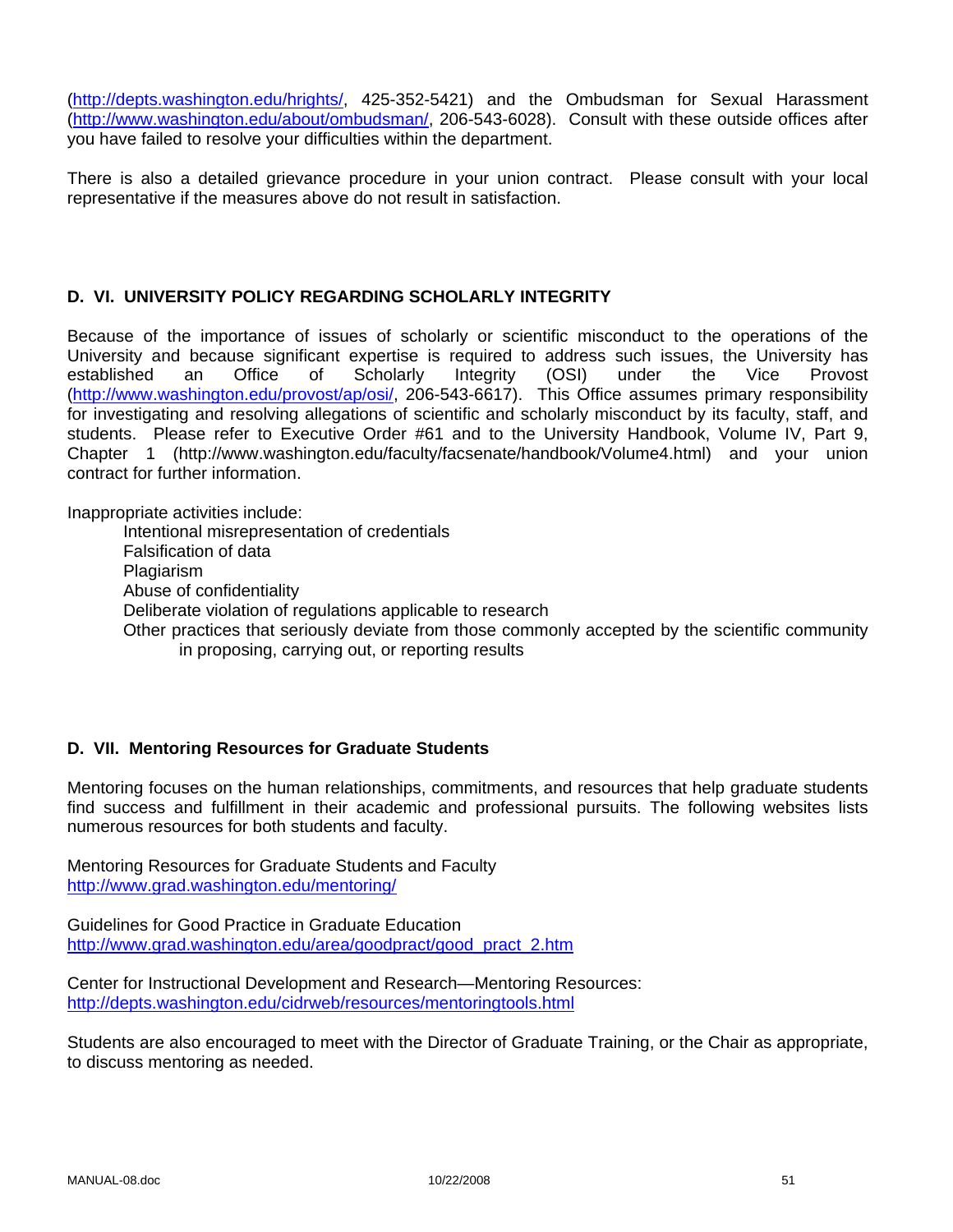# **E. FUNDING AND MONEY MATTERS**

## **E. I. TA and RA Policy**

## **a. TA Assignment Procedures**

Many of these procedures are now governed by the union contract between the UW and the graduate students' representative UAW. For details see: http://www.washington.edu/admin/hr/laborrel/contracts/uaw/addons/

- 1. In the fall of each year, the Psychology Department surveys the courses to be taught in the following year and the grants pending and makes an estimate of the number of TA and RA slots likely to be available. This estimate is used, in conjunction with commitments already made to continuing students, in deciding how many new graduate students will be accepted for the following year. Definite offers of support are not made to new students until the funds for each position are assured.
- 2. Each quarter, all current graduate students and faculty are asked to state preferences for funding and assistance for the following quarter via Catalyst survey. Preferences for Autumn Quarter are collected during Summer Quarter. New first year students serving as TAs are automatically assigned a course.
- 3. Make sure to submit the TA request Catalyst survey by the deadline listed when the quarterly request email is sent
- 4. Based on stated preferences, and funding priorities (see Priorities, page 54), formal appointment offers are made for both TA and RA positions just prior to the beginning of the quarter for which they are effective. It is not possible to make these any further in advance primarily due to the uncertainty of course registration and research funds.
- 5. *Students on Probation.* If a student is on External Warn, Probation, or Final Probation status with the Graduate School, he or she cannot be a candidate for a TA Fellow or Lead TA position. If a student is on internal warn status, he or she can only be appointed to the Lead TA or TA Fellow positions after consultation with, and approval of, the student's advisor(s) and the Director of Graduate Training. After each meeting of the Graduate Training Committee (GTC), the faculty member in charge of recruiting and assigning the Lead TA and TA Fellow positions will be informed about students who are currently not in good standing (or are in questionable standing) in our program.

**SUMMER QUARTER WARNING**: The promise of support given to incoming students is for the regular academic year. Summer Quarter operates on a separate budget and is outside of this promise. Therefore, most students have to look elsewhere for summer support. It follows that the TA priority system, being based on the promise of a support letter, does NOT apply to Summer Quarter. The most important criteria in selecting for summer TAs are competence, instructor preference, and student preference.

There are only one-fourth as many Teaching Assistantships available during Summer Quarter as there are during each of the three quarters of the academic year. This does not include several courses taught entirely by senior graduate students. Hence, we can NOT give TAs to all those graduate students who request them for Summer Quarter. You should consult your advisor and the faculty member who heads your area for other possible sources of Summer Quarter financial support.

Graduate students who rely on TAs should, from the beginning of the year, work on alternative sources of summer support. If, for example, you are offered a Research Assistantship that supports you in some but not all of the four quarters, if possible, try to arrange for the RAship during summer quarter as one of those quarters. (See also, Summer Employment, page 52)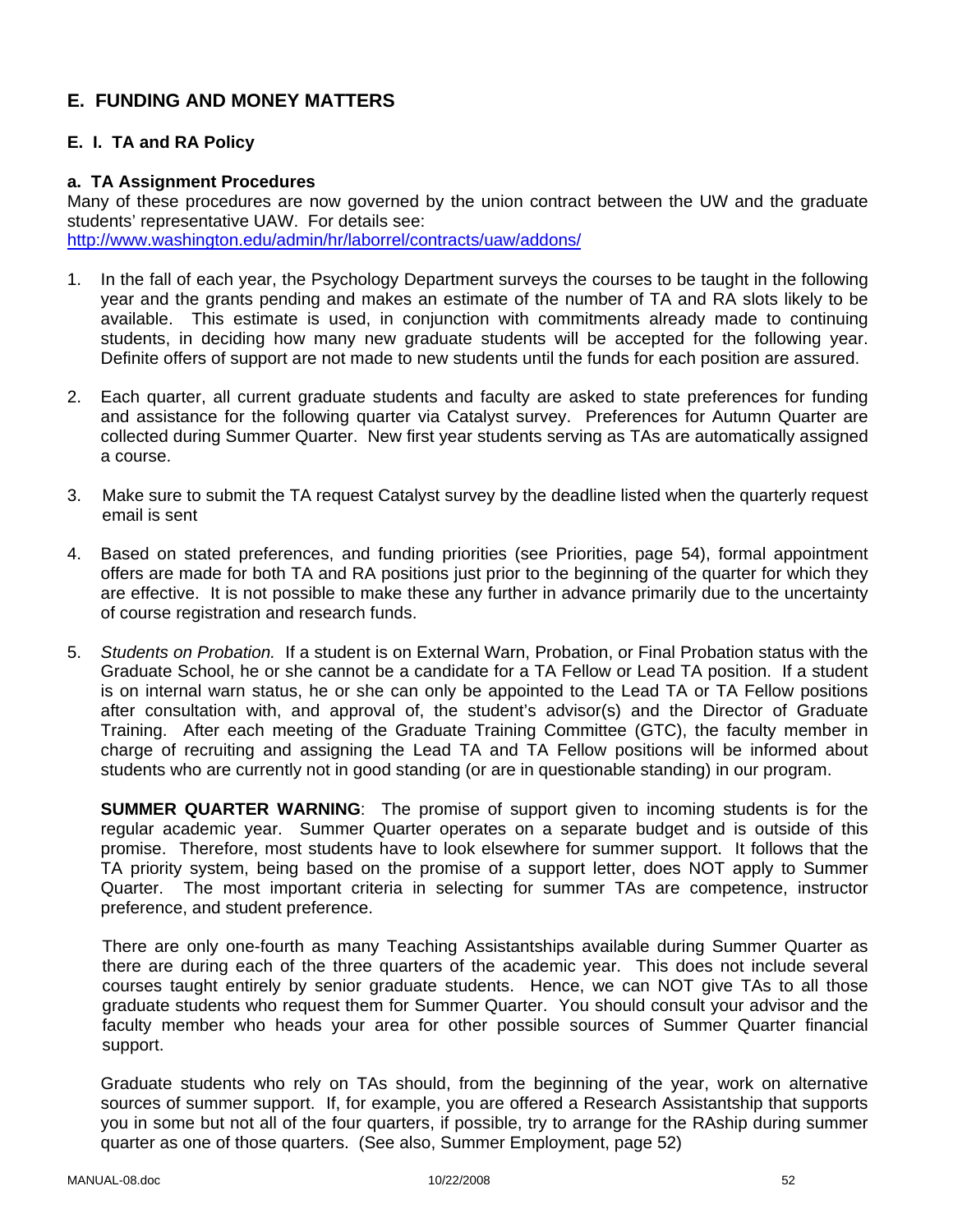# **E. I. b. TA Assignment Priorities**

Teaching Assistantship assignments are made near the end of the quarter prior to the actual appointment. This process requires students to complete a Catalyst survey on which they specify their requests for TA positions for the following quarter. TAs are then assigned courses by the Director of Graduate Training in collaboration with the Graduate Program Advisor and graduate student volunteers, according to the following criteria: a) the student's qualifications to teach the course, b) the student's priority ranking (see below), c) the preferences of the instructor (from among qualified potential TAs) and of the graduate students (from among available courses), and d) the student's demonstrated teaching ability. The overriding consideration in assigning TAs is the quality and enhancement of instruction.

The following priority system is applied in the TA assignment process:

- Priority I First-year students who were given an explicit promise of support during that year as an inducement to enter the program. These students are top priority for TAs only in the Autumn, Winter, and Spring Quarters of their first year. In Summer Quarter, they are on a par with students in Priority II and III. Only Priority I students are guaranteed a TAship during the academic year.
- Priority II Second-, Third-, and Fourth-year students who were admitted with explicit promises of support or, who were later placed at this priority level by the faculty in their area or program, and who are not on Probation or Final Probation with the Graduate School.

In some cases, Priority III students may be given preference over Priority II students in making TA assignments, e.g., courses requiring special knowledge or skills such as statistics or clinical seminars.

Priority III Students who were admitted with no promise of support, students beyond their 4th year of study, and students on Probation or Final Probation.

*An internal action, i.e., department watch or warn status, does not affect a student's priority level.* 

As far as possible, student and instructor requests for positions will be matched within the guidelines shown above. Instructors and students are given up to six choices of requests for appointments. If the first choice request is not possible, attempt is made to provide the second or third choice. As instructors are held responsible for the conduct of courses, every effort is made to provide them with the personnel they request. Any student who is assigned to a class that he or she did not request can contact the Director of Graduate Training to discuss the assignment or request a review of the assignment.

*TA Evaluations and Priorities for Future TA Assignments*: As the assignment of TAs is primarily to provide undergraduate teaching services, formal evaluation of students in terms of their competence as TAs will be considered in the making of future assignments. All TAs teaching quiz sections **must** be evaluated by the students in their classes. In addition, instructors will be requested to evaluate their TAs each quarter. Evaluations, along with formal letters of appointment for each TA, will be placed in a separate folder for each student and will be made available for review upon request.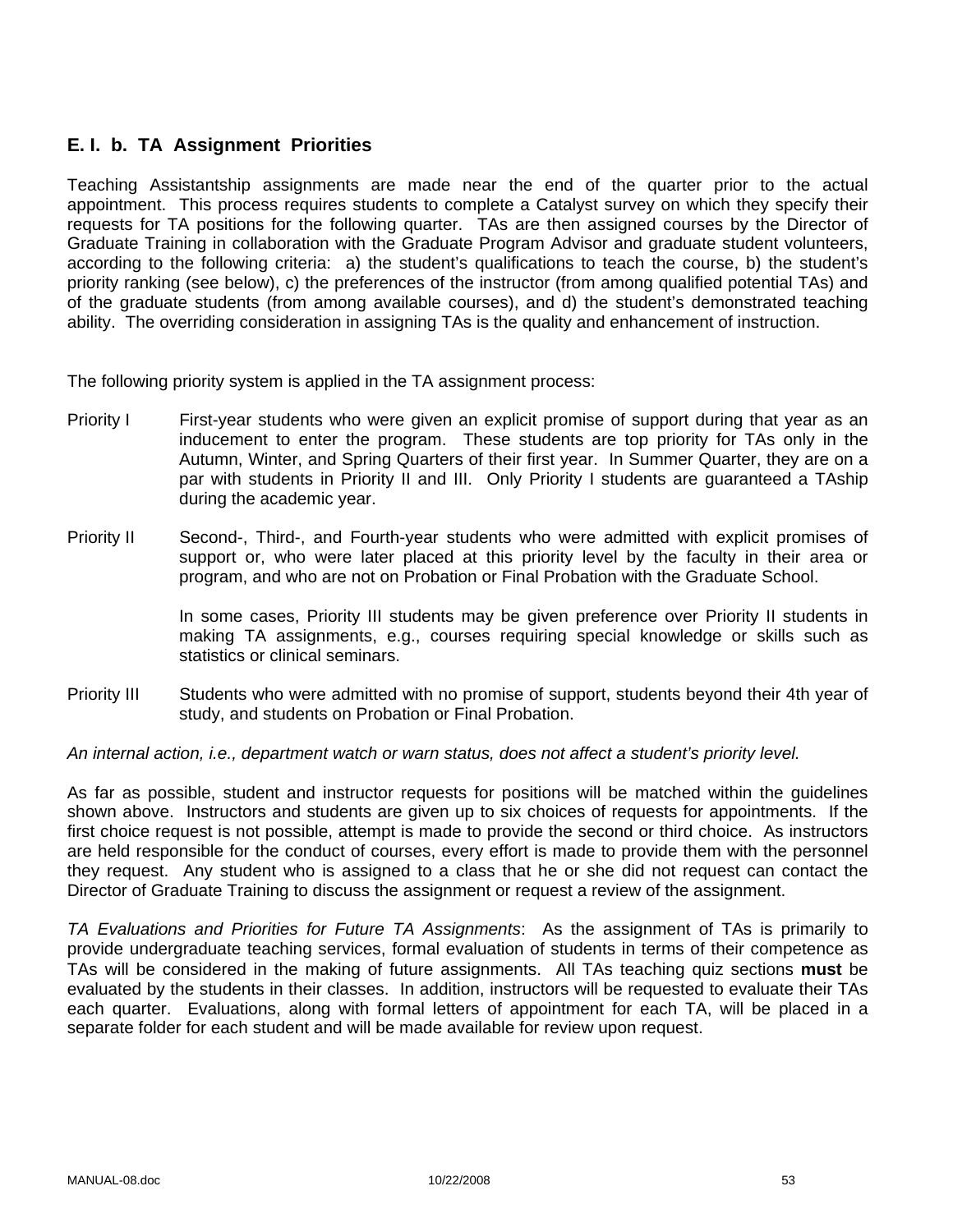## **E.I. c. Teaching Experience Requirement**

Since the Psychology Department has required that students obtain teaching experience if they wish recommendations for teaching jobs, students requesting TA positions who have not previously held such a position will have some priority over students who have been teaching regularly. This, of course, will be weighed with other factors, including the needs of the course in question.

Evening and summer appointments are of two general kinds: assistant to the instructor of the course in large classes or laboratories; or instructor of the course. In the former case, we restrict the level to the payroll rate determined by the student's progress in the program (look for salary levels under Appointment Ranks section, page 55). In the latter instance, we appoint the graduate student at the Pre-doctoral Teaching Associate II regardless of program status. For budgetary reasons, we are limited to a very small number of such positions to cover both kinds of appointments.

#### **E.I. d. Research Assistantships**

If a student is requested by the Principal Investigator (PI) and wishes to accept the appointment, that student will be awarded the RA position. This is done because PIs are responsible for the conduct of the research. If the PI does not have a particular request, students are sent by the Director of Graduate Training to interview for the position, based on the same priorities that are stated for assigning Teaching Assistantships.

The RAs' responsibilities are to the PI and the respective research project providing the salary (which may or may not coincide with the student's own personal research interests). **These appointments should never be confused with fellowships which allow the student research freedom**.

#### **E.I. e. Fellowships and Traineeships**

Clinical Psychology traineeships typically are given to first year students to help them handle a heavy first year course load. Other fellowships and traineeships which may be under Departmental control are awarded by the Chair, after consultation with appropriate faculty and as dictated by the conditions of the fellowship in question.

Graduate students are encouraged to apply for any other advertised fellowship or traineeships for which they are eligible. Watch the Departmental newsletter, or your e-mail, for announcements of awards, internships, etc., being offered by other agencies. See information on-line at: http://www.lib.washington.edu/gfis

In many instances, all or part of the student's tuition and fees are paid by the fellowship or training grant. *Questions concerning payment of tuition should be clarified before the onset of the appointment.*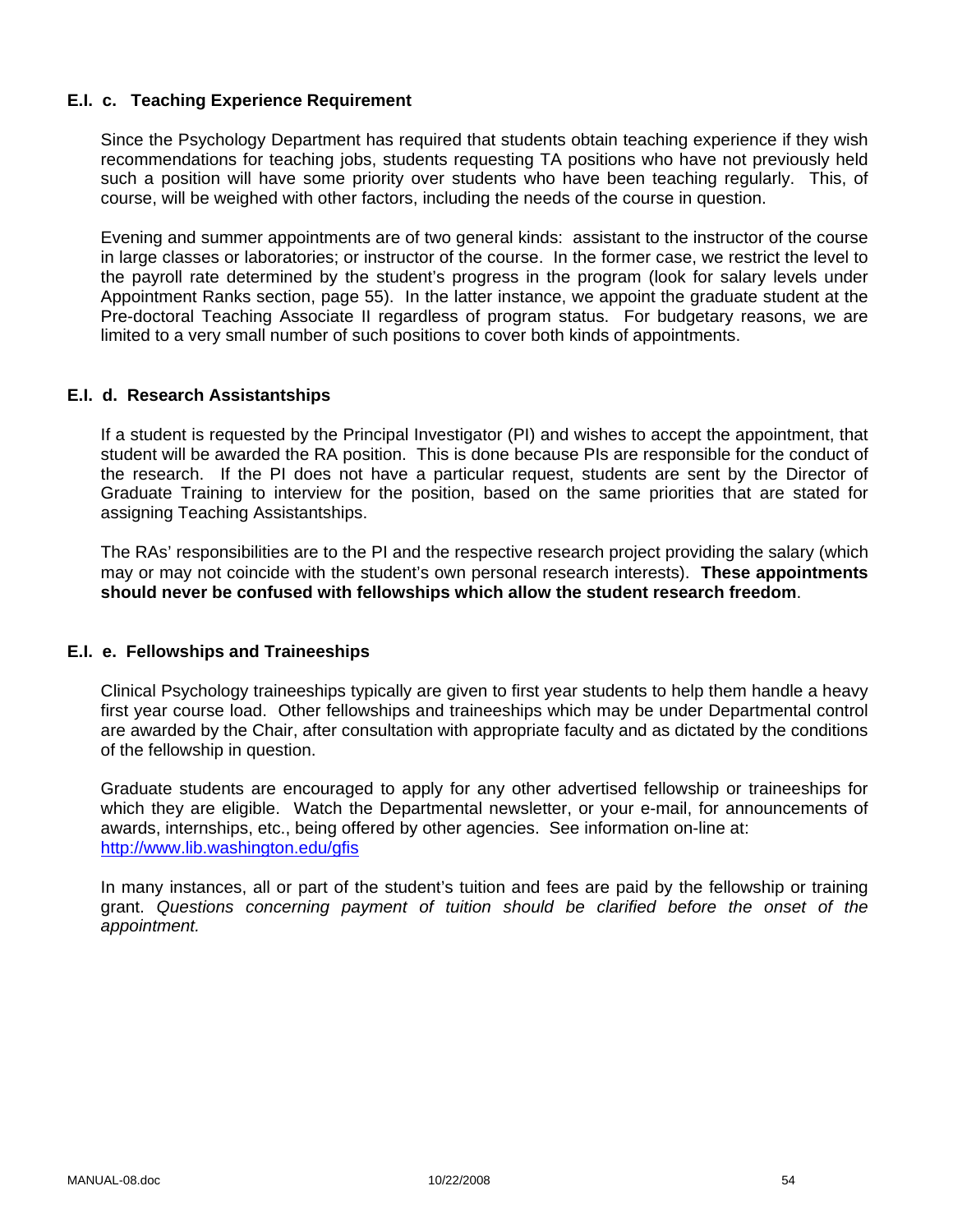# **E. II. PAYROLL PROCEDURES**

## **E. II. a. Payroll**

Assignments to TA positions are made on a quarterly basis only. After the TA or RA assignment has been made and the level established, employment forms are prepared by Merly Jones (G-126). The payroll form (Personnel Action Form, PAF) must be completed for all employees. Students for whom this is a new appointment must complete and sign the Employee Personnel Data / Campus Contact Data Form, a W-4 form, a Conviction / Criminal History form, and INS form I-9 (Employment Eligibility Verification).

**Income Tax Information.** You will receive a W-2 form (statement of income and taxes withheld) in January following the calendar year worked. If you were on the payroll during the months of November or December, your W-2 will be distributed to your mailbox in Guthrie. If you are off the payroll during the last couple months of the calendar year through the time that the W-2's are issued, then your W-2 would be sent to your permanent address. **Please be sure to keep your mailing information current via MyUW.**

## **E. II. b. Paydays and Paychecks**

Paychecks for salaried, monthly, and hourly appointees (TAs, RAs, Fellows, Trainees) are issued on the 10th and 25th of each month. Time sheets for hourly employees are to be submitted on the 11th day of the month, with payday following on the 25th; and on the 26th of the month, with payday following on the 10th of the next month. Checks are picked up by the "home department," reviewed for accuracy and completeness, and are usually available in the Psychology Department by 11:00 a.m. on the respective payday. Confirmation for those who have direct deposit are available on the UW website at MyUW. Actual paychecks are mailed to the employee's home address on file.

Each employee has a "home department" where the individual's composite check, money from all sources and issued each payroll, is sent. Sometimes things go awry and expected paychecks are missing or incorrect. Reasons range from late submission of payroll papers or time sheets, to balkiness of a sickly computer. Any question concerning your paycheck should be directed to the Payroll Coordinator, Merly Jones (G-126). Emergency checks can be arranged, and in most cases take about a week.

#### **E. II. c. Appointment Ranks**

The University has two main types of pay scales for TAs and RAs. They can be found in the general catalog under the graduate school appointment section or see: http://www.grad.washington.edu/fellow/salaryschedule.htm for a list of monthly salaries. Below is a summary of our most common appointment ranks.

| <b>TAs</b>                                              | <b>RAs</b>                                       | <b>Status</b>                                         |
|---------------------------------------------------------|--------------------------------------------------|-------------------------------------------------------|
| <b>Predoctoral Teaching</b><br>generals                 | Predoctoral Research                             | year and up, until you pass                           |
| Associate I<br>(PDTAI)                                  | Associate I<br>(PDRAI)                           |                                                       |
| <b>Predoctoral Teaching</b><br>Associate II<br>(PDTAII) | Predoctoral Research<br>Associate II<br>(PDRAII) | Ph.C. (Candidate) Status<br>i.e., General Exam Passed |
| Predoctoral Instructor                                  | Predoctoral Researcher                           | to be determined                                      |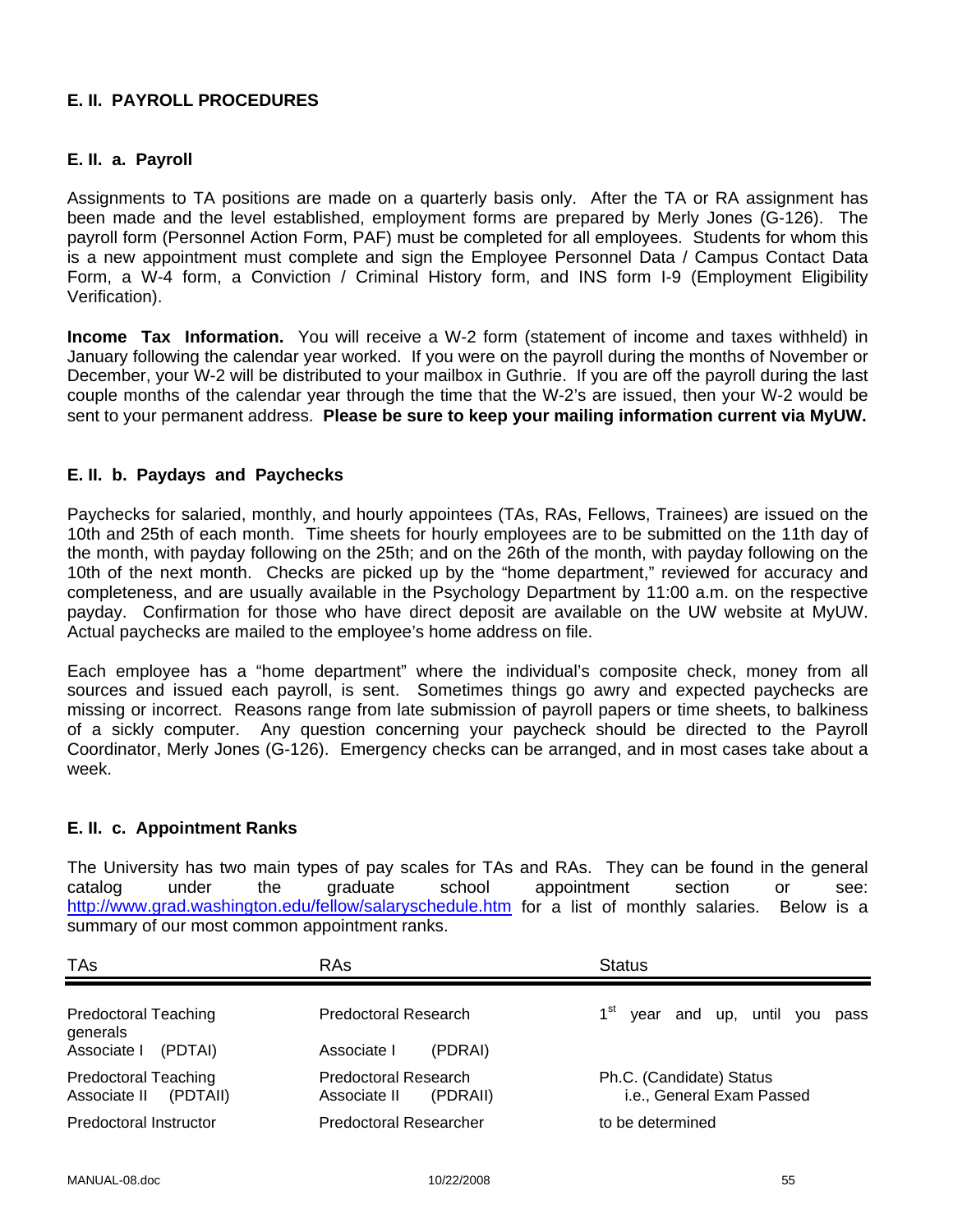The Psychology Department petitioned and received permission to pay our students at a higher level that that of other departments on campus. This is called the variable rate scale and can be found at: http://www.grad.washington.edu/fellow/salaryschedule.htm. As a result, we now have only two (higher) pay levels. The first level will be paid to all students until such time as they pass their general exam. The second level will be paid to all students who have successfully passed the general exam to attain Ph.C. status.

Your salary level as an RA is determined by the Principal Investigator (PI) of the grant budget funding your RAship. Factors affecting your salary level include your graduate student classification (see TA appointment ranks above), your duties on the project, and the amount of money available in the grant. Usually, faculty project directors budget sufficient funds to provide for the higher pay levels. You cannot, however, be paid more than your level justifies; you could be paid less. Discuss your salary level with the PI of the grant.

The funding level at which you are hired at the beginning of the quarter is in effect for the entire quarter of your appointment. If you become eligible for the second pay level during the quarter, you will not be promoted to the higher salary until the next quarter you hold a TA/RA appointment.

# **E. II. d. Standard Deductions from TA/RA Paychecks**

- 1. Federal Withholding Tax on salary
- 2. "Medical Aid" (state accident/health insurance termed "Workingman's Compensation" to provide for on-the-job injuries.) This deduction is quite small so it is the least painful of these deductions. In cases of injury during the period of your service appointment, contact the Administrator (G-119), who has the appropriate claim forms.
- 3. Union Dues: All TA/RAs are obligated to pay union dues. These are automatically deducted for employees upon written authorization by the individual employee. Recognized payroll deduction authorization cards may be submitted to the Employer's Payroll Office. Importantly, students who are being paid hourly rates rather than TA/RA appointments may be eligible to stop making dues payments, but it is the sole responsibility of the employee to file a written notice with the Employer's Payroll Office and also to file written notice with the Union (Washington Federation of State Employees, 1212 Jefferson Street, Suite 300, Olympia, Washington 98501) thirty (30) calendar days prior to the effective day of the month following the 30-day period above. See the union contract for more details.

#### **E. II. e. Standard Appointment Periods**

1. Teaching assistantships, as stated earlier, are made on a quarterly basis only, and have arbitrary payroll dates which do not coincide with the actual instructional period of the quarter. These payroll periods are as follows:

| Autumn | Sept. 16 - Dec. 15 (3 months)                      |
|--------|----------------------------------------------------|
| Winter | Dec. $16$ - Mar. $15$ (3 months)                   |
| Spring | Mar. $16$ - June 15 $(3$ months)                   |
| Summer | June 16 - Aug. 15 (TAs) or June 16 - Sept 15 (RAs) |

The TA's responsibility is to the course and the instructor to whom he/she is assigned for the entire quarter which the above appointment periods represent, not to exceed 220 hours during the pay period hours and excluding the one week of vacation per payroll period as authorized in the union contract.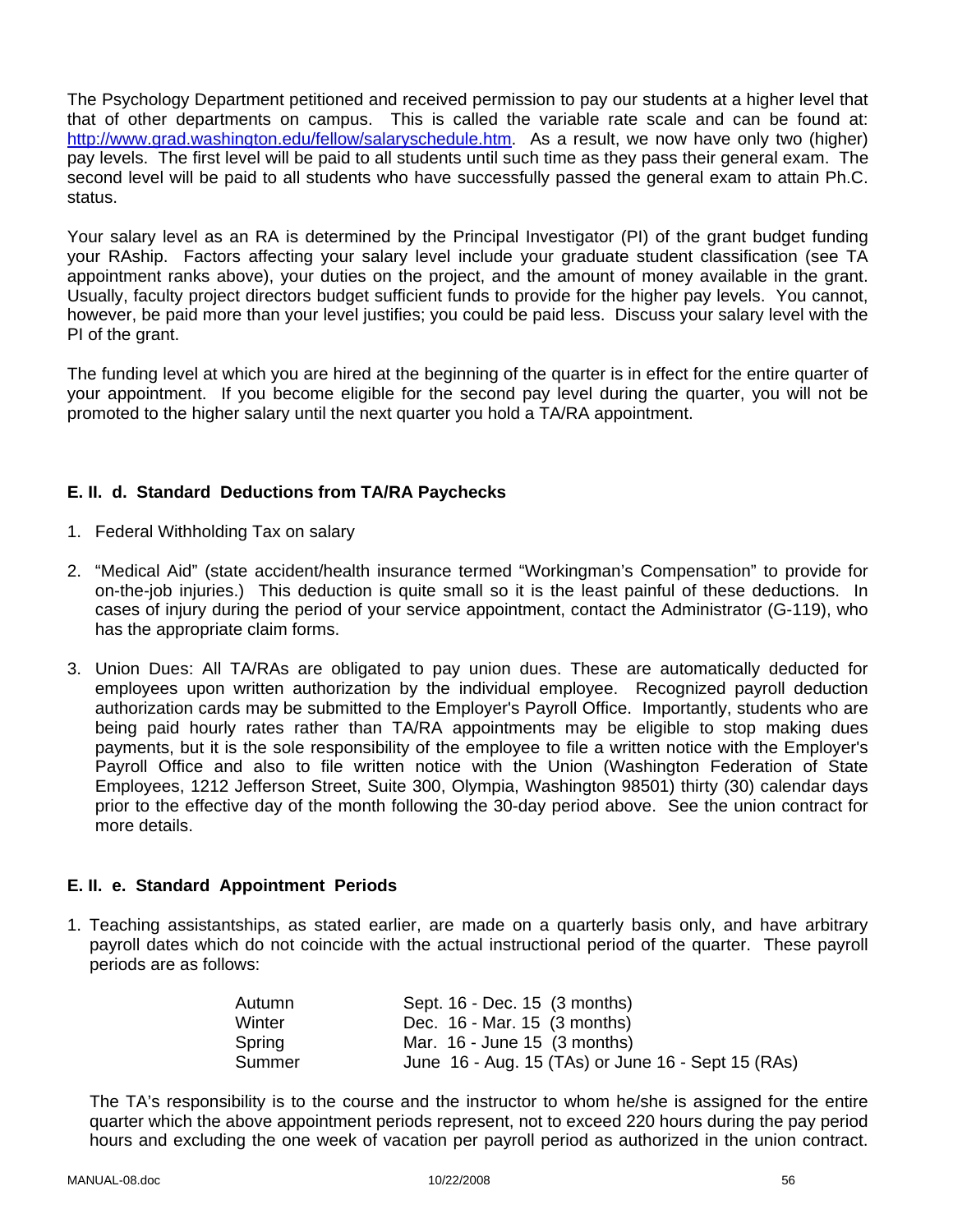There is now a provision for vacation which should generally be taken during quarter breaks. This does not carry over into future years.

2. Research assistantships can be for any period, but usually follow the quarterly dates as in the TA appointments. The standard practice is to make RA appointments for full or half months, although there is no regulation prohibiting the appointment for irregular periods, in which cases payment is computed on a daily basis from the monthly rate. However, the RA, unlike the TA, is expected to be on duty during the actual period of the appointment, not to exceed 220 hours and excluding the one week of vacation per payroll period as authorized in the union contract.

For further information please consult your union contract at http://www.washington.edu/admin/hr/laborrel/contracts/uaw/addons/

*Qualifying for a Tuition Waiver*: During Autumn, Winter, and Spring Quarters (the academic year) both RAs and TAs must be employed full time (20 hours per week) and be on the active payroll for at least five of the six pay periods in order to qualify for a tuition waiver. You must also be registered for a minimum of 10 credits per quarter to qualify – see below.

# **E. III. TUITION AND RESIDENCY**

## **E. III. a. Tuition**

Full-time graduate tuition effective 2008-2009 is as follows: resident - \$3,349/quarter or non-resident - \$7,507/quarter. http://www.washington.edu/admin/pb/home/opb-tuition.htm

## **E. III. b. Residency**

If you are currently a non-resident who expects to be eligible for resident status after living here for at least one year, *please apply for residency during Spring Quarter of your first year*. This is essential for students appointed as teaching or research assistants during their graduate training. Each year the Department is allocated a limited number of non-resident tuition waivers, almost half of which go to firstyear students. If the number of non-resident students with TA/RA support exceeds the number of waivers allotted, some graduate students will be required to pay full non-resident tuition.

To obtain resident status, you must submit a formal application. This process takes time and should be started early. The application is available on-line at http://depts.washington.edu/registra/forms. Many criteria must be met (such as registering to vote, obtaining a Washington State driver's license and registering your car.) A list of all the documents needed is available at: the following website: http://www.washington.edu/students/reg/residency.html. Residence applications and further information are also available at the Residence Classification Office, 264 Schmitz Hall (phone: 206-543-5932).

Due to restrictions in granting of residency to out of state "students" by the State of Washington, please pay careful attention to the distinction between stating that you reside in Washington solely for school versus with the intent to live in Washington for other purposes.

## **E. III. c. Payment of Tuition and Fees**

One of the eligibility requirements for holding TA/RA positions is full-time registration of a minimum of 10 graduate credits per quarter. Exception: For Summer Quarter only, the minimum is 2 graduate credits. See: Registration Requirements chart on page 9. If you have a student loan you may be required to register for the full 10 credits during the Summer Quarter as well. If you are unsure, please check with the Office of Student Financial Aid and speak with a counselor 543-6101.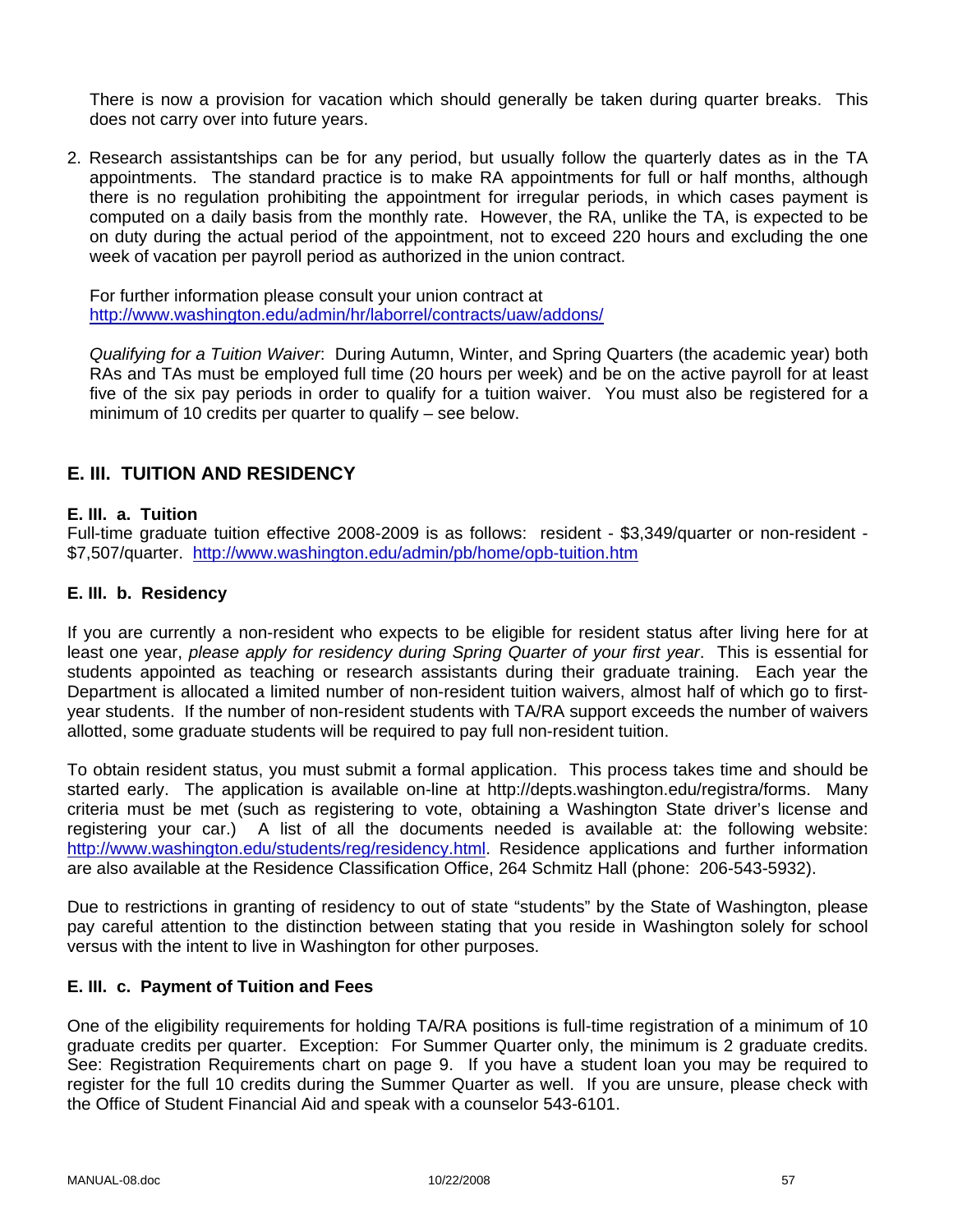Most of the tuition and fees will be automatically paid for any TA or RA who is appointed to a 50% or greater position (i.e., 20 hours or more per week). However, you will receive a bill for certain fees that must be paid by Friday of the third week of the quarter. Failure to pay these fees by the deadline will result in an additional "late payment fee" being assessed to your account. See the Academic Calendar or the General Catalog for deadlines and rates.

## **EVEN IF YOUR TUITION BILL IS INCORRECT, BE SURE TO PAY THE REQUIRED STUDENT FEES PRIOR TO THE DUE DATE.**

# **E. IV. SUMMER EMPLOYMENT AND SUPPLEMENTAL INCOME**

#### **E. IV. a. Summer Employment**

The number of summer TA positions available is nearly one fourth of those available during the academic year. It is, therefore, important for graduate students to plan ahead for alternative funding in the form of RA, fellowship, or traineeship appointments, and even to prepare small research grant applications to such on-campus facilities as the Alcohol and Drug Abuse Institute, the Graduate School Research Fund, etc., by contacting their faculty advisors, training grant directors, and, in the case of grant applications, Phillip Burger, the Associate Administrator. (See page 14, for more information on funding opportunities.)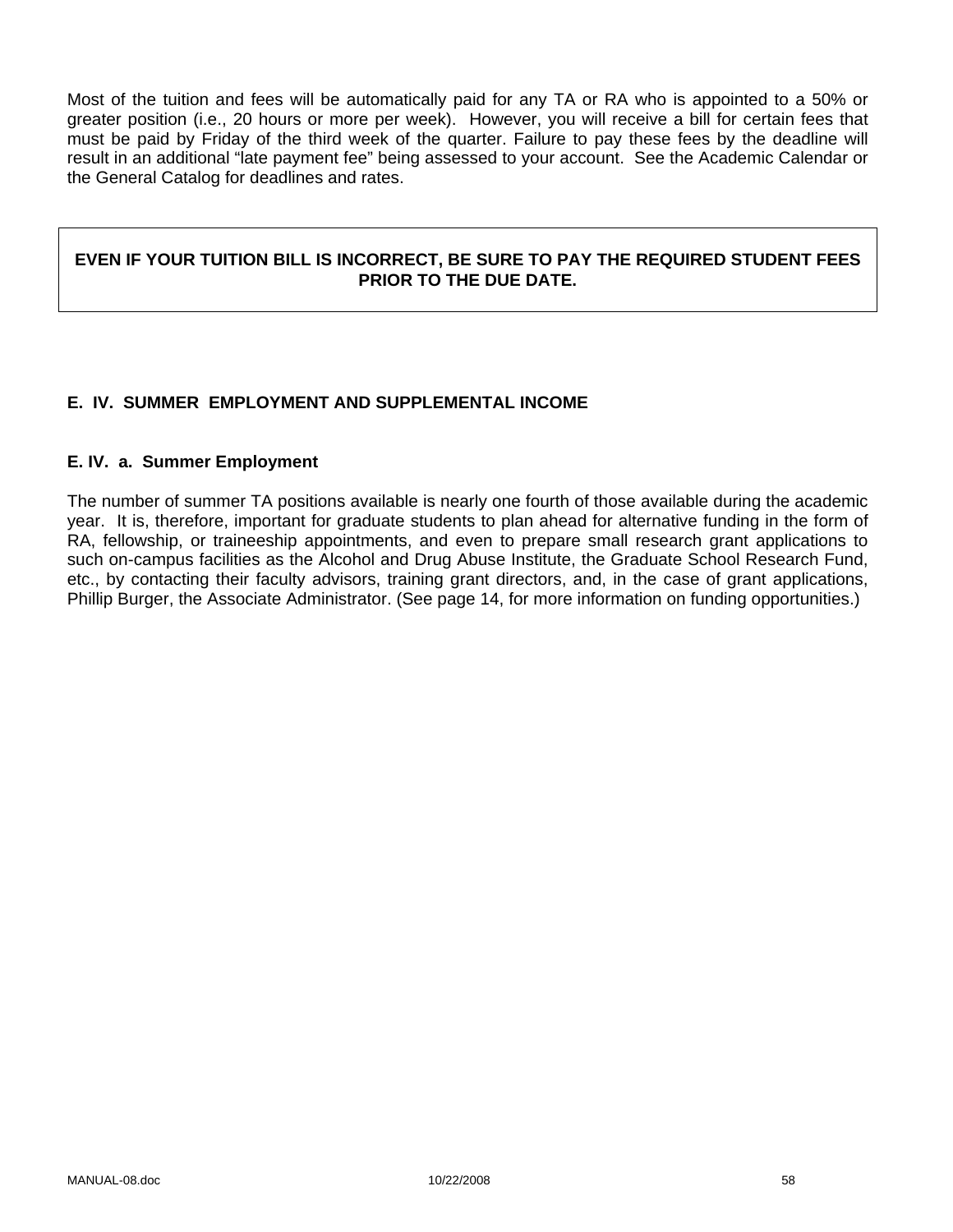## **TEMPLATE FOR FIRST YEAR PLANNING MEETING**

The purpose of this template is to help new graduate students and their advisors prepare for a discussion of the student's plans for the first year. Be sure to schedule the meeting as soon as possible. Use this template to provoke your thinking, and jot down notes before the meeting. This is also the time to check in with your co-advisor and get his/her thoughts on your plan. A good time to do this is after talking with your advisor but before finalizing the written version of the plan. The final written version is due on Friday of the first week of classes.

#### **Template for signatures:**

| [Type your name under this line]              |            |
|-----------------------------------------------|------------|
| [Type your advisor's name under this line]    | Advisor    |
| [Type your co-advisor's name under this line] | Co-Advisor |

#### **1. Long-term goals**

- a. Where do your interests lie within Psychology? (Be as specific as you can.)
- b. What are your goals for the coming 10 year period (e.g., after graduate school, do you want to teach? Do research? Work in industry? Postdoc? Other? Undecided, keep XX range of options open?)
- c. What new skills/knowledge are most needed to take you toward your goals. Which of them can you acquire this year, and how?

#### **2. Plans for the coming year**

- a. Research
	- I. Research projects to be initiated?
	- II. Any writing to be done?
	- III. Research presentations planned (e.g., Journal clubs? Research Festival?)
	- IV. Clinical students: What is a realistic research plan, given your heavy course load?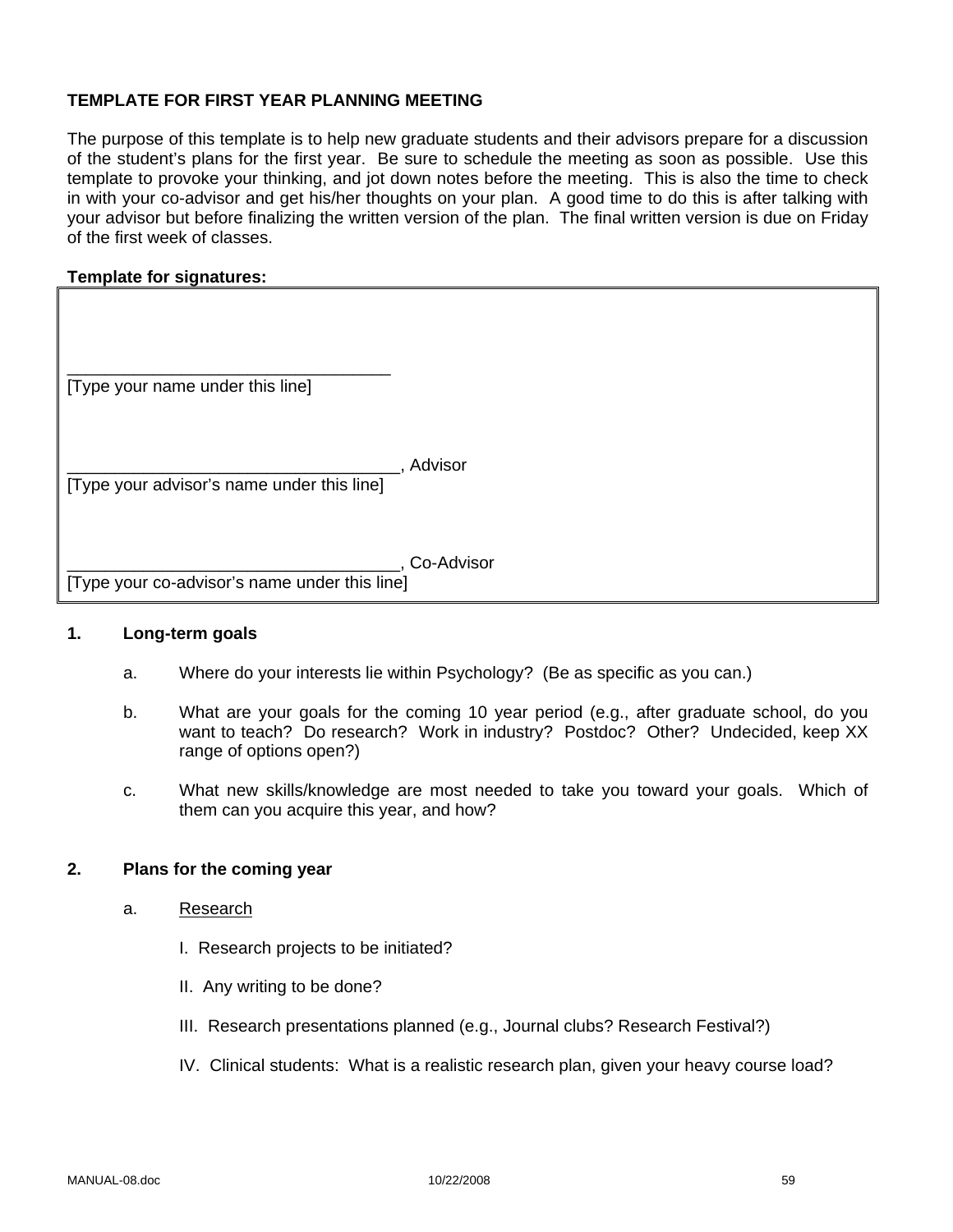- b. Coursework (Check the time schedule for conflicts)
	- I. Required courses to be taken
	- II. Other courses/seminars to be taken
- c. Development of teaching skills
	- I. Courses you hope to TA
	- II. Other teaching practice (e.g., Journal club presentations? Other?)
- d. Attendance at professional meetings? \$\$\$?
- e. Apply for outside funding (grants, fellowships)

#### **3. Advisor and co-advisor**

- a. Given your goals, are you in the right research group with the right advisor?
- b. If you need to change, how and when could it be done gracefully?
- c. What about your co-advisor? Any change needed?
- d. Will any faculty sabbaticals/leaves interfere with your plans?

#### **4. Writing up your first year plan**

After you have talked to you advisor, check in with your co-advisor for additional suggestions. Then draft a first year plan (say, 1-2 pages in length). Include spaces for three signatures (yours, your advisor's, and your co-advisor's), as shown below. Give the draft to your advisor for comments. When the plan is finished, get the three signatures. Make four copies: for yourself, your advisor, your co-advisor, and the Graduate Training Committee (give this one to Jeanny Mai). Nancy Kenney, the Director of Graduate Training, will review the plans for the Graduate Training Committee. Finished plans are due by Friday of the first week of classes (earlier is better).

\* \* \* \* \* \* \* \* \* \* \* \* \* \* \* \* \* \* \* \*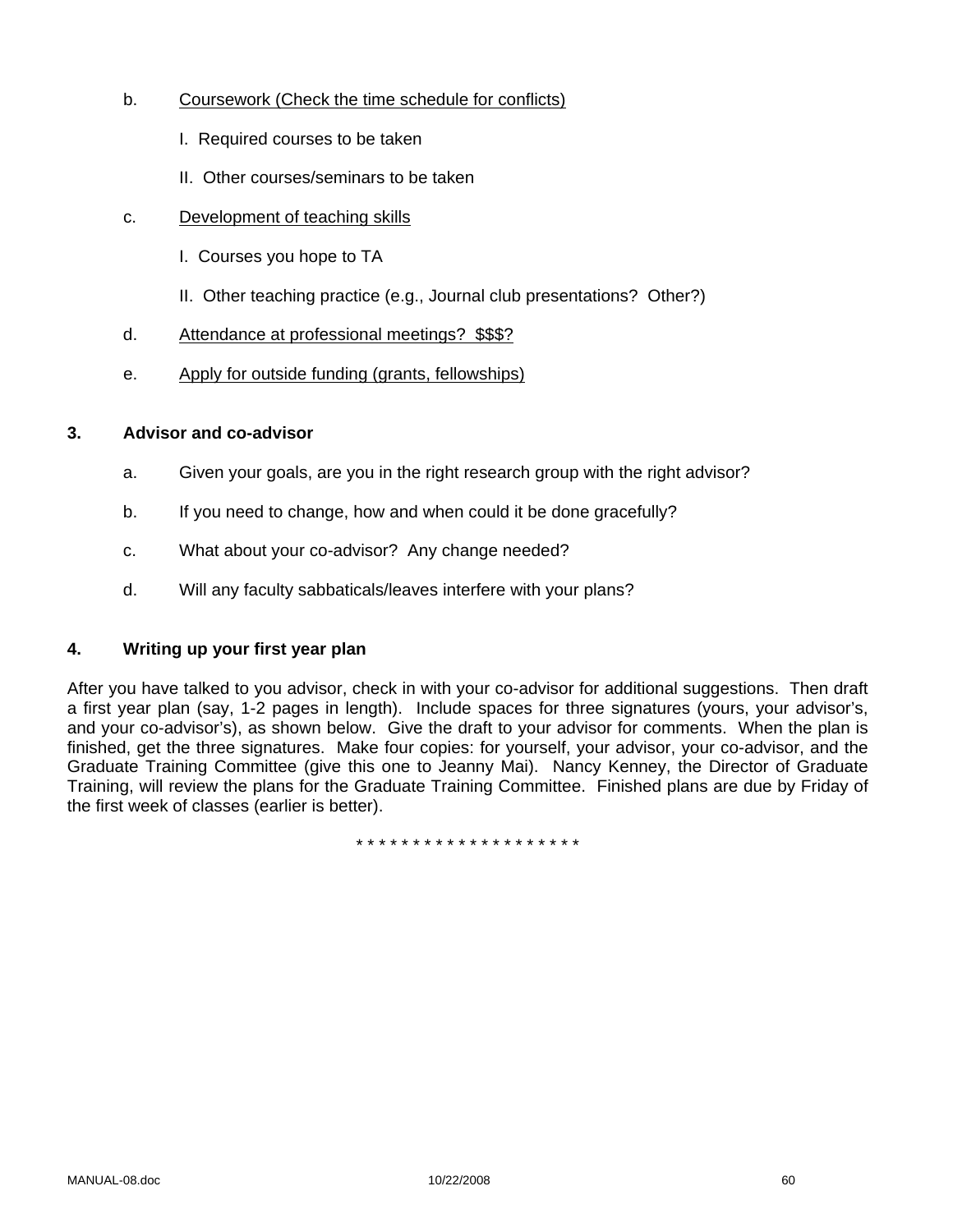# **Template for annual planning/evaluation meeting**

The purpose of this template is to help graduate students and advisors prepare for their annual planning/evaluation meeting. We suggest that the student use this template to jot down notes before the meeting. Not all parts of the template will be relevant for all students -- just use the parts that are relevant for you.

University of Washington Department of Psychology Student Name typed here: \_\_\_\_\_\_\_\_\_\_(signature here)\_\_\_\_\_\_\_\_\_\_\_\_ Date: \_\_\_\_\_\_\_\_\_\_\_\_\_\_\_\_\_ Advisor Name typed here: \_\_\_\_\_\_\_\_\_\_\_(signature here)\_\_\_\_\_\_\_\_\_ Date: \_\_\_\_\_\_\_\_\_\_\_\_\_\_\_\_\_\_\_ Co-Advisor Name typed here: <br>
(signature here) Date: Date: Date: 2014

## **1. Long-term goals**

A. What are the student's goals for the coming 5-10 year period (e.g. do you want to teach? What range of courses? Do research? A postdoc? On what topics? Work in industry? Other? Undecided, keep XX range of options open?)

B. Prepare an updated CV (curriculum vitae). Include courses taken, courses TA'd or taught, service, awards, publications, etc. Advanced students might also develop a statement of research and teaching interests.

C. What new skills/accomplishments/knowledge are most needed to take you toward your goals? How can they be acquired/worked on this year?

## **2. Accomplishments during the past year - (***Comparison to last year's Plan can be very instructive!***)**

#### A. Research

Research projects planned/underway/completed

Writing underway/completed/submitted/accepted for publication

Research presentations (e.g. Research Festival; journal clubs; colloquia; national meetings)

#### B. Coursework/milestones

Required courses taken

Other courses/seminars taken

 Milestones (e.g. Committee formed; required coursework completed; Generals scheduled/taken; dissertation proposal accepted; dissertation completed)

#### C. Development of teaching skills Courses TA'd

Courses taught

Other teaching practice (e.g. journal club presentations, guest lectures, etc.)

## D. Departmental, University, Community, or National service

E. Awards

#### **3. Plans for the coming year**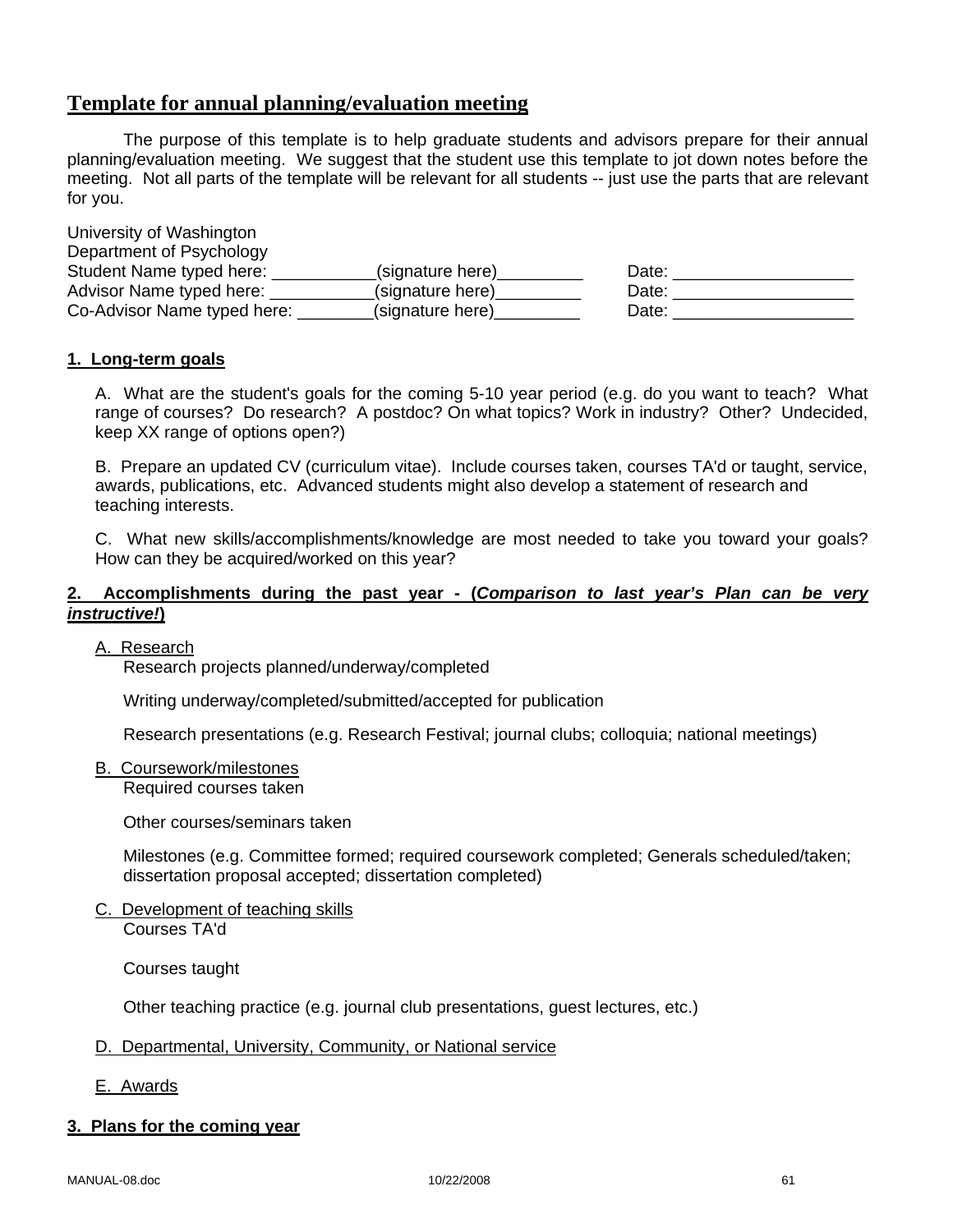## A. Research

Research projects to be initiated/completed

Writing to be initiated/completed

Research presentations planned (e.g. colloquia; talks at national meetings)

B. Coursework/milestones Required courses to be taken

Other courses/seminars to be taken

 Milestones and dates (e.g. form Committee; complete required coursework; take Generals; develop dissertation proposal; complete dissertation)

#### C. Application for outside funding? (see attached list)

D. Development of teaching skills Courses you hope to TA

Courses you hope to teach

Other teaching practice (e.g. journal club presentations, guest lectures, etc.)

E. Departmental, University or National service (optional, but start thinking about this)

#### **4. Advisor/co-advisor/committee**

Given your goals, are you in the right research group with the right advisor? If you need to change, how and when could it be done gracefully?

(Before you have a Committee) What about your co-advisor? Any change needed?

(When you have a Committee): Is your Committee still functional given your goals? Any changes needed?

Will any faculty sabbaticals/leaves interfere with your time plan?

#### **5. Writing up the annual plan**

**After consultation with your advisor and co-advisor, you should write up your annual plan. You should review it with your advisor and co-advisor, and come to agreement on a final draft. The final draft should be signed by all three of you. It needs to go forward with your advisor's draft of your feedback/evaluation letter, in time to be reviewed by the Area in early June. So please get it to your Advisor by May 23.** 

Summary:

Deadline – end of May – Annual Plan to Advisor Signatures required on Annual Plan – THREE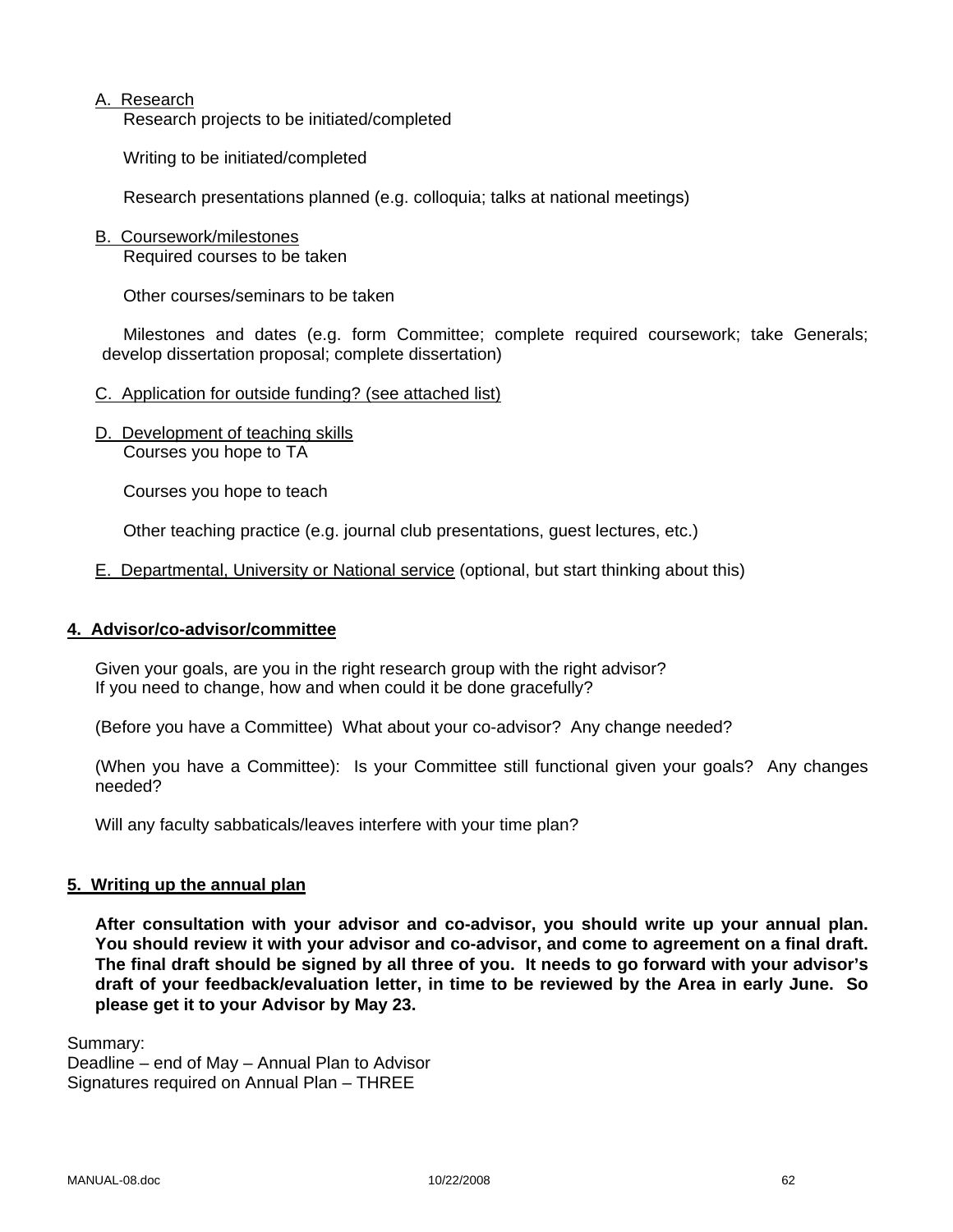# **Template for faculty feedback/evaluation letter**

 The purpose of this template is to assist faculty members in preparing annual evaluation letters for graduate students. The template should be used selectively -- Not all topics need to be included for every student every year. Please ignore anything irrelevant.

University of Washington Department of Psychology Student Name typed here: \_\_\_\_\_\_\_ Date: \_\_\_\_\_\_\_\_\_\_\_\_\_\_\_\_\_\_\_ Advisor Name typed here: \_\_\_\_\_\_\_\_\_\_\_(signature here)\_\_\_\_\_\_\_\_\_ Date: \_\_\_\_\_\_\_\_\_\_\_\_\_\_\_\_\_\_\_ Co-Advisor Name typed here: example (signature here)

## **1. Long-term goals**

 *What are the student's goals? Has his/her activity served his/her goals well? What new skills are most needed to move toward these goals?* 

e.g. "We understand that your career goal is to teach and do research in a University Psychology department. If this is so, you will need to fill in a broader background in Psychology, and gain some teaching experience....

 "We understand that your career goal is to gain a position at a major neurobiology research institute. If this is so, you will need to fill in a broader range of neurobiological techniques....a lab rotation with XX is recommended....

 "We understand that your goal is to return to your position at Microsoft full time. Given this goal, you might want to expand your knowledge of XX, and/or develop a minor in the Business School....

#### **2. Progress this year**

#### A. Research progress and time line

 *What has the student accomplished? Is it more or less than what was expected? If less, what obstacles were overcome or continue to stand in the way? How will these be addressed in the future? Do his/her accomplishments serve his/her goals? Be sure to emphasize positive accomplishments.* 

 e.g. "We are pleased to hear that your first year project will result in a first-authored publication, and we encourage you to write it up and submit it in a timely fashion....

 "We are pleased that you made a presentation at XX meeting, and that it was well received. We are also very pleased to know that one of your papers has been accepted by XX journal. These are noteworthy accomplishments, and you are rapidly building the kind of *vita* that should stand you in good stead for the academic job market....

 "Over the last year we understand that your research has gone more slowly than expected because of problems with XX. We are optimistic that your new subject recruitment strategy will lead to more rapid progress. We understand that you now hope to complete data collection by XX and that you are planning to defend in June....

#### B. Coursework/milestones

 Is required coursework on track? Is the student taking/participating in additional seminars/coursework that will serve his/her goals? What departmental/grad school milestones have been accomplished?